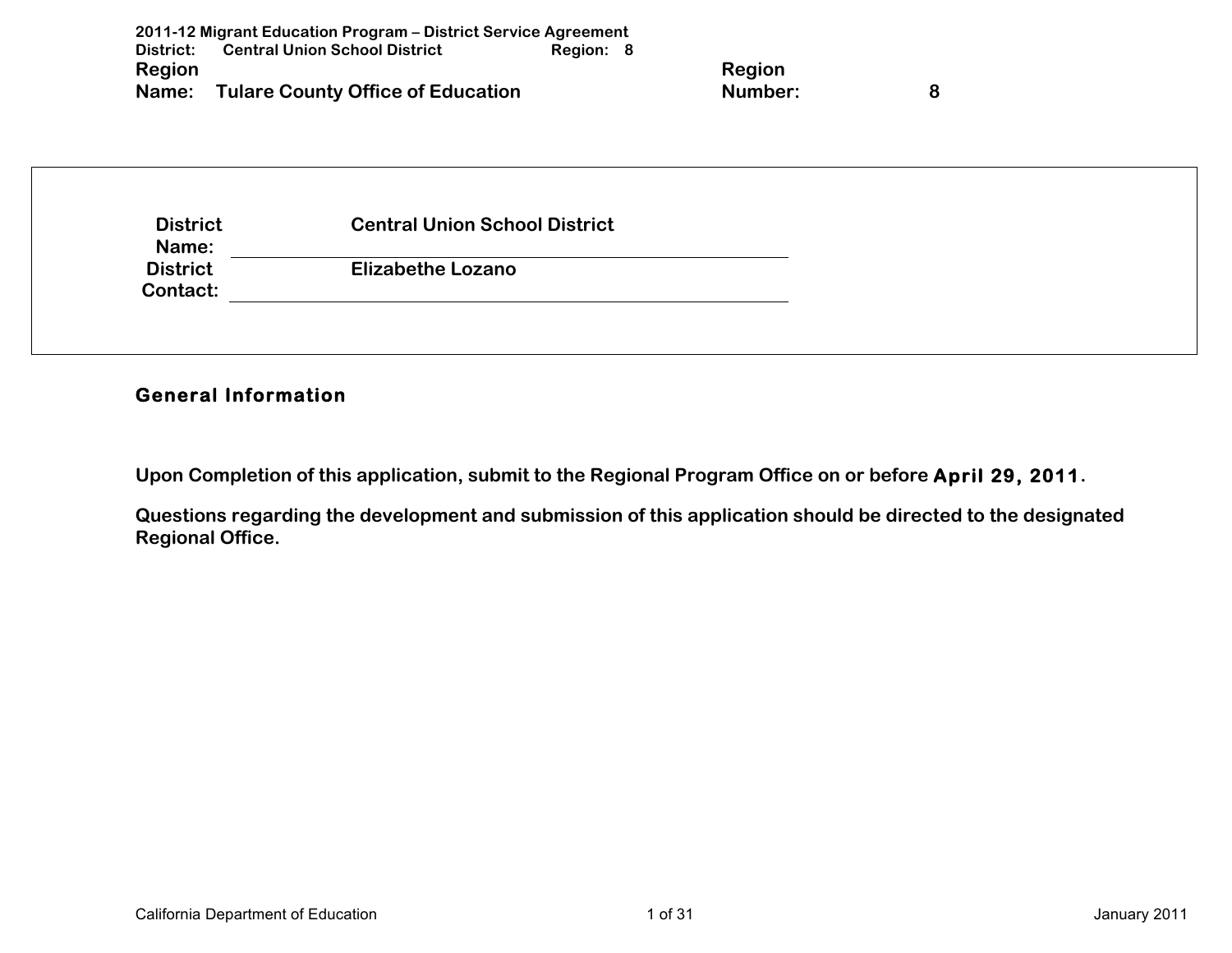# **Contents**

| Signature Page                                                          | 4              |
|-------------------------------------------------------------------------|----------------|
| Section I – District Program Description                                | 5              |
| Section II - District Demographic Profile                               | 6              |
| Section III – Stakeholders Involved in Application Development          | $\overline{7}$ |
| Section IV - District Migrant Parent Advisory Council Membership Roster | 8              |
| Section V - District Academic Assessment Data Summary                   | 9              |
| Section VI - Data Analysis Summary - Part I                             | 10             |
| Section VI - Data Analysis Summary - Part 2                             | 11             |
| Section VI - Data Analysis Summary - Part 3                             | 12             |
| Section VII - State Academic Measurable Objectives                      | 13             |
| Section VIII - Instructional Activities - Part I - Regular School Year  | 14             |
| Program                                                                 |                |
| Section VIII – Instructional Activities – Part 2 – Summer/Intersession  | 16             |
| Program                                                                 |                |
| Section VIII - Instructional Activities - Part 3                        | 17             |
| Section IX – Funding and Governance                                     | 18             |
| Section X - Coordination & Collaboration - Part I                       | 19             |
| Section X – Coordination & Collaboration – Part 2                       | 20             |
| Section XI - Parent Involvement - Part I - Governance                   | 21             |
| Section XI - Parent Involvement - Part 2 - Parent Training              | 22             |
| Section XII - Health Services                                           | 23             |
| Section XIII - Staff Development                                        | 24             |
| Section XIV - Identification & Recruitment - Part I                     | 25             |
| Section XIV - Identification & Recruitment - Part 2                     | 26             |
| Section XV - Evaluation and Program Revision                            | 29             |
| Section XVI - Organizational Chart                                      | 30             |
| Section XVII - Staffing Profile                                         | 31             |
| Section XVIII - Detailed Budget                                         | 32             |
| Section XIX - Assurances                                                | 33             |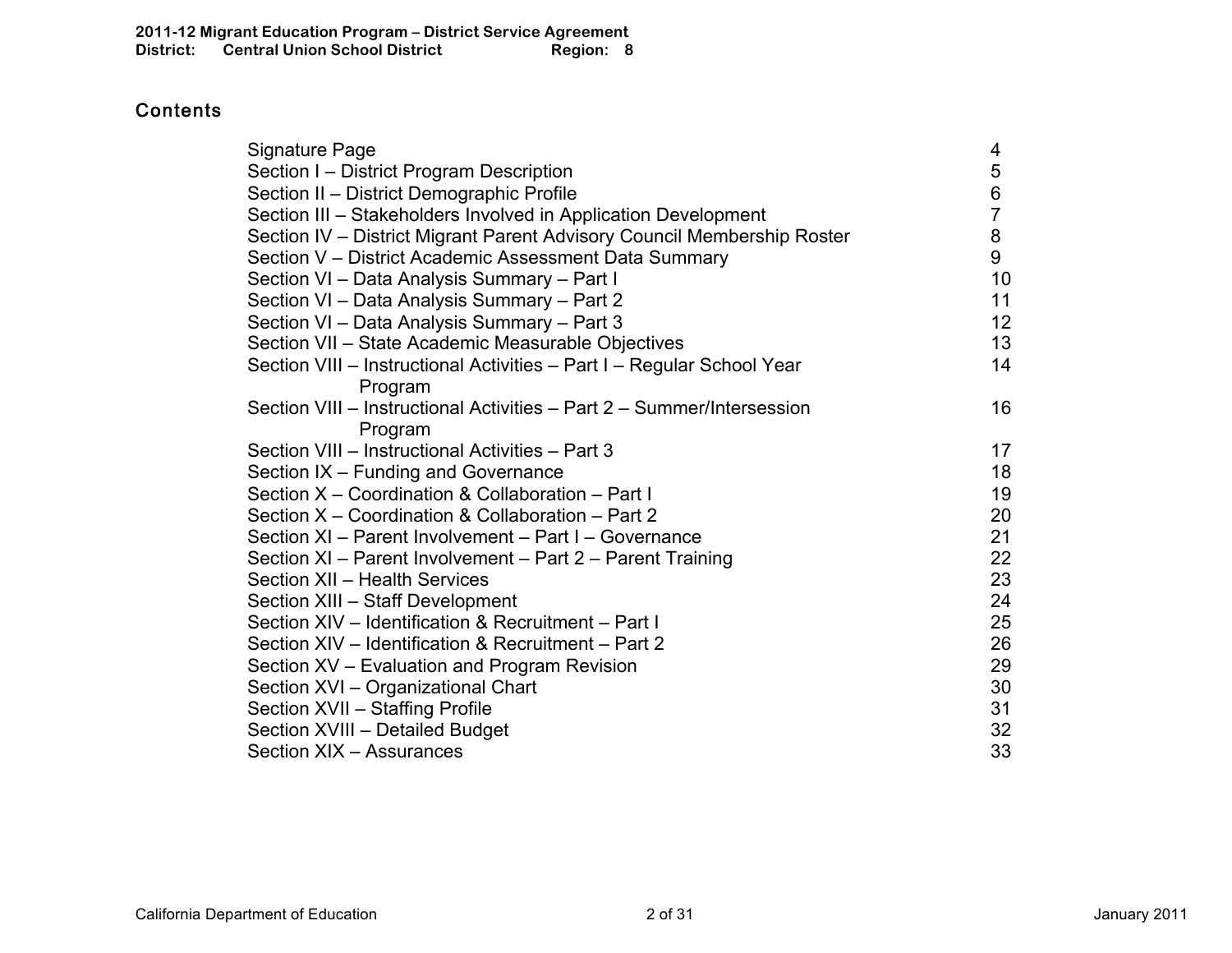# Signature Page

| Region                                                                                                                                  | Local Educational Agency:                                     |                                                                           | <b>Project Duration:</b>                                                                                                                      |  |  |  |  |
|-----------------------------------------------------------------------------------------------------------------------------------------|---------------------------------------------------------------|---------------------------------------------------------------------------|-----------------------------------------------------------------------------------------------------------------------------------------------|--|--|--|--|
| Number: 8                                                                                                                               |                                                               | <b>Central Union School District</b>                                      | July 1, 2011 - June 30, 2012                                                                                                                  |  |  |  |  |
|                                                                                                                                         | Address:                                                      |                                                                           | County:                                                                                                                                       |  |  |  |  |
|                                                                                                                                         |                                                               | 15783 18 <sup>th</sup> Avenue, Lemoore, CA                                | <b>Kings County</b>                                                                                                                           |  |  |  |  |
|                                                                                                                                         |                                                               |                                                                           |                                                                                                                                               |  |  |  |  |
|                                                                                                                                         |                                                               |                                                                           |                                                                                                                                               |  |  |  |  |
| <b>Contact Person:</b>                                                                                                                  |                                                               | Title:                                                                    | Telephone: 559-924-3405 Ext. 2                                                                                                                |  |  |  |  |
|                                                                                                                                         |                                                               | Elizabethe Lozano, Director of Curriculum & Instruction                   |                                                                                                                                               |  |  |  |  |
|                                                                                                                                         |                                                               |                                                                           | Email: elozano@central.K12.ca. us                                                                                                             |  |  |  |  |
|                                                                                                                                         | <b>Regular School Year:</b>                                   | \$                                                                        |                                                                                                                                               |  |  |  |  |
|                                                                                                                                         |                                                               |                                                                           |                                                                                                                                               |  |  |  |  |
|                                                                                                                                         | Summer/Intersession:                                          | \$                                                                        |                                                                                                                                               |  |  |  |  |
|                                                                                                                                         |                                                               |                                                                           |                                                                                                                                               |  |  |  |  |
|                                                                                                                                         | <b>Indirect Cost:</b>                                         | \$                                                                        |                                                                                                                                               |  |  |  |  |
|                                                                                                                                         | Total Budget:                                                 |                                                                           |                                                                                                                                               |  |  |  |  |
|                                                                                                                                         |                                                               |                                                                           | Certification: I hereby certify that all applicable state and federal rules and regulations will be observed to the best of my knowledge, the |  |  |  |  |
|                                                                                                                                         |                                                               |                                                                           | information contained in this application is correct and complete; and the assurances are accepted as the basic conditions in the             |  |  |  |  |
|                                                                                                                                         |                                                               | operation of this project/program for local participation and assistance. |                                                                                                                                               |  |  |  |  |
|                                                                                                                                         |                                                               | Signature of Local Education Agency Superintendent or Designee:           | Date:                                                                                                                                         |  |  |  |  |
|                                                                                                                                         |                                                               |                                                                           |                                                                                                                                               |  |  |  |  |
|                                                                                                                                         |                                                               |                                                                           |                                                                                                                                               |  |  |  |  |
|                                                                                                                                         | Signature of Migrant Education Regional Director or Designee: |                                                                           | Date:                                                                                                                                         |  |  |  |  |
|                                                                                                                                         |                                                               |                                                                           |                                                                                                                                               |  |  |  |  |
|                                                                                                                                         |                                                               |                                                                           |                                                                                                                                               |  |  |  |  |
|                                                                                                                                         |                                                               |                                                                           | Certification: Migrant Education Parent Advisory Council (PAC): The undersigned representative certifies that the PAC has had active          |  |  |  |  |
|                                                                                                                                         |                                                               |                                                                           | involvement in the planning, development, and review of this application. (California Education Code [ED] Section 54444.4[4] No Child         |  |  |  |  |
| Left Behind Act of 2001 Section 1304[c][A]. Signature of PAC President or Executive Board Office shall sign application or designee. In |                                                               |                                                                           |                                                                                                                                               |  |  |  |  |
|                                                                                                                                         |                                                               |                                                                           | the absence of officers, a majority (50 percent + one PAC membership) shall vote a designated signatory member. Documentation of              |  |  |  |  |
|                                                                                                                                         | vote must be provided along with the application.             |                                                                           |                                                                                                                                               |  |  |  |  |
|                                                                                                                                         | Signature of Parent Advisory Council President or Designee:   |                                                                           | Date:                                                                                                                                         |  |  |  |  |
|                                                                                                                                         |                                                               |                                                                           |                                                                                                                                               |  |  |  |  |
|                                                                                                                                         |                                                               |                                                                           |                                                                                                                                               |  |  |  |  |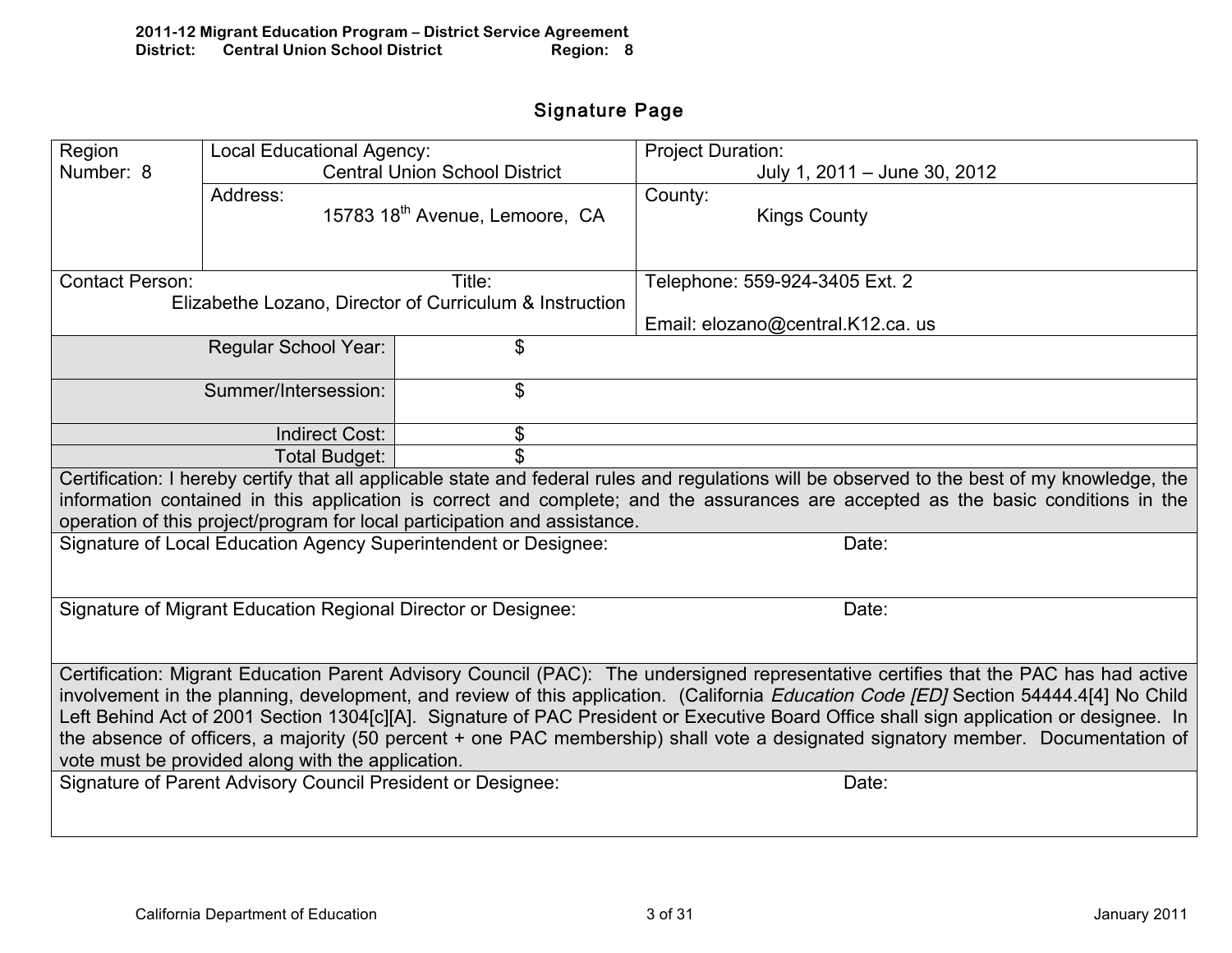# MIGRANT EDUCATION PROGRAM SECTION I – District Program Description

Update this section to reflect any changes from previous year. If there are no changes, include descriptions as submitted in the approved 2010-11 District Service Agreement (DSA). Provide a two page narrative description of the district's overall instructional and support program for all students. In your description, include the following:

- • A summary of the district's local measures of student performance other than state-level assessments.
- A summary of the district's reading and language arts and mathematics curriculum.
- How the district addresses the linguistic and academic needs of English learners (EL) and migrant students.
- Specific strategies, programs and services designated to address the unique academic needs of migrant students through district and other non-migrant categorical funds.
- The district's professional development plan and/or activities designated to improve teaching for EL and migrant students.
- A summary of support services provided for all students and any unique services to address health and social well-being for migrant and other disadvantaged students.
- A description of the district's parent education and parent involvement component and any other relevant information that provides a complete snapshot of the district.

Some, if not all, the information can be found in the local educational agency plan.

The district takes seriously its responsibility to develop students to the maximum of their potential, to be sensitive to the unique needs of each individual student, and to develop students with moral responsibility and academic readiness that will prepare them for happy and productive living in our democratic society. The District takes pride in offering many instructional programs, which are tailored to our students regardless of race, culture, prior level of achievement, or special needs. All curriculums are aligned to the California State Standards with goal of all students meeting the proficient or advanced level by 2014.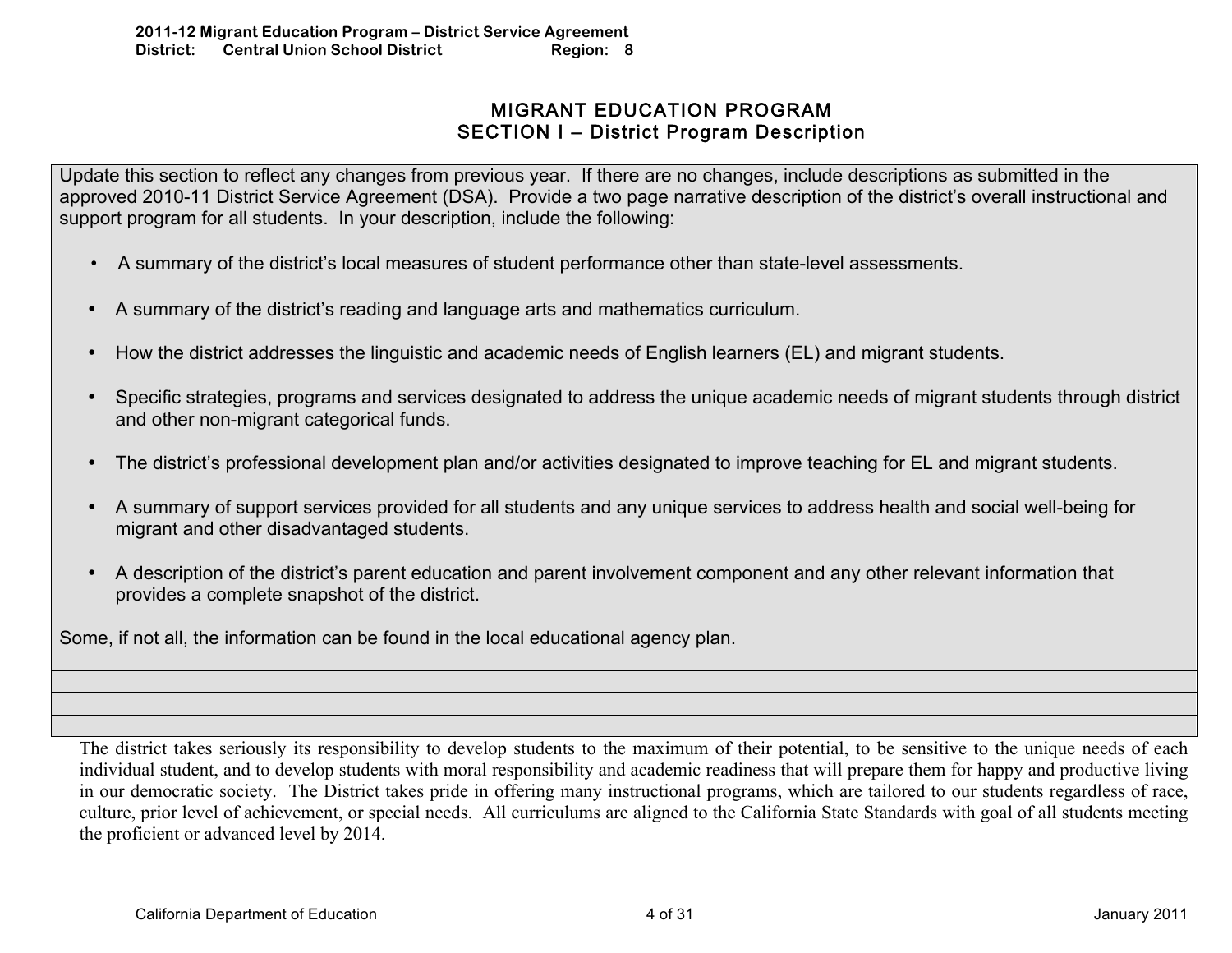**District local measures:** The District administers its own set of comprehensive assessments to all K-8 students to determine individual levels of academic proficiency in reading/language arts, writing and math. These three trimester assessments results are shared with teachers and District administrators to evaluate the effectiveness of the curriculum and to identify students who may need additional academic intervention. Students, who have not met the 70 percent or higher on district benchmarks in reading language arts and math, have a designed "Individual Learning Plans" to monitor progress toward the goal of proficient. K-8 students are tested at the end of each trimester. These trimester tests are aligned to the CA state standards and are used as a pacing guide to direct instruction. The state STAR-CSTs and CELDT results are also reviewed and included in the students' ILPs.

**District Reading/Language Arts and Math Curriculum Summary:** The core curriculum is aligned to the CA State Standards with textbook adoptions aligned to those standards and frameworks. Current adoptions are: ELA – McGraw Hill - *Treasures* (K-5) and Glencoe – *Literature CA Treasures* (6-8) ,Math –Houghton Mifflin Mathematics (K-5) and McDougal Littell (6-8), HSS- Scott Foresman (K-5) and TCI -History Alive(6- 8), Science – MacMillan Science (K-5) and Prentice Hall (6-8). ELD instructional materials are part of and incorporated within the current core curriculum adoptions. All students reach high standards through the nine essential components that have been identified as effective: state board approved textbook adoptions, scheduled instructional time for RLA and math, trained and HQ administrators and teachers, Data Director- student achievement monitoring system, staff development, teacher collaboration time, interventions, differentiated instruction and fiscal support.

**Meeting linguistic and academic needs of EL/Migrant strategies, programs and services:** The goal is for all EL students to become proficient in English and reach high academic standards in reading/language arts and math. This goal is accomplished by all teachers being CLAD/CTEL, BCLAD certificated, monitoring of CELDT, STS, and district benchmarks, collaboration with Tulare County Office of Education EL Initiative and Fresno County Office of Education with ELD instructional strategies, and fiscally using all federal and state project budgets as appropriate: Title III, EIA-LEP, EIA-SCE, ELAP, and Migrant.

**Professional Development Plan:** The District professional development plan is created by reviewing local and state assessments and designed trainings. Teachers and administrators review disaggregated data on local and state assessments. Trainings are based upon improving teacher training and instructional delivery. Once data is reviewed, teachers and administrators analyze the results and schedule trainings based upon findings. For English learners and specifically migrant students, teachers have been trained in "Step Up to Writing" and "Thinking Maps" as well as lessons designed for differentiated instruction. All teachers will be trained in ELD instruction.

**Summary of Support Services: Health and Social Well Being:** The District is in the last year of the Safe School Healthy Student grant. The grant will continue to provide a probation and sheriff officers and mental health services. The curriculums, Second Step and Project Alert, will continue to be part of the curriculum in K-5 and 6-8 classrooms. The District employs two nurses, and two LVN's. Through TUPE funds, services are offered through KCOE: Teens as Teachers, Character Counts, First Step, and G.R.E.A.T. Through Migrant, ELAC and DELAC meetings and the Stratford FRC, parents are informed on social, emotional and academic issues.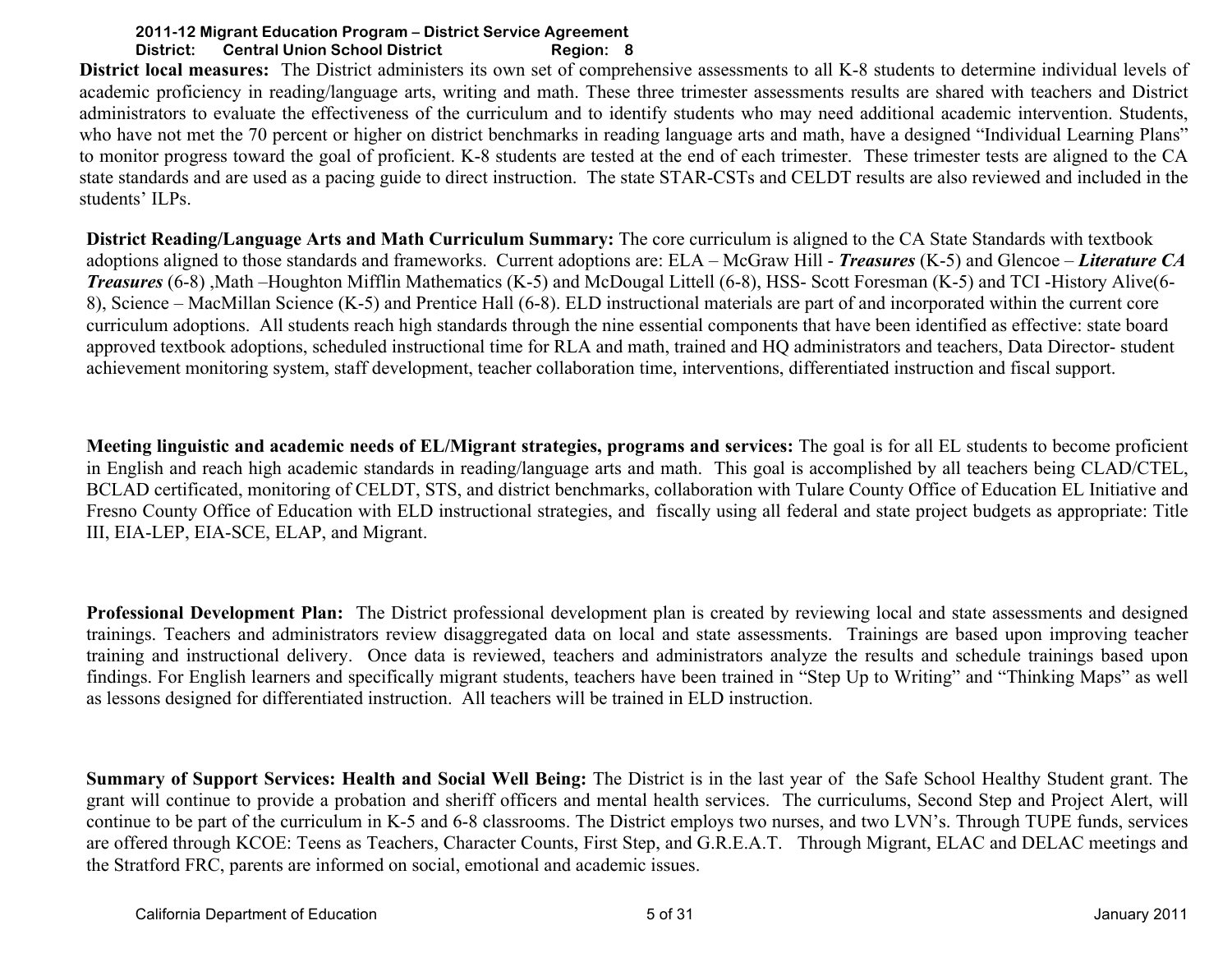Parent Education and Involvement: All parents and community members, who want to volunteer at any school site, are required to attend a school volunteer training. This training consists of volunteer procedures, registration and medical information, and safety procedures. Parents have the opportunity to attend parent training classes on how to help their child academically and socially. The Family Resource Center is a resource for community members to get involved in the activities at Central and Stratford as well as a resource for family needs.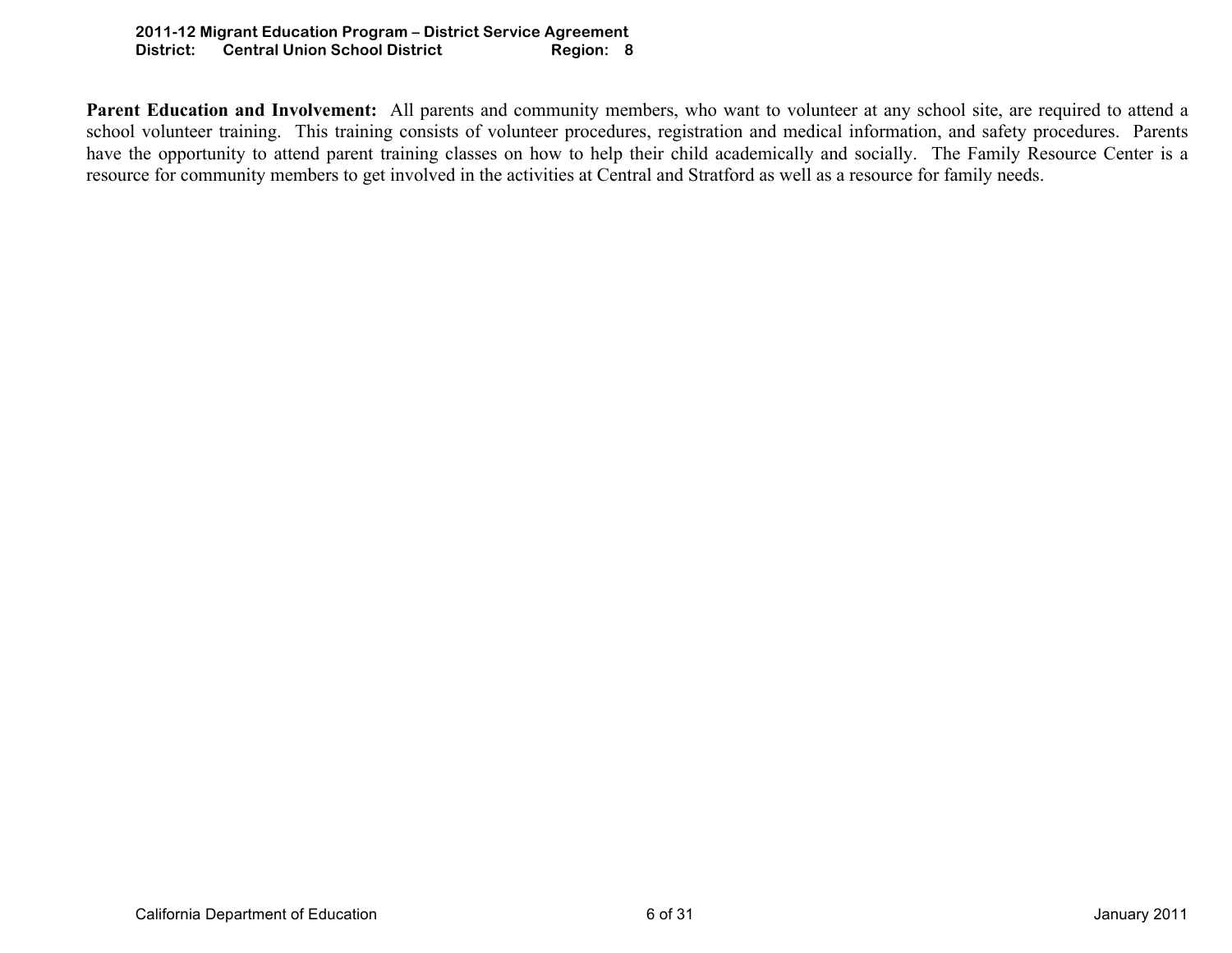#### **2011-12 Migrant Education Program – District Service Agreement District: Central Union School District Region: 8**  MIGRANT EDUCATION PROGRAM

# SECTION II – School Demographic Profile

Insert the data summaries prepared by WestEd:

• This data is downloadable through the Migrant Student Information

Network (MSIN) at http://msin.webexone.com (Outside Source).

| <b>District</b>                     | PI | <b>Pk</b>      | K              |    | $\overline{2}$ | 3              | 4  | 5              | 6  | $\overline{7}$ | 8              | 9           | 10          | 11             | 12               | <b>UG</b>   | <b>OS</b><br>V | <b>Totals</b> |
|-------------------------------------|----|----------------|----------------|----|----------------|----------------|----|----------------|----|----------------|----------------|-------------|-------------|----------------|------------------|-------------|----------------|---------------|
| <b>Central Elementary</b>           |    | $\overline{2}$ | $\overline{2}$ | 3  | $\overline{2}$ | $\overline{2}$ |    | $\overline{2}$ | 4  | 3              | $\overline{2}$ | $\pmb{0}$   | $\pmb{0}$   | $\mathbf 0$    | $\pmb{0}$        | $\mathbf 0$ | 0              | 23            |
| Stratford<br>Elementary             |    | 22             | 6              | 10 | $\overline{7}$ | 9              | 13 | 12             | 10 | 14             | 13             | $\mathbf 0$ | $\mathbf 0$ | $\overline{0}$ | $\pmb{0}$        | $\mathbf 0$ | 0              | 116           |
|                                     |    |                |                |    |                |                |    |                |    |                |                |             |             |                |                  |             |                |               |
|                                     |    |                |                |    |                |                |    |                |    |                |                |             |             |                |                  |             |                |               |
|                                     |    |                |                |    |                |                |    |                |    |                |                |             |             |                |                  |             |                |               |
|                                     |    |                |                |    |                |                |    |                |    |                |                |             |             |                |                  |             |                |               |
|                                     |    |                |                |    |                |                |    |                |    |                |                |             |             |                |                  |             |                |               |
|                                     |    |                |                |    |                |                |    |                |    |                |                |             |             |                |                  |             |                |               |
|                                     |    |                |                |    |                |                |    |                |    |                |                |             |             |                |                  |             |                |               |
|                                     |    |                |                |    |                |                |    |                |    |                |                |             |             |                |                  |             |                |               |
|                                     |    |                |                |    |                |                |    |                |    |                |                |             |             |                |                  |             |                |               |
|                                     |    |                |                |    |                |                |    |                |    |                |                |             |             |                |                  |             |                |               |
|                                     |    |                |                |    |                |                |    |                |    |                |                |             |             |                |                  |             |                |               |
|                                     |    |                |                |    |                |                |    |                |    |                |                |             |             |                |                  |             |                |               |
|                                     |    |                |                |    |                |                |    |                |    |                |                |             |             |                |                  |             |                |               |
| <b>Grade Level</b><br><b>Totals</b> |    | 24             | 8              | 13 | 9              | 11             | 14 | 14             | 14 | 17             | 15             | $\bf{0}$    | $\mathbf 0$ | $\mathbf{0}$   | $\boldsymbol{0}$ | $\mathbf 0$ | $\mathbf 0$    | 139           |

- PI: Program Improvement (PI) If Program Improvement school, indicate PI year
- PK: Pre-kindergarten Any child that has not entered kindergarten and is at least three years old
- K: Kindergarten
- UG: Ungraded Special Education, Continuation School, Adult Education
- OSY: Out-of-School Youth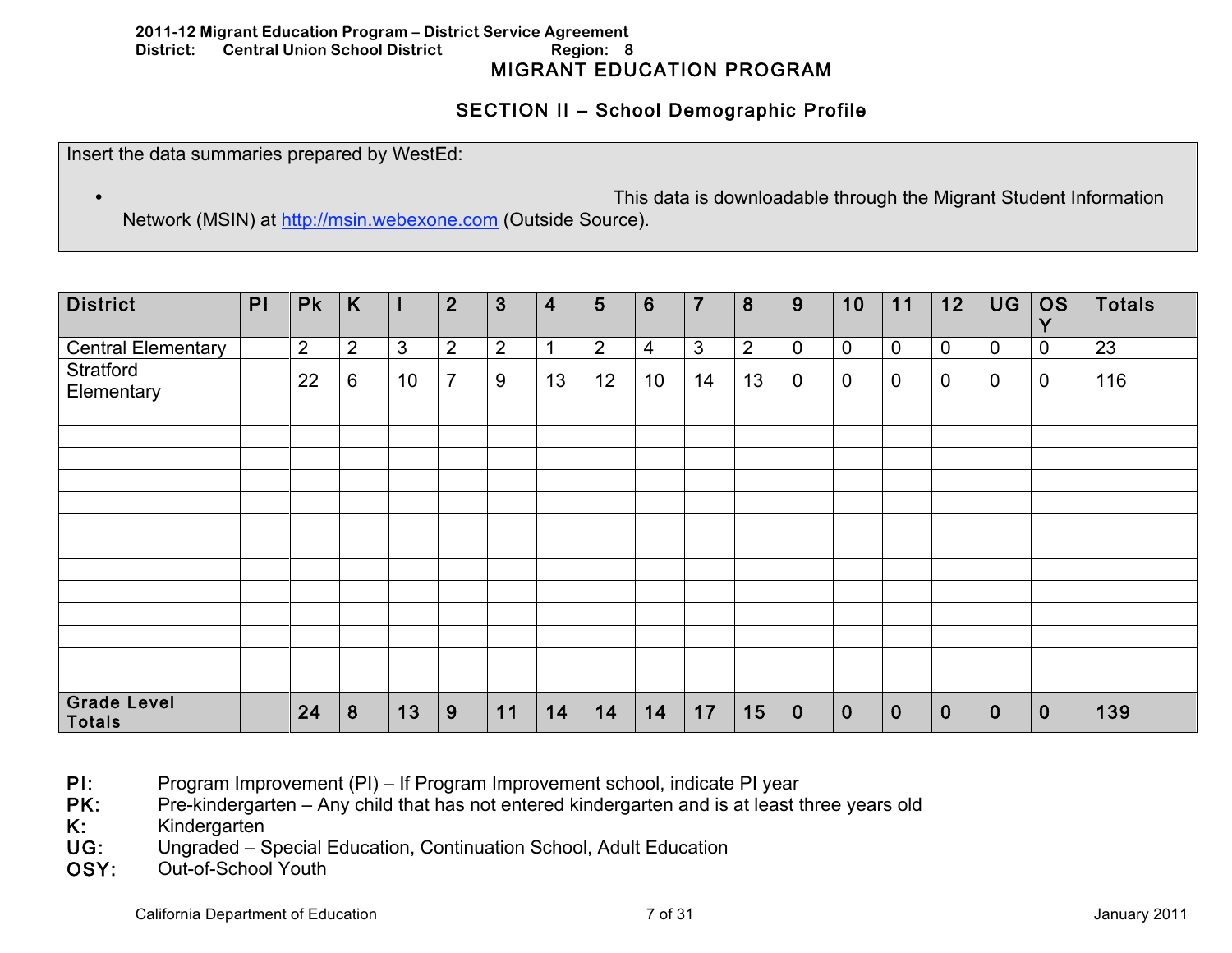# SECTION III – Stakeholders Involved in Application Development

Complete the information requested for each column:

Enter the names and corresponding information for the individuals/stakeholders, including parents, involved in the planning, development, and review of the district application.

Include agendas, sign-in sheets, and meeting minutes demonstrating stakeholder involvement in the development of this application.

| Name                     | Position/Title                              | Affiliation                                     |
|--------------------------|---------------------------------------------|-------------------------------------------------|
| Zenaida Cabrera          | President                                   | <b>Migrant Parent/ Officer</b>                  |
| Elvira Lopez             | <b>Vice President</b>                       | <b>Migrant Parent/ Officer</b>                  |
| Monica Zarate            | Secretary                                   | <b>Community Member Officer</b>                 |
| Nancy Davis              | <b>Principal of Central School</b>          | <b>Central Union Elementary School District</b> |
| <b>Cindee Rael</b>       | <b>Assistant Principal Central School</b>   | <b>Central Union Elementary School District</b> |
| <b>Bill Bilbo</b>        | <b>Principal of Stratford School</b>        | <b>Central Union Elementary School District</b> |
| <b>Courtney Kirchman</b> | <b>Assistant Principal Stratford School</b> | <b>Central Union Elementary School District</b> |
| Elizabethe Lozano        | Coordinator of Curriculum & Instruction     | <b>District Administrator</b>                   |
| LeeAnne Rossiter         | Director of Curriculum & Instruction        | <b>District Administrator</b>                   |
| Marcelo Huizar           | Migrant Education Regional Coordinator      | Migrant Regional Office - Region VIII           |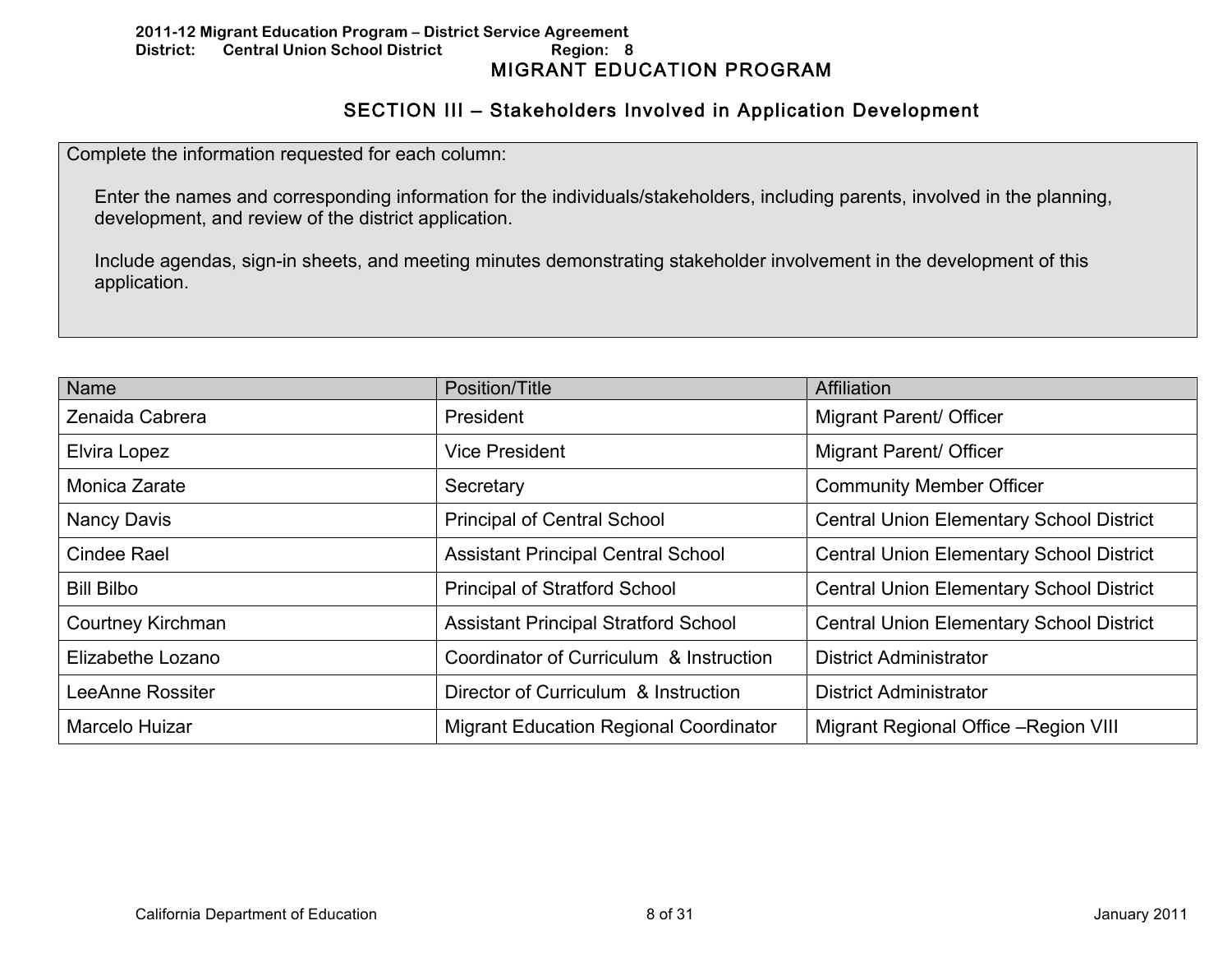# MIGRANT EDUCATION PROGRAM SECTION IV – Parent Advisory Council – Membership Roster

| Complete the information requested for each column regarding members of the PAC:                                            |                         |                                                            |              |           |                |                |                                                                                                                        |
|-----------------------------------------------------------------------------------------------------------------------------|-------------------------|------------------------------------------------------------|--------------|-----------|----------------|----------------|------------------------------------------------------------------------------------------------------------------------|
| List the date of the last general election for membership in PAC.                                                           |                         |                                                            |              |           |                |                |                                                                                                                        |
| At least two-thirds of the members of the PAC shall be parents of migrant children (EC Section 54444.2[a][1]).<br>$\bullet$ |                         |                                                            |              |           |                |                |                                                                                                                        |
| $\bullet$                                                                                                                   |                         |                                                            |              |           |                |                | An updated copy of your roster must be submitted to the California Department of Education after subsequent elections. |
| Date of the last vote to continue direct funded program.                                                                    |                         |                                                            |              |           |                |                |                                                                                                                        |
| Date of last general election: September 15, 2010                                                                           |                         |                                                            |              |           |                |                |                                                                                                                        |
| <b>Membership Categories:</b>                                                                                               |                         | • MP* - Migrant Parent                                     |              |           |                |                | $T - Teacher$                                                                                                          |
|                                                                                                                             |                         | <b>SPAC</b> - State Parent Advisory Council representative |              |           |                |                | $A -$ Administrator                                                                                                    |
|                                                                                                                             | $\bullet$               | $S - Student$                                              |              |           |                |                | OSP - Other School Personnel                                                                                           |
|                                                                                                                             |                         | <b>CM</b> – Community Member                               |              |           |                |                |                                                                                                                        |
|                                                                                                                             |                         | <b>Membership Category</b>                                 |              |           |                |                | Indicate whether this person is an officer by                                                                          |
| <b>Council Members</b>                                                                                                      | $MP^*$                  | <b>SPAC</b>                                                | $\mathsf{S}$ | <b>CM</b> | $\overline{A}$ | <b>OSP</b>     | entering the name of the office held                                                                                   |
| Zenaida Cabrera                                                                                                             | X                       |                                                            |              |           |                |                | President                                                                                                              |
| Elvira Lopez                                                                                                                | X                       | $\mathsf{X}$                                               |              |           |                |                | Vice - President                                                                                                       |
| <b>Dolores Hernandez</b>                                                                                                    | $\overline{\mathsf{X}}$ |                                                            |              |           |                |                |                                                                                                                        |
| Maria E. Lopez                                                                                                              | X                       |                                                            |              |           |                |                |                                                                                                                        |
| Angelina Medina                                                                                                             | X                       |                                                            |              |           |                |                |                                                                                                                        |
| <b>Belem Vieyra</b>                                                                                                         | $\overline{\mathsf{x}}$ |                                                            |              |           |                |                |                                                                                                                        |
| Maria G. Lopez                                                                                                              | X                       |                                                            |              |           |                |                |                                                                                                                        |
| Gisela Leyva                                                                                                                |                         |                                                            |              |           |                | X              | <b>Migrant Instructional Aide</b>                                                                                      |
| Mercedes Silva                                                                                                              | X                       |                                                            |              |           |                |                |                                                                                                                        |
| Cindy Silva                                                                                                                 | X                       |                                                            |              |           |                |                |                                                                                                                        |
| Marcelo Huizar                                                                                                              |                         |                                                            |              |           | $\mathsf{X}$   |                |                                                                                                                        |
| <b>Monica Zarate</b>                                                                                                        |                         |                                                            |              | X         |                |                | Secretary                                                                                                              |
| <b>LeeAnne Rossiter</b>                                                                                                     |                         |                                                            |              |           | $\sf X$        |                |                                                                                                                        |
| <b>Maria Castillo</b>                                                                                                       | X                       |                                                            |              |           |                |                |                                                                                                                        |
| Clara Lopez                                                                                                                 | X                       |                                                            |              |           |                |                |                                                                                                                        |
| <b>Raquel Reyes</b>                                                                                                         | X                       |                                                            |              |           |                |                |                                                                                                                        |
| Martha Hagan                                                                                                                |                         |                                                            |              |           |                | X              |                                                                                                                        |
|                                                                                                                             |                         |                                                            |              |           |                |                |                                                                                                                        |
| Totals                                                                                                                      | 12                      | $\mathbf 1$                                                |              | 1         | 2              | $\overline{2}$ |                                                                                                                        |

\*Parents of migrant children/youth with a current Certificate of Eligibility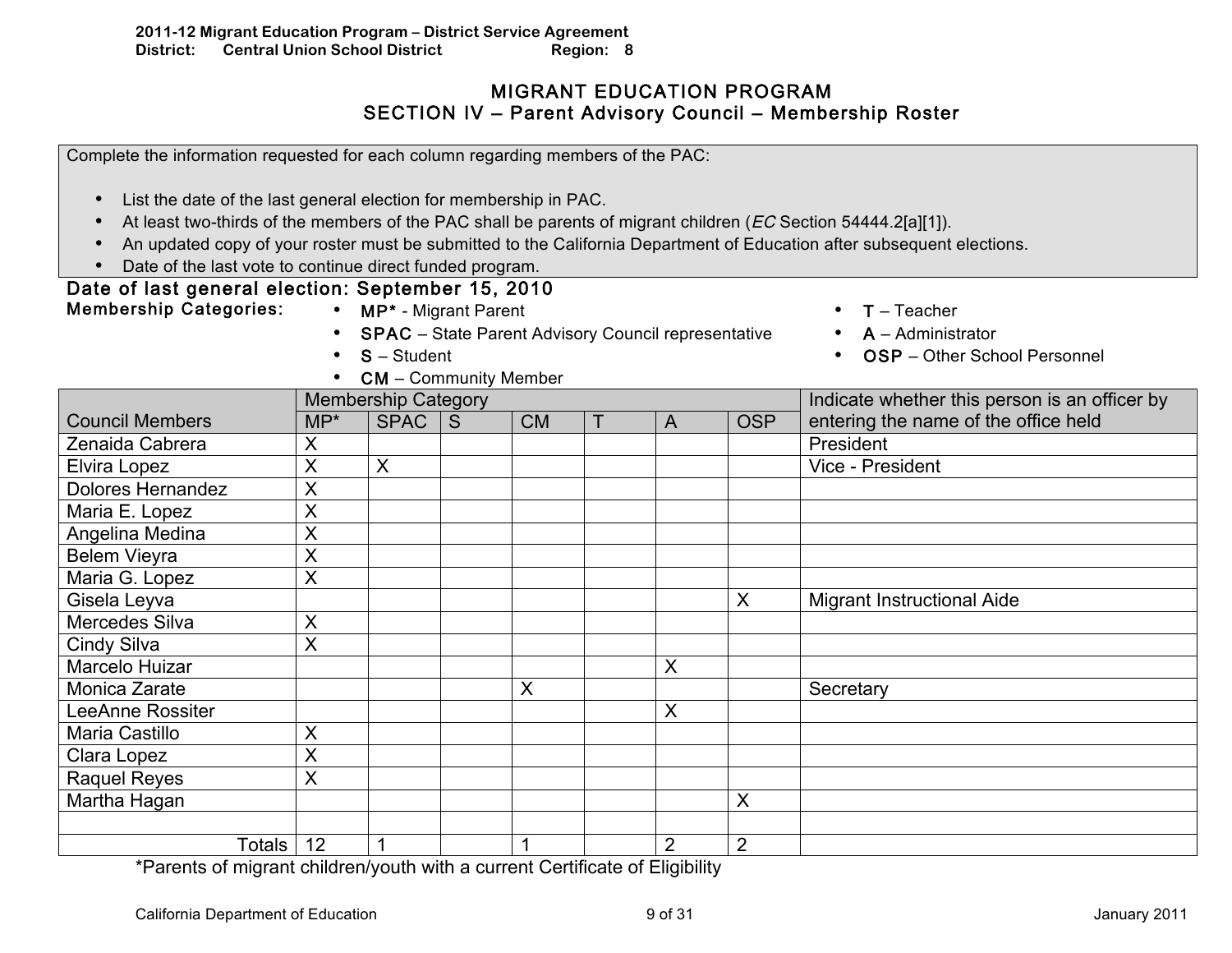## **2011-12 Migrant Education Program – District Service Agreement District: Central Union School District Region: 8**  MIGRANT EDUCATION PROGRAM SECTION V – District Academic Assessment Data Summary

Insert the data summaries prepared by WestEd, including:

- District Academic Assessment Data Summary Migrant Education Program Students
- District Academic Assessment Data Summary Priority for services Students
- California Standards Tests (CST) comparison data for migrant, and non-migrant students
	- o These can be downloaded through the Migrant Student Information Network (MSIN) at http://msin.webexone.com (Outside Source)
- Local data summaries discussed or referenced in Section VI Data Analysis Summary.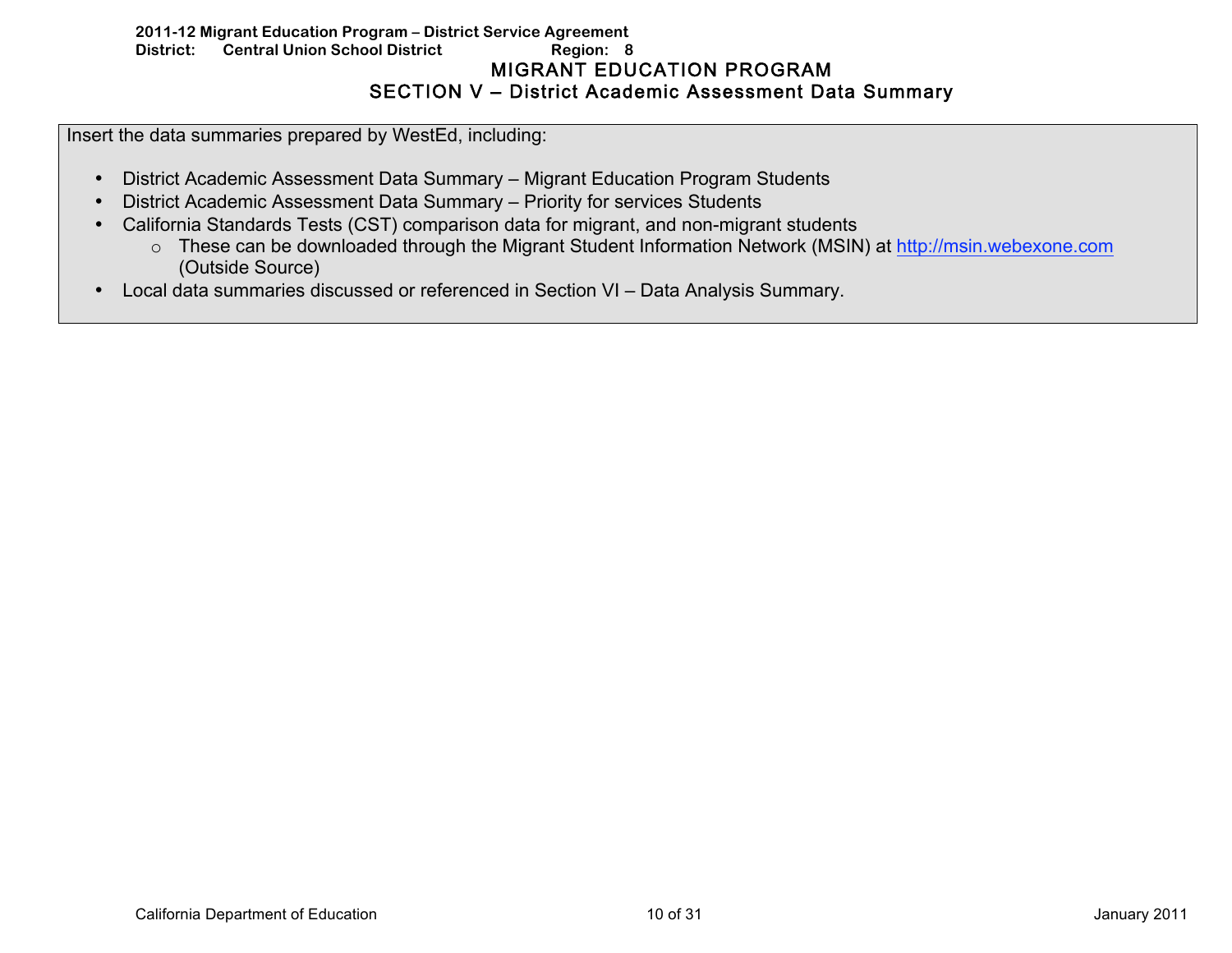## Section V. District Academic Assessment Data Summary

## Migrant Education Program Students

## District: **Central Union Elementary**

Provide data regarding the number of migrant students assessed by grade level on the California Standards Tests (CST), California High School Exit Exam (CAHSEE) and the California English Language Development Test (CELDT).

|                | $\overline{2}$              |                |                      |                | 3                       |                              |                                   |                |                         |                |                                   |                | 5<br>6                        |                                |                            |                         |             |              |                         |                                                               |                |                |                |                |                     |
|----------------|-----------------------------|----------------|----------------------|----------------|-------------------------|------------------------------|-----------------------------------|----------------|-------------------------|----------------|-----------------------------------|----------------|-------------------------------|--------------------------------|----------------------------|-------------------------|-------------|--------------|-------------------------|---------------------------------------------------------------|----------------|----------------|----------------|----------------|---------------------|
| Grad           | <b>Number</b>               |                |                      |                |                         |                              | <b>Number of Migrant Students</b> |                |                         |                | <b>Number of Migrant Students</b> |                |                               |                                |                            | <b>Migrant Students</b> |             |              | <b>Migrant Students</b> | <b>Number of Migrant Students</b><br><b>Assessed on CELDT</b> |                |                |                |                |                     |
| e<br>Level     | <b>of</b><br><b>Migrant</b> |                |                      |                |                         | <b>Assessed on CST</b>       |                                   |                | <b>Assessed on CST</b>  |                |                                   |                |                               |                                | Assessed on<br>Assessed on |                         |             |              |                         |                                                               |                |                |                |                |                     |
|                | <b>Student</b>              |                |                      |                |                         | <b>English-Language Arts</b> |                                   |                | <b>Mathematics</b>      |                |                                   |                |                               | <b>CAHSEE</b><br><b>CAHSEE</b> |                            |                         |             |              |                         |                                                               |                |                |                |                |                     |
|                | <b>s</b>                    |                |                      |                |                         |                              |                                   |                |                         |                |                                   |                |                               |                                |                            | Language Arts           |             |              | <b>Mathematics</b>      |                                                               |                |                |                |                |                     |
|                |                             | <b>FB</b><br>B | <b>BB</b>            | B              | P                       | A                            | $%$ at<br><b>Standar</b><br>d     | <b>FB</b><br>B | <b>BB</b>               | B              | P                                 | A              | $%$ at<br><b>Standar</b><br>d | <b>NP</b>                      | P                          | %<br>Passin<br>g        | <b>NP</b>   | P            | %<br>Passin<br>g        | B                                                             | EI             |                | EA             | $\mathsf{A}$   | <b>% EA</b><br>or A |
| Κ              | 8                           |                |                      |                |                         |                              |                                   |                |                         |                |                                   |                |                               |                                |                            |                         |             |              |                         | $\Omega$                                                      | 0              | $\mathbf 0$    | 0              | $\mathbf 0$    |                     |
|                | 13                          |                |                      |                |                         |                              |                                   |                |                         |                |                                   |                |                               |                                |                            |                         |             |              |                         | $\overline{1}$                                                |                | 3              |                | $\overline{1}$ | 29%                 |
| 2              | 9                           | $\mathbf{0}$   |                      | $\overline{4}$ | $\overline{2}$          |                              | 38%                               | $\mathbf 0$    |                         | $\mathbf{1}$   | 3                                 | 3              | 75%                           |                                |                            |                         |             |              |                         | $\overline{1}$                                                | $\overline{2}$ | $\overline{2}$ | 2              | $\mathbf{0}$   | 29%                 |
| 3              | 11                          |                | $\overline{2}$       | 3              | 3                       | $\mathbf{0}$                 | 33%                               | $\mathbf 0$    | $\overline{2}$          | 2              | 3                                 | $\overline{2}$ | 56%                           |                                |                            |                         |             |              |                         | 0                                                             | 3              | $\overline{2}$ | $\overline{2}$ | $\overline{1}$ | 38%                 |
| $\overline{4}$ | 14                          |                | $\blacktriangleleft$ | $\overline{7}$ | 3                       |                              | 31%                               | $\mathbf{1}$   | $\mathbf 0$             | 3              | 5                                 | $\overline{4}$ | 69%                           |                                |                            |                         |             |              |                         | 1                                                             |                | 6              | 3              | 2              | 38%                 |
| 5              | 14                          |                | 3                    | $\overline{4}$ |                         | 2                            | 27%                               | $\mathbf 0$    | $\overline{\mathbf{4}}$ | 2              | 4                                 | -1             | 45%                           |                                |                            |                         |             |              |                         | $\Omega$                                                      |                | 1              | 6              | $\mathbf 1$    | 78%                 |
| 6              | 14                          | 3              | 3                    | 3              | 3                       |                              | 31%                               | $\overline{2}$ | 3                       | $\overline{4}$ | $\overline{1}$                    | 3              | 31%                           |                                |                            |                         |             |              |                         | $\overline{1}$                                                |                | $\overline{2}$ | $\overline{2}$ | 2              | 50%                 |
| $\overline{7}$ | 17                          | $\Omega$       | $\overline{2}$       | $\overline{7}$ | 5                       | $\Omega$                     | 36%                               | $\mathbf 0$    | $\mathbf{0}$            | 8              | 4                                 | 2              | 43%                           |                                |                            |                         |             |              |                         | $\mathbf 0$                                                   |                |                | 3              | 3              | 75%                 |
| 8              | 15                          |                |                      | $\overline{4}$ | $\overline{\mathbf{4}}$ | 3                            | 54%                               | $\mathbf 0$    | 3                       | $\overline{7}$ | $\overline{2}$                    | $\Omega$       | 17%                           |                                |                            |                         |             |              |                         | 1                                                             |                | $\Omega$       |                | $\overline{1}$ | 50%                 |
| 9              | $\Omega$                    | $\Omega$       | $\mathbf 0$          | $\Omega$       | $\Omega$                | $\mathbf{0}$                 |                                   | $\mathsf{O}$   | $\mathbf{0}$            | $\mathbf{0}$   | $\Omega$                          | $\mathbf 0$    |                               |                                |                            |                         |             |              |                         | $\mathbf{0}$                                                  | 0              | $\Omega$       | $\mathbf{0}$   | $\mathbf{0}$   |                     |
| 10             | $\mathbf 0$                 | $\Omega$       | $\mathbf 0$          | $\mathbf{0}$   | $\Omega$                | $\mathbf{0}$                 |                                   | $\mathbf 0$    | $\mathbf 0$             | $\mathbf{0}$   | 0                                 | $\mathbf 0$    |                               | 0                              | $\mathbf 0$                |                         | 0           | $\mathbf{0}$ |                         | $\mathbf{0}$                                                  | 0              | $\Omega$       | $\Omega$       | $\mathbf 0$    |                     |
| 11             | $\Omega$                    | $\mathbf{0}$   | $\mathbf{0}$         | $\Omega$       | $\Omega$                | $\Omega$                     |                                   | $\mathbf 0$    | $\mathbf{0}$            | $\Omega$       | $\mathbf{0}$                      | $\Omega$       |                               | 0                              | $\Omega$                   |                         | $\mathbf 0$ | $\Omega$     |                         | $\Omega$                                                      | 0              | $\Omega$       | $\Omega$       | $\Omega$       |                     |
| 12             | $\mathbf{0}$                |                |                      |                |                         |                              |                                   |                |                         |                |                                   |                |                               | $\mathbf 0$                    | $\mathbf 0$                |                         | $\pmb{0}$   | $\mathbf 0$  |                         | $\Omega$                                                      | 0              | $\Omega$       | $\Omega$       | $\mathbf 0$    |                     |
| <b>UG</b>      | $\Omega$                    |                |                      |                |                         |                              |                                   |                |                         |                |                                   |                |                               | $\Omega$                       | $\Omega$                   |                         | 0           | $\Omega$     |                         |                                                               |                |                |                |                |                     |
| Totals         | 115                         |                | 13                   | 32             | 21                      | 8                            | 36%                               | 3              | 13                      | 27             | 22                                | 15             | 46%                           | 0                              | $\mathbf 0$                |                         | 0           | 0            |                         | 5                                                             | 11             | 17             | 20             | 11             | 48%                 |

Legend CST: FBB=Far Below Basic CAHSEE: NP=Not Passing CELDT: B=Beginning

A=Advanced A=Advanced

BB=Below Basic **P=Passing P=Passing EI=Early Intermediate** B=Basic **I=Intermediate** P=Proficient EA=Early Advanced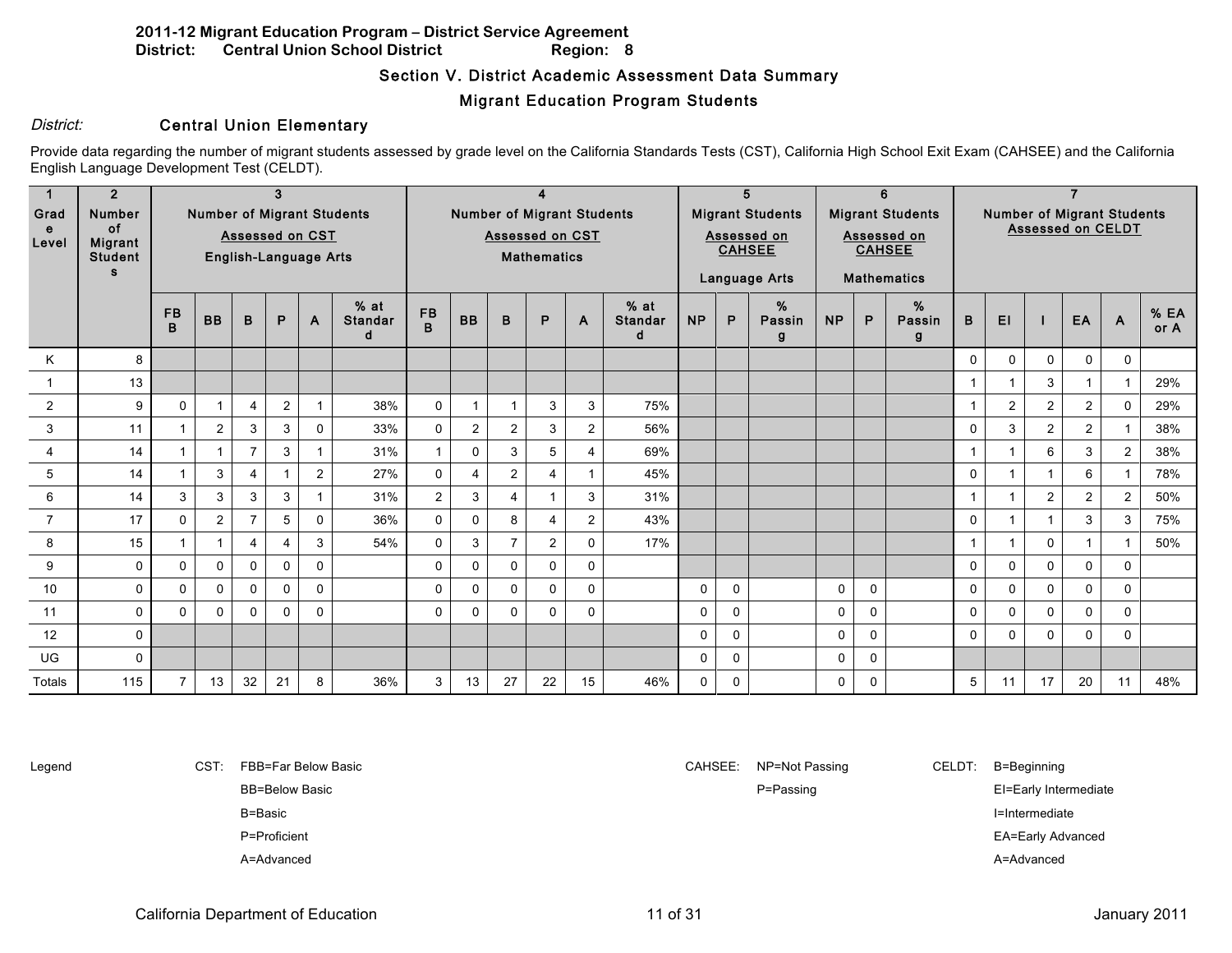#### **2011-12 Migrant Education Program – District Service Agreement District:** Central Union School District Region: 8 Section V. District Academic Assessment Data Summary Priority for Services (PFS) Students

#### District: **Central Union Elementary**

Provide data regarding the number of migrant students identified as PFS assessed by grade level on the California Standards Tests (CST), the California High School Exit Exam (CAHSEE), and the California English Language Development Test (CELDT).

| $\mathbf{1}$   | 2 <sup>1</sup>  | 3               | $\boldsymbol{4}$ |                          |             | 5                              |            |                        |                | 6                              | $\overline{7}$       |                      |                                | 9                              |              |                    |                         |
|----------------|-----------------|-----------------|------------------|--------------------------|-------------|--------------------------------|------------|------------------------|----------------|--------------------------------|----------------------|----------------------|--------------------------------|--------------------------------|--------------|--------------------|-------------------------|
| Grade          | <b>Number</b>   | Number of       |                  |                          |             | <b>Number of Students with</b> |            |                        |                | <b>Number of Students with</b> | Number of            | Number of            |                                | <b>Number of Students with</b> | <b>Total</b> |                    |                         |
| Level          | of              | <b>Students</b> |                  |                          |             | <b>Interrupted School Year</b> |            |                        |                | <b>Interrupted School Year</b> | <b>Students with</b> | <b>Students with</b> | <b>Interrupted School Year</b> |                                |              |                    | <b>Unduplicated</b>     |
|                | <b>Migrant</b>  | with            |                  | Assessed on CST          |             |                                |            | Assessed on CST        |                |                                | Interrupted          | Interrupted          | Assessed on                    |                                |              |                    | <b>PFS</b>              |
|                | <b>Students</b> | Interrupted     |                  | <b>CST Language Arts</b> |             |                                |            | <b>CST Mathematics</b> |                |                                | <b>School Year</b>   | <b>School Year</b>   | <b>CELDT</b>                   |                                |              |                    | <b>Students</b>         |
|                |                 | School          |                  |                          |             | and NOT Performing             |            |                        |                | and NOT Performing             | Assessed on          | Assessed on          |                                |                                |              | and NOT Performing | From                    |
|                |                 | Year            |                  |                          | at Standard |                                |            |                        | at Standard    |                                | <b>CAHSEE</b>        | <b>CAHSEE</b>        |                                |                                | at Standard  |                    | Columns 4-8             |
|                |                 |                 |                  |                          |             |                                |            |                        |                |                                | <b>Language Arts</b> | <b>Mathematics</b>   |                                |                                |              |                    | (School                 |
|                |                 |                 |                  |                          |             |                                |            |                        |                |                                | and NOT              | and NOT              |                                |                                |              |                    | Interrupt               |
|                |                 |                 |                  |                          |             |                                |            |                        |                |                                | Performing           | Performing           |                                |                                |              |                    | and not at              |
|                |                 |                 |                  |                          |             |                                |            |                        |                |                                | at Standard          | at Standard          |                                |                                |              |                    | Standard)               |
|                |                 |                 | <b>FBB</b>       | <b>BB</b>                | $\mathbf B$ | Not at                         | <b>FBB</b> | <b>BB</b>              | B              | Not at                         |                      |                      | B                              | EI                             |              | Not at             | <b>Number</b>           |
|                |                 |                 |                  |                          |             | <b>Standard</b>                |            |                        |                | <b>Standard</b>                | <b>Not Passing</b>   | <b>Not Passing</b>   |                                |                                |              | <b>Standard</b>    |                         |
| K              | 8               |                 |                  |                          |             |                                |            |                        |                |                                |                      |                      | $\mathbf 0$                    | 0                              | $\Omega$     | $\Omega$           | $\mathbf{0}$            |
| $\mathbf{1}$   | 13              | 2               |                  |                          |             |                                |            |                        |                |                                |                      |                      | $\Omega$                       | $\mathbf 0$                    | $\Omega$     | $\Omega$           | $\mathbf 0$             |
| $\overline{2}$ | 9               | $\overline{2}$  | $\mathbf 0$      | $\mathbf 1$              | 0           | $\mathbf{1}$                   | $\Omega$   | $\overline{1}$         | $\Omega$       |                                |                      |                      | 0                              | $\mathbf 0$                    | 0            | 0                  | $\mathbf{1}$            |
| 3              | 11              | $\overline{2}$  | $\mathbf 0$      | 0                        |             | $\mathbf{1}$                   | $\Omega$   | $\overline{1}$         | $\Omega$       | $\overline{1}$                 |                      |                      | 0                              | $\mathbf 0$                    | $\mathbf{1}$ |                    | $\mathbf{1}$            |
| $\overline{4}$ | 14              | 2               | $\mathbf 0$      | 0                        | $\mathbf 0$ | $\mathbf 0$                    | $\Omega$   | $\Omega$               | $\Omega$       | $\mathbf 0$                    |                      |                      | 0                              | $\mathbf 0$                    | $\Omega$     | $\mathbf 0$        | $\mathbf 0$             |
| 5              | 14              | 4               | $\mathbf 0$      | $\mathbf{1}$             | 3           | 4                              | 0          |                        | $\overline{2}$ | 3                              |                      |                      | 0                              | $\mathsf{O}$                   | $\Omega$     | $\mathbf 0$        | $\overline{\mathbf{4}}$ |
| 6              | 14              | $\overline{2}$  | $\Omega$         | $\overline{2}$           | $\Omega$    | $\overline{2}$                 | $\Omega$   | $\overline{1}$         | $\mathbf{1}$   | 2                              |                      |                      | $\Omega$                       | $\Omega$                       | $\Omega$     | $\Omega$           | $\overline{a}$          |
| $\overline{7}$ | 17              | $\Omega$        | $\mathbf{0}$     | $\Omega$                 | $\Omega$    | $\Omega$                       | $\Omega$   | $\Omega$               | $\Omega$       | $\mathbf 0$                    |                      |                      | 0                              | $\mathbf 0$                    | $\Omega$     | $\Omega$           | $\mathbf 0$             |
| 8              | 15              | $\overline{2}$  | $\mathbf 0$      | 0                        | $\mathbf 0$ | $\mathbf 0$                    | 0          | $\mathbf 0$            | 1              | $\overline{1}$                 |                      |                      | 0                              | $\mathbf 0$                    | $\Omega$     | 0                  | $\mathbf{1}$            |
| 9              | $\mathbf 0$     | $\Omega$        | 0                | 0                        | $\mathbf 0$ | $\pmb{0}$                      | 0          | $\mathbf 0$            | 0              | $\mathbf 0$                    |                      |                      | 0                              | $\mathsf{O}$                   | $\Omega$     | $\mathsf{O}$       | $\mathbf 0$             |
| 10             | 0               | $\Omega$        | $\Omega$         | 0                        | $\Omega$    | $\mathbf 0$                    | $\Omega$   | $\mathbf 0$            | $\Omega$       | $\mathbf 0$                    | 0                    | 0                    | 0                              | $\mathbf 0$                    | $\Omega$     | $\mathbf 0$        | $\pmb{0}$               |
| 11             | $\Omega$        | $\Omega$        | $\Omega$         | $\Omega$                 | $\Omega$    | $\Omega$                       | $\Omega$   | $\Omega$               | $\Omega$       | $\mathbf{0}$                   | $\Omega$             | 0                    | $\Omega$                       | $\Omega$                       | $\Omega$     | $\Omega$           | $\mathbf 0$             |
| 12             | 0               | $\Omega$        |                  |                          |             |                                |            |                        |                |                                | $\Omega$             | 0                    | $\Omega$                       | $\mathbf 0$                    | 0            | $\Omega$           | 0                       |
| UG             | $\mathbf 0$     | $\mathbf 0$     |                  |                          |             |                                |            |                        |                |                                | $\mathbf 0$          | 0                    |                                |                                |              |                    | $\pmb{0}$               |
| Totals         | 115             | 17              | $\mathbf 0$      | 4                        | 4           | 8                              | 0          | 4                      | 4              | $8\phantom{.}$                 | 0                    | $\mathbf 0$          | 0                              | $\mathbf 0$                    | $\mathbf{1}$ | $\mathbf{1}$       | 9                       |

#### Priority for Services (PFS) Students = Students with a move during the previous 12 months which caused the student to miss school during the instructional periods of the regular year calendar. Note that students must also meet the "at risk" criteria to qualify as "Priority for Services".

Legend CST: FBB=Far Below Basic CELDT: B=Beginning BB=Below Basic **EI**=Early Intermediate **EI**=Early Intermediate B=Basic **I=Intermediate**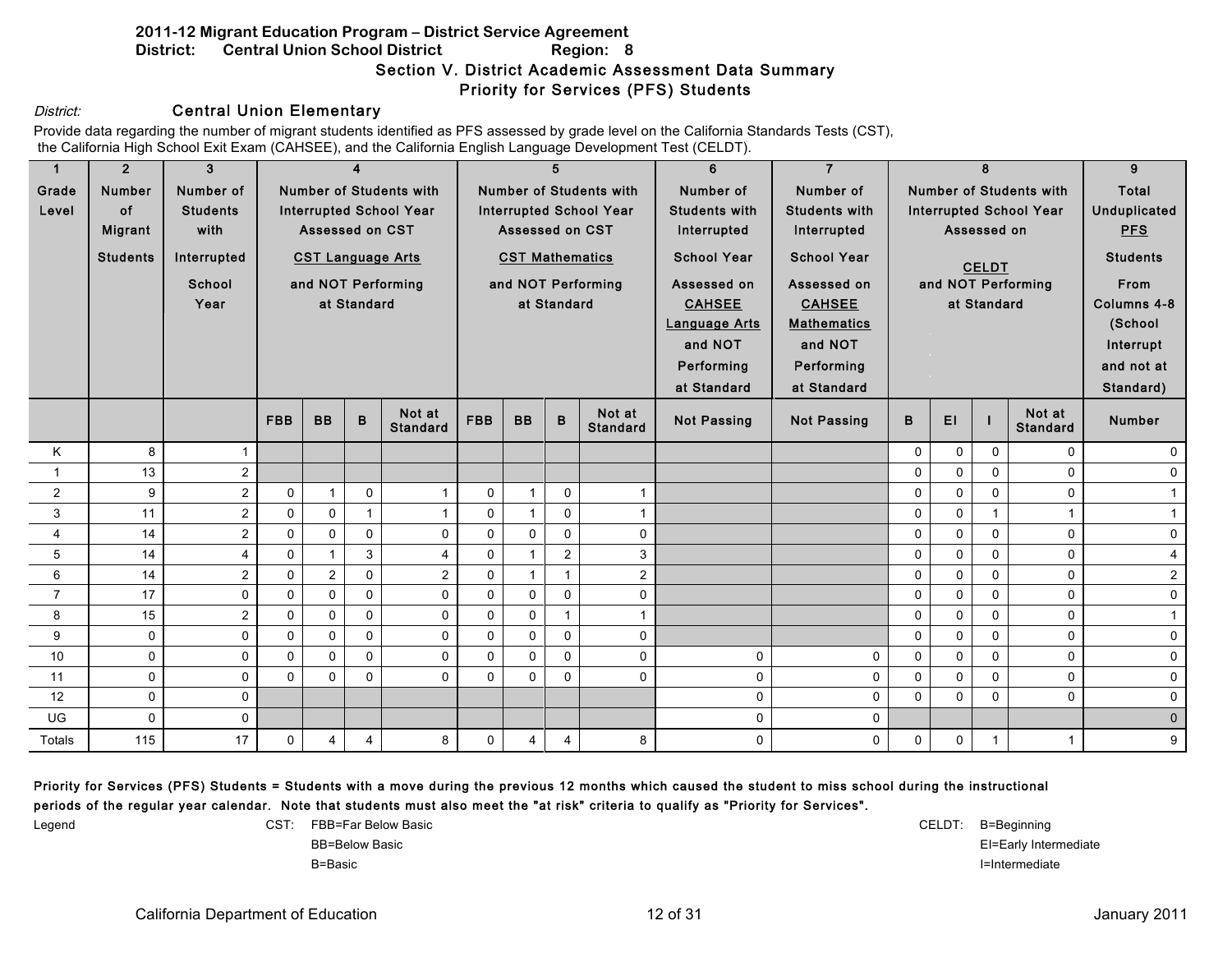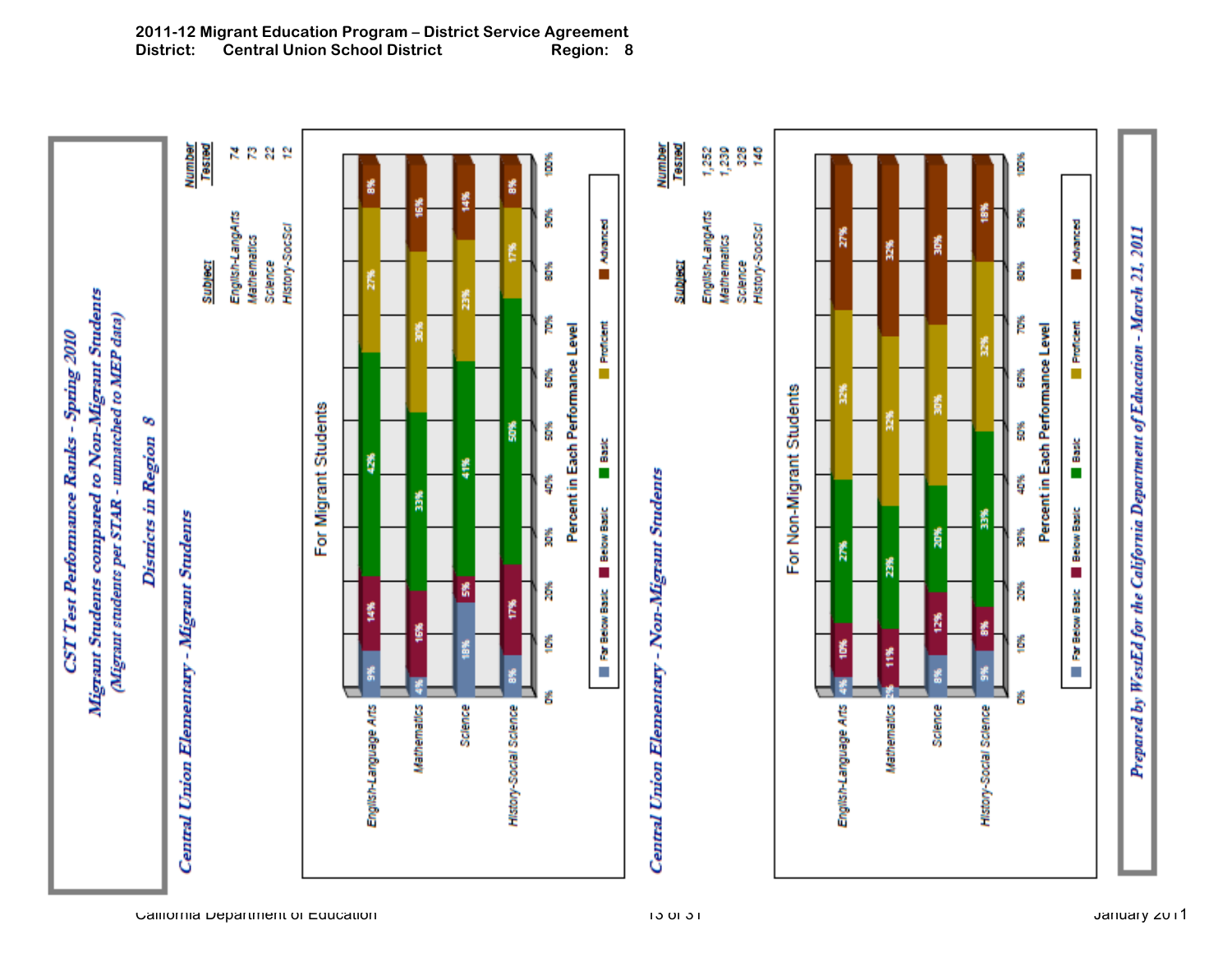## **2011-12 Migrant Education Program – District Service Agreement District:** Central Union School District Region: 8 SECTION VI – Data Analysis Summary Part I

Use the most recent data available based on a summary of the reported results and analysis of state assessments California Standards Tests (CST), California English Language Development Test (CELDT), and California High School Exit Examination (CAHSEE) and other available academic, preschool, health and socio-economic data to describe your district student population and address the following specific questions for each target group or need area:

- 1. What are the achievement gaps when compared with non-migrant students?
- 2. What are the major student achievement trends over the past three years for priority for service students and all migrant students?
- 3. What are the numbers of students tested vs. students enrolled? If there are large discrepancies, explain why.
- 4. How did the analysis of the data influence program objectives and activities?

Use as many pages as necessary to write a comprehensive analysis for each target group.

**District student population description**: The district resides in a rich agricultural area in the San Joaquin Valley, which has two Federal Facilities within its boundaries: the Santa Rosa Rancheria Indian Reservation and the Lemoore Naval Air Station. The economic structure of the area is based upon farming, primarily cotton, grains, some dairy, and the U.S. Military. The District is composed of four schools: Akers, Central, Neutra, and Stratford. The student ethnicity percentage is as follows: American Indian –  $12\%$ , Caucasian –  $40\%$ , Asian –  $3\%$ , Pacific Islander –  $1\%$ , African American – 7%, Hispanic – 30%, Filipino – 5%, Other – 2%. Our Migrant students are located at two campuses – Central and Stratford School. Currently at Central School P3 through eighth grade, there are 12 identified Migrant students. At Stratford School P3 through eighth grade, there are 98 identified Migrant students.

## School Readiness\*: **Pre-Kindergarten:** (Any child that has not entered Kindergarten and is at least 3 years of age) For Preschool students, CUESD informs parents of the preschool program available at Central, Stratford and the Santa Rosa Rancheria Preschool. The Family Resource Center has provided students and parents with many opportunities for training, communication and services. There are currently 14 pre – K Migrant students (Central- 0 and Stratford – 14) in the district. Annually in June when preschool registration starts, we will notify the pre-K three and four year old students' families and give them information about preschool program and registration requirements. We will continue to ask for the assistance of the Regional Student Recruiter-Migrant to speak with the families, as they are the first contact.

## K-8: **1. What are the achievement gaps when compared with non-migrant students?**

The overall migrant 2-12 grade student achievements in ELA, mathematics and on the CELDT indicates a state wide 36 % average at standard in ELA, a 46 % average at standard in mathematics, and 48% scoring Early Advanced or Advanced on the CELDT. When looking at Migrant students who were in grades 2-7 during the past seven years growth is evident. Since 2003 there has been an increase of 14% in ELA and Math. In ELA growth has had a steady increase with no drops since 2006. Math growth has fluctuated over the past four year between 42%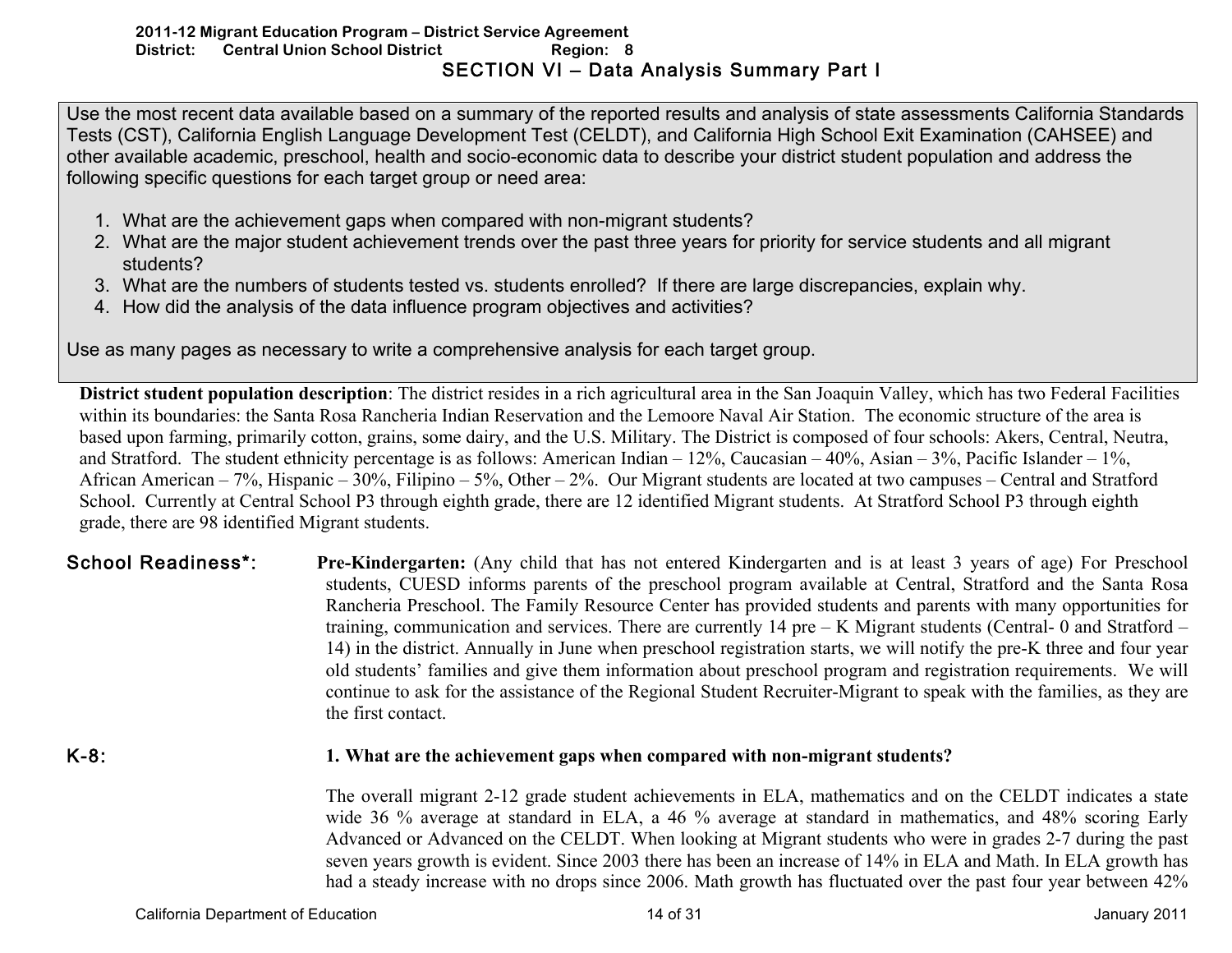#### **2011-12 Migrant Education Program – District Service Agreement District: Central Union School District Region: 8**  proficient to 46% percent proficient.

## **Students Proficiency Growth Over time**

| Year       | 2003 | 2004 | 2005 | 2006   | 2007 | 2008 | 2009 | 2010 |
|------------|------|------|------|--------|------|------|------|------|
| <b>ELA</b> | 22%  | 5%   | 23%  | $12\%$ | 22%  | 28%  | 28%  | 36%  |
| Math       | 32%  | 44%  | 36%  | 16%    | 42%  | 46%  | 44%  | 46%  |

Title III accountability results indicate AMAO 1 &2 were met by Stratford and Central, and District AMAO 3 was also met. When looking at the data for both Stratford and Central AMAO 2 displays, students who have been with the District for at least five years and less than five years are meeting the basic or proficient levels.

## **Title III accountability results for Central and Stratford: September 2010**

| Central:   | AMAO $1 -$ Annual Growth 59.2% (state target 53.1%)                                                                                                 |
|------------|-----------------------------------------------------------------------------------------------------------------------------------------------------|
|            | AMAO 2 – Attaining English Proficiency 33.3% (state target 17.4%)                                                                                   |
|            | Too small of a cohort group for 5 years or more                                                                                                     |
| Stratford: | AMAO 1 - Annual Growth $64.5\%$ (state target 53.1%)<br>AMAO 2 – Attaining English Proficiency 24.8% (state target 17.4%) 55.8 (state target 41.3%) |
| District:  | AMA0 3 – AYP for English Learners 37.1% (ELA -state target 56.8% SH) and<br>49.5% (Math – state target 58% SH)                                      |

When comparing the Migrant and non-Migrant students with results on the Spring 2010 CST – ELA and math, there is indication of less Migrant students meeting standards in both ELA and math. As we look at the second trimester benchmarks for the current students, the primary grade student percent proficient are greater than the 6-8 Migrant students. As part of the goals for the 2010-11 school year, classroom teachers along with the Migrant instructional aides will monitor the district trimester testing using the students' Individual Learning Plans (ILP).

## **2. What are the major student achievement trends for priority for services and all students?**

Of the 115 Migrant students, grades K-8, 17 had a qualifying "move during the previous 12 months which caused the student to miss school during the instructional periods of the regular school calendar". Of those in grades 2-8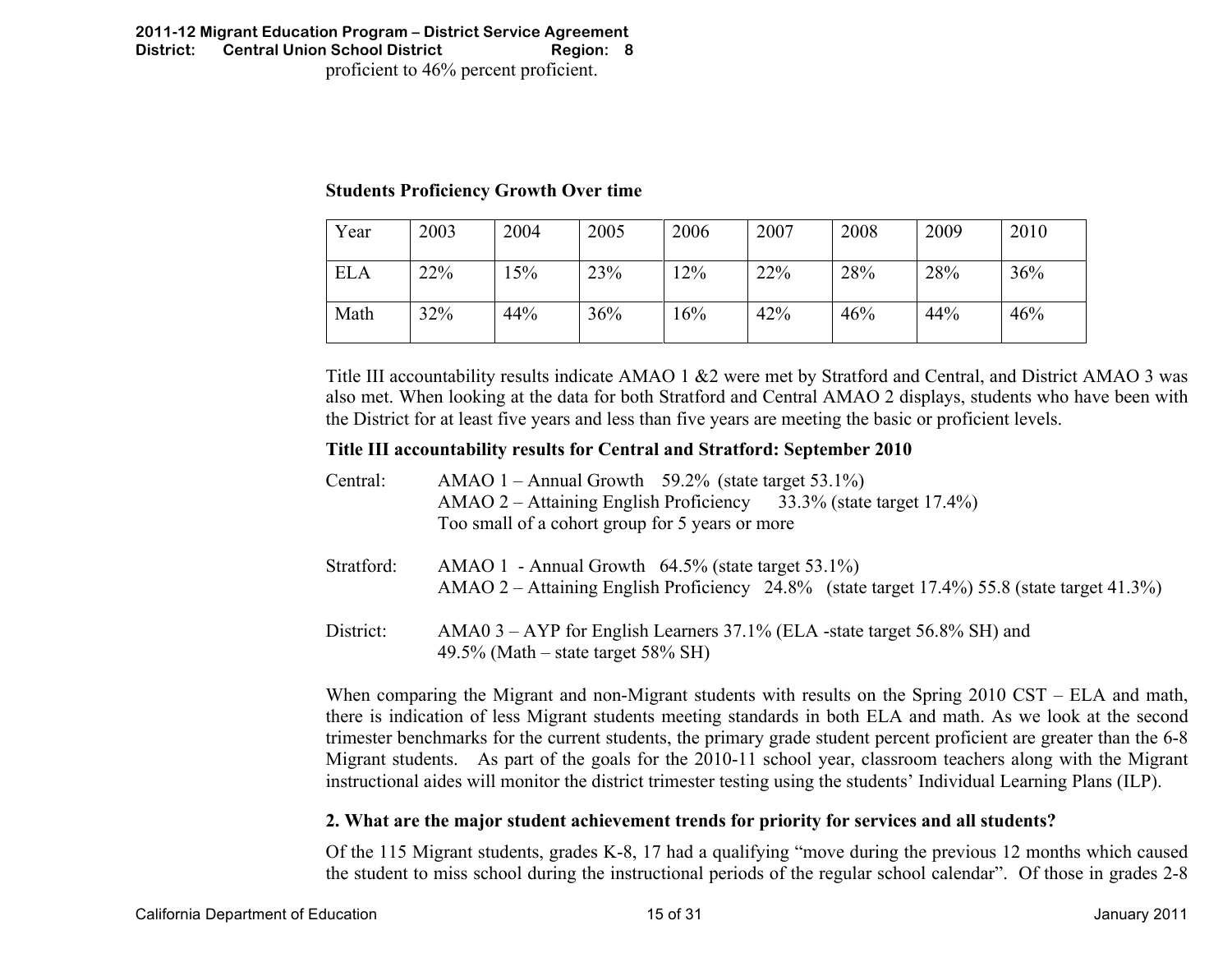(17 students), 8 students were not "at standard" on the CST-ELA and CST-math. For the 16, 1-8 students, tested on CELDT, 1 of those students was not "at standard". It is important to analysis the proficiency levels of students who are currently identified as Migrant and PFS in our district as of April 2011.

The 2010-11 district trimester tests give us data as to the proficiency levels of Migrant students in ELA and math. These tests are aligned to the California State Standards and the STAR CST blueprints for ELA and math. Below are the results of the District second trimester benchmarks that were assessed in March 2011(Note: 70% and above is considered proficient – 'at standard') The percentage indicates the percent proficient – meeting standards

| <b>GRADE</b>        |                                        | <b>MATH</b>                  |                       | <b>RLA</b>                             |                              |                       |  |  |  |  |  |
|---------------------|----------------------------------------|------------------------------|-----------------------|----------------------------------------|------------------------------|-----------------------|--|--|--|--|--|
|                     |                                        | <b>Trimester 2 Benchmark</b> |                       |                                        | <b>Trimester 2 Benchmark</b> |                       |  |  |  |  |  |
| Grade Level         | Migrant<br><b>Students</b><br>Assessed | Number<br>Proficient         | Percent<br>Proficient | Migrant<br><b>Students</b><br>Assessed | Number<br>Proficient         | Percent<br>Proficient |  |  |  |  |  |
| Kindergarten        | 11                                     | 10                           | 91%                   | 11                                     | 11                           | 100%                  |  |  |  |  |  |
| <b>First Grade</b>  | $\overline{7}$                         | 5                            | 72%                   | $\overline{7}$                         | 6                            | 86%                   |  |  |  |  |  |
|                     |                                        |                              |                       | $\overline{7}$                         | 5                            | 71%                   |  |  |  |  |  |
| <b>Second Grade</b> | 10                                     | 9                            | 90%                   | 10                                     | $\overline{7}$               | 70%                   |  |  |  |  |  |
| Third Grade         | 8                                      | 8                            | 100%                  | 8                                      | 5                            | 63%                   |  |  |  |  |  |
| Fourth Grade        | 9                                      | 8                            | 89%                   | 9                                      | 5                            | 56%                   |  |  |  |  |  |
| Fifth Grade         | 8                                      | 5                            | 63%                   | 8                                      | $\overline{4}$               | 50%                   |  |  |  |  |  |
| <b>Sixth Grade</b>  | 11                                     | 11                           | 100%                  | 11                                     | $\overline{4}$               | 37%                   |  |  |  |  |  |
| Seventh Grade       | 10                                     | $\mathbf{1}$                 | $1\%$                 | 10                                     | $\overline{4}$               | 40%                   |  |  |  |  |  |
| Eighth Grade        | 9                                      | 5                            | 56%                   | 9                                      | 8                            | 89%                   |  |  |  |  |  |

## **3. What are the numbers of students tested vs. students enrolled?**

Of the 115 Migrant students, in grades K-8, 81 were assessed in CST-ELA, 80 were assessed in CST-Math and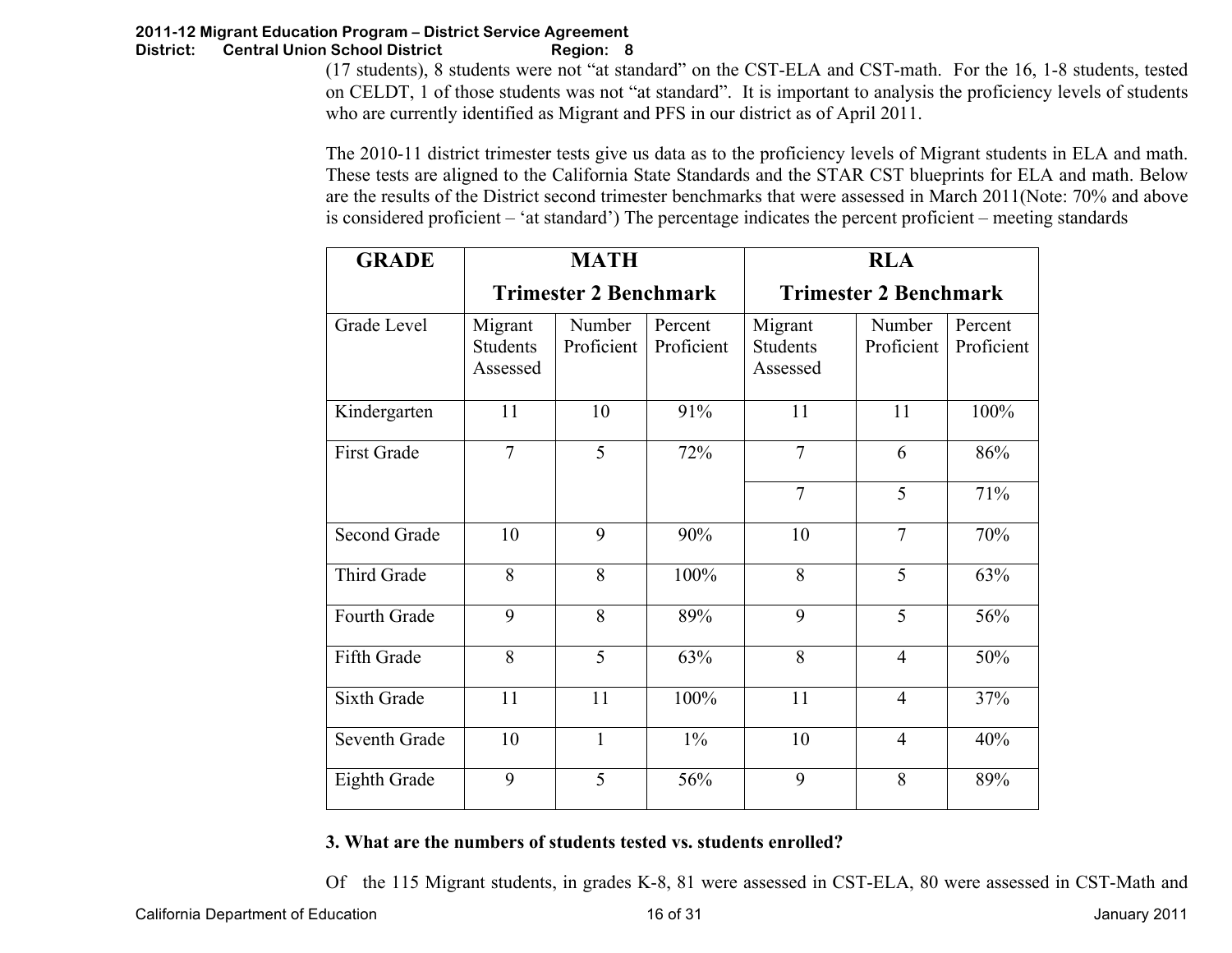| District:                                  | 2011-12 Migrant Education Program - District Service Agreement<br><b>Central Union School District</b><br>Region: 8<br>64 lst $-8th$ graders were assessed on CELDT. As compared to the 2008-09 Migrant students, the percentage tested<br>for CSTs and CELDT are higher to the same numbers in 2009-10. In 2008-09 there 107 Migrant students; 90<br>assessed on CST-ELA/Math and 100 on CELDT. Since the Migrant student population is a mobile one, many<br>students have moved to another district by the spring when CST's are administered and have not moved into the<br>district by the fall when the CELDT is administered. In addition we have had a decrease in our Migrant population<br>at Central School over the past year.                                                                     |
|--------------------------------------------|----------------------------------------------------------------------------------------------------------------------------------------------------------------------------------------------------------------------------------------------------------------------------------------------------------------------------------------------------------------------------------------------------------------------------------------------------------------------------------------------------------------------------------------------------------------------------------------------------------------------------------------------------------------------------------------------------------------------------------------------------------------------------------------------------------------|
|                                            | 4. How did the analysis of the data influence program objectives and activities?                                                                                                                                                                                                                                                                                                                                                                                                                                                                                                                                                                                                                                                                                                                               |
|                                            | Student assessment data, whether it is state or district results, defines the objectives and activities that are used as<br>tools to improve student achievement. The District Academic Assessment Data Summary for Migrant students,<br>PFS students, and the rankings of Migrant to non-Migrant students tracks what students have done in the past<br>CSTs and CELDT. It helps to look at our academic programs and how it relates to state testing. However, the<br>program objectives and activities are determined based upon our current identified Migrant students' academic<br>strengths and weaknesses for the 2010-11 school year. Using those students' results, which include CSTs,<br>CELDT, and district benchmarks, the objectives and activities are determined for the 2011-12 school year. |
| $9 - 12:$                                  | N/A                                                                                                                                                                                                                                                                                                                                                                                                                                                                                                                                                                                                                                                                                                                                                                                                            |
| <b>High School</b><br>Graduates**:<br>OSY: | N/A<br>N/A                                                                                                                                                                                                                                                                                                                                                                                                                                                                                                                                                                                                                                                                                                                                                                                                     |
| <b>Health and Other</b><br>Needs:          | Mobility and unemployment remain two of the main factors affecting the achievement performance of Migrant<br>students. Attendance is interrupted causing students to have inconsistent education and fall behind academically.<br>Migrant families as well as many families in the Central Union School District are experiencing hard economic<br>times which are affecting not only our communities, but the country as a whole. Lack of jobs, less income, little or<br>no medical or dental coverage have caused hardships on families. The communities we serve will be looking to the<br>schools to provide support and parental involvement to continue to provide the best educational environment for<br>their children.                                                                              |
|                                            | The Regional Nurse and the Family Resource Center will work collaboratively to support the students and their<br>families with activities that will provide information regarding medical/dental clinics, workshops for community<br>members that help with educating children, parenting, and public events. We are planning a Health Fair for the fall<br>of 2011.                                                                                                                                                                                                                                                                                                                                                                                                                                           |
|                                            | *Any child that has not entered kindergarten and is at least three years old                                                                                                                                                                                                                                                                                                                                                                                                                                                                                                                                                                                                                                                                                                                                   |
| ** Use data provided by WestEd             |                                                                                                                                                                                                                                                                                                                                                                                                                                                                                                                                                                                                                                                                                                                                                                                                                |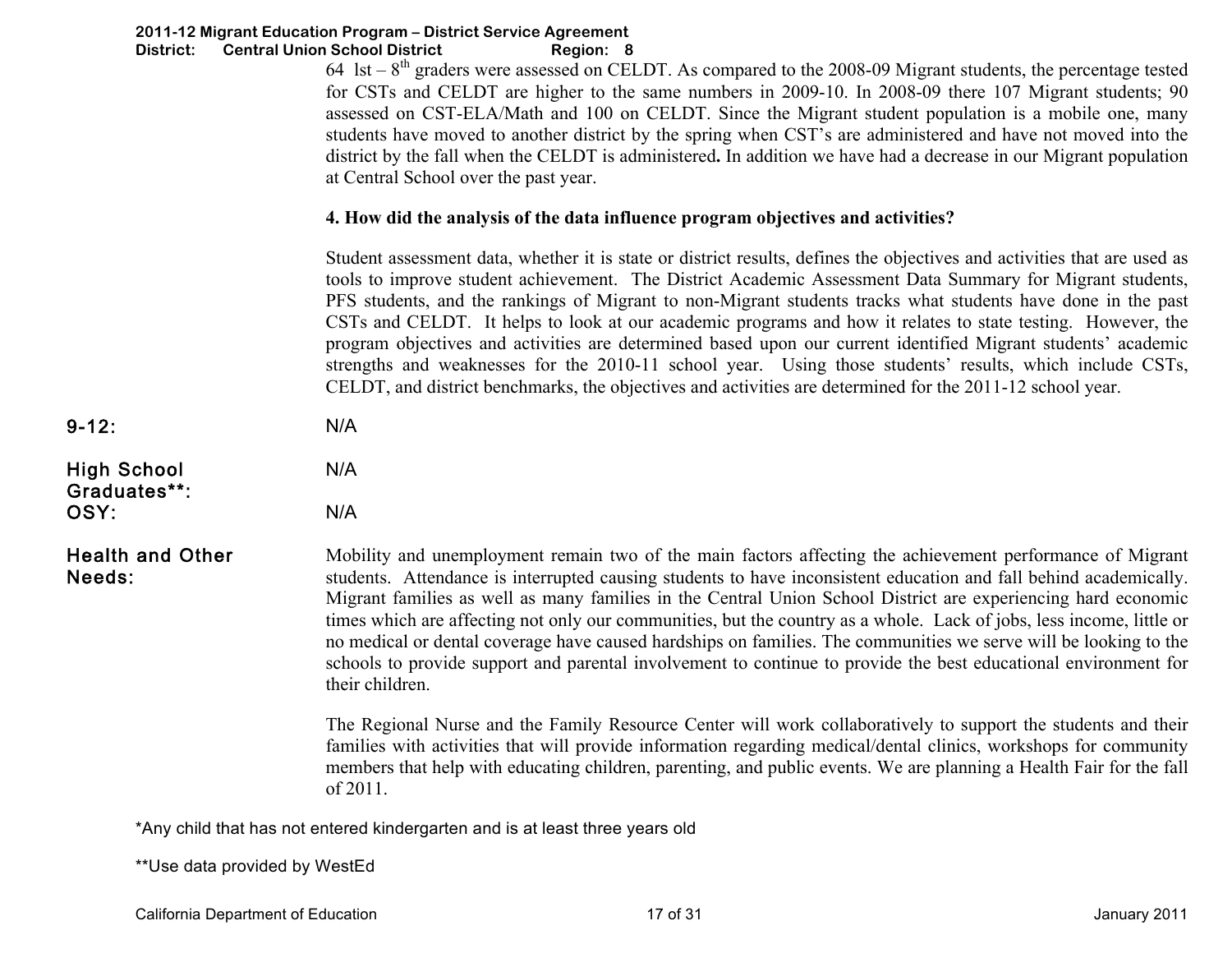#### **2011-12 Migrant Education Program – District Service Agreement District:** Central Union School District Region: 8 MIGRANT EDUCATION PROGRAM

# SECTION VI – Data Analysis Summary – Part 2 – Data Management

Describe the processes, tools, and activities utilized by the district to:

- 1. Manage student and other data
- 2. Plan and develop programs
- 3. Make decisions regarding the allocation of resources
- 4. Monitor and evaluate student outcomes and program effectiveness

**1. District: manage student and other data**: All student testing data, STAR –CSTs, STS, CELDT and district trimester testing are inputted into Achieve Data Solutions – DATA DIRECTOR. State and district benchmark testing is inputted on an annual bases for state testing and for the three trimester benchmarks. Currently, STAR and District Trimester data collection began: CST 2000-01, CELDT 2003- 04 and District trimester 2007-08. We use multiple year comparisons to evaluate student academics and program effectiveness.

**2**. **District: plan and develop programs:** All state assessments and district benchmarks can be analyzed by assessment, demographics, individual students, students by site/district grade levels. The data analysis is done by district and school site staffs. The analysis determines the proficiency level of students acquiring English language arts and math. This data is used to plan and design instructional programs.

**3. District: make decisions regarding the allocation of resources:** Both Federal (Title III and Title I –Stratford only) and State (EIA-SCE, EIA-LEP) allocations are used to supplement the instruction in ELA and math to the core curriculum. With the multi-funded positions, instructional aides work with Migrant students to provide additional support to the students mastering of state standards in RLA, math and writing.

**4. District: monitor and evaluate student outcomes and program effectiveness:** Students who fall below proficient on the CSTs, below 70% on district benchmarks, and do not grow a performance level on CELDT, are given an Individual Learning Plan (ILP) specific to their weaknesses. Within that ILP, specific goals are set and monitored throughout the trimester and after trimester testing. Each teacher and site administrator work together to analysis each student who falls below 70% on district trimester benchmarks. Specific learning strategies are discussed, analysis of the test questions by standards are discussed and a plan is set to re-teach and re-assess standards not mastered. The administrators also meet after each trimester with the district superintendent, to share how their site teachers are meeting the needs of students who are below proficient on benchmarks.

For program effectiveness, at the beginning of the year, state testing is analyzed by district and site grade level results. Based upon interpretation of data, professional development is planned. The LEA and Single Plan for Student Achievement plans are revised based upon the analysis of state and district testing. Individual sites review their data and plan for professional development, grouping by instructional levels, and/or setting up intervention classes before, during, and after school program as well as Saturday sessions.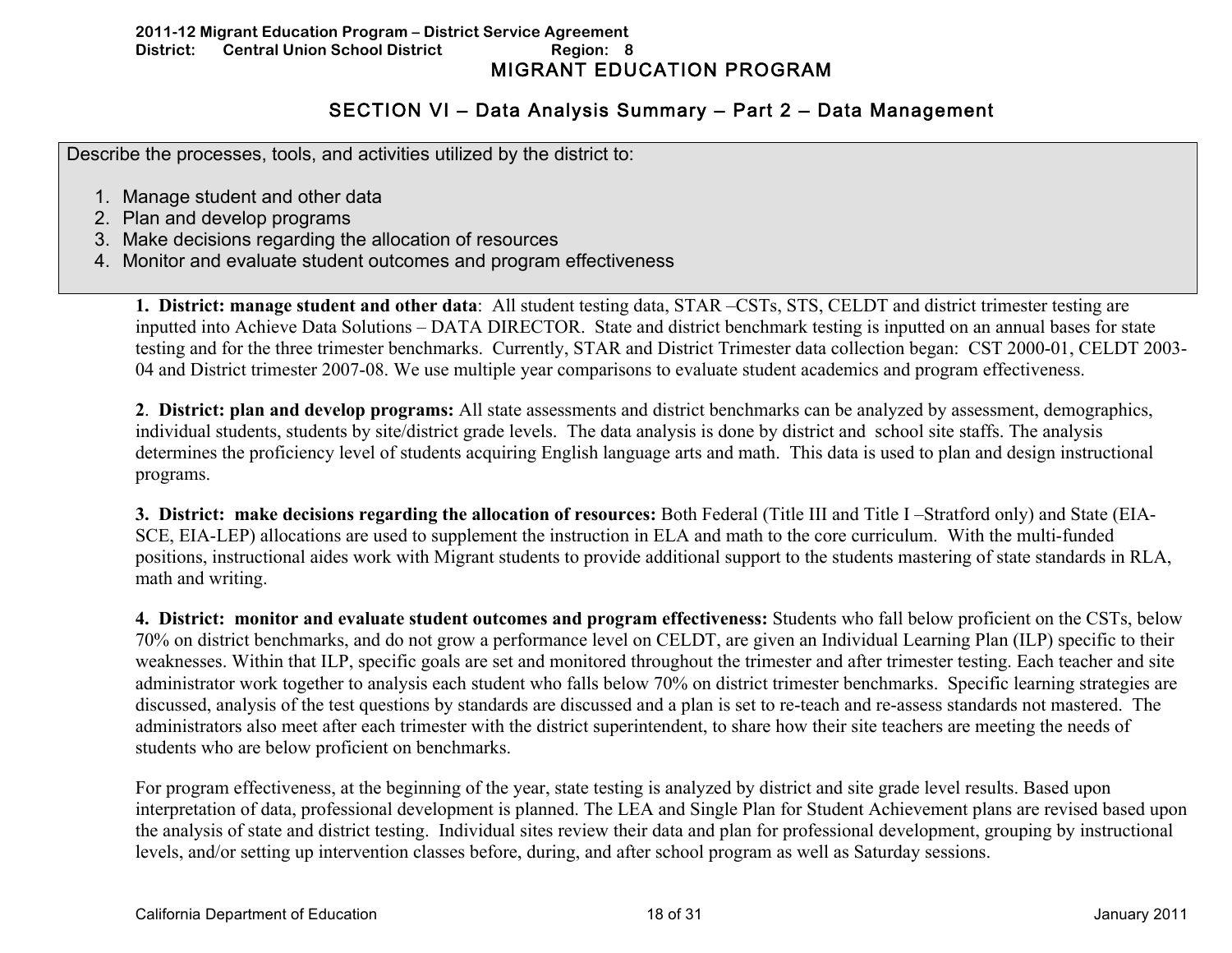#### **2011-12 Migrant Education Program – District Service Agreement District:** Central Union School District **Region: 8** MIGRANT EDUCATION PROGRAM

# SECTION VI – Data Analysis Summary – Part 3 – Priority for Services

Identify how your district will:

- Target priority for services (PFS) students
- Identify other students and/or priorities to be targeted

Reference SECTION VI – Data Analysis Summary Parts 1 and 2. Use as many pages as necessary to provide a thorough description.

## **How the district will target migrant Priority for Service students:**

The initial step in the process that the District uses to target Priority for Services (PFS) migrant students is through their identification. Once a student is enrolled into the Migrant Education Program, it is determined whether the student's qualifying move falls within the State's mobility window for the regular school year (August 16, 2010 through June 2, 2011) and whether the student is not meeting grade level standards. If both of these criteria are met, the student is designated as a PFS migrant student. In deciding which students are to receive migrant supplemental services, the district has determined that first priority will be to target those migrant students identified as PFS.

## **How the district identifies other migrant students and/or priorities to be targeted:**

"High risk" migrant students defined as those who are at "high risk" of not meeting grade level standards but not meeting the mobility criteria necessary for designation as a "Priority for Services" student may also be served, dependent upon availability of resources. To facilitate additional students, the Migrant instructional aides will be working in conjunction with other federal and state funded instructional aides to help improve the academic levels in reading/language arts and math to the "targeted" students who are identified as Priority for Services or non-PFS.

The students who are identified as "Priority for Services" or non PFS are monitored through the Data Director reports which then are transferred to the students' individual learning plans targeting English Language Arts and math as well as tracking their English language fluency levels through assessments such as ELDRA, Dibels, and/or LitCon literacy levels as well as the new K-5 ELA adoption, *Treasures* and 6-8 *Literature: CA Treasures*. The District will be using the state CST-ELA, CST-Math and CELDT  $-3 - AMAOs$  performance targets for determination of Migrant students meeting state standards. These performance targets will be addressed through the core program, intervention programs before, during, and after the school day. Priority for students is based upon ongoing assessments (ELDRA, Dibels) state adopted ELA and math textbook assessments, and district trimester benchmarks. The High School Performance target is addressed through articulation with Lemoore High School: meetings with CUSD and LHS 9<sup>th</sup> grade ELA, math, science, and HSS teachers, charting all 8<sup>th</sup> grade benchmark tests, state tests (CELDT, CST), dialogue with administration and annual Character Conference with 8<sup>th</sup> graders. The Health Performance target is addressed by the following: Kings County Office of Education-Prevention Network Consortium (TUPE), the Safe School Healthy Student grant with partnerships with Kings County Sheriff Dept, Kings County Probation, and Kings County Mental Department. Finally, in order to address the School Readiness Performance targets, the District services 3-5 year old preschool students at each of the four sites. Class size for Central is 24 students and 16 students for Stratford. Stratford's community also has a Head Start Program. Out-of- School Youth (OSY) will be referred to the Regional Liaison for academic and social services.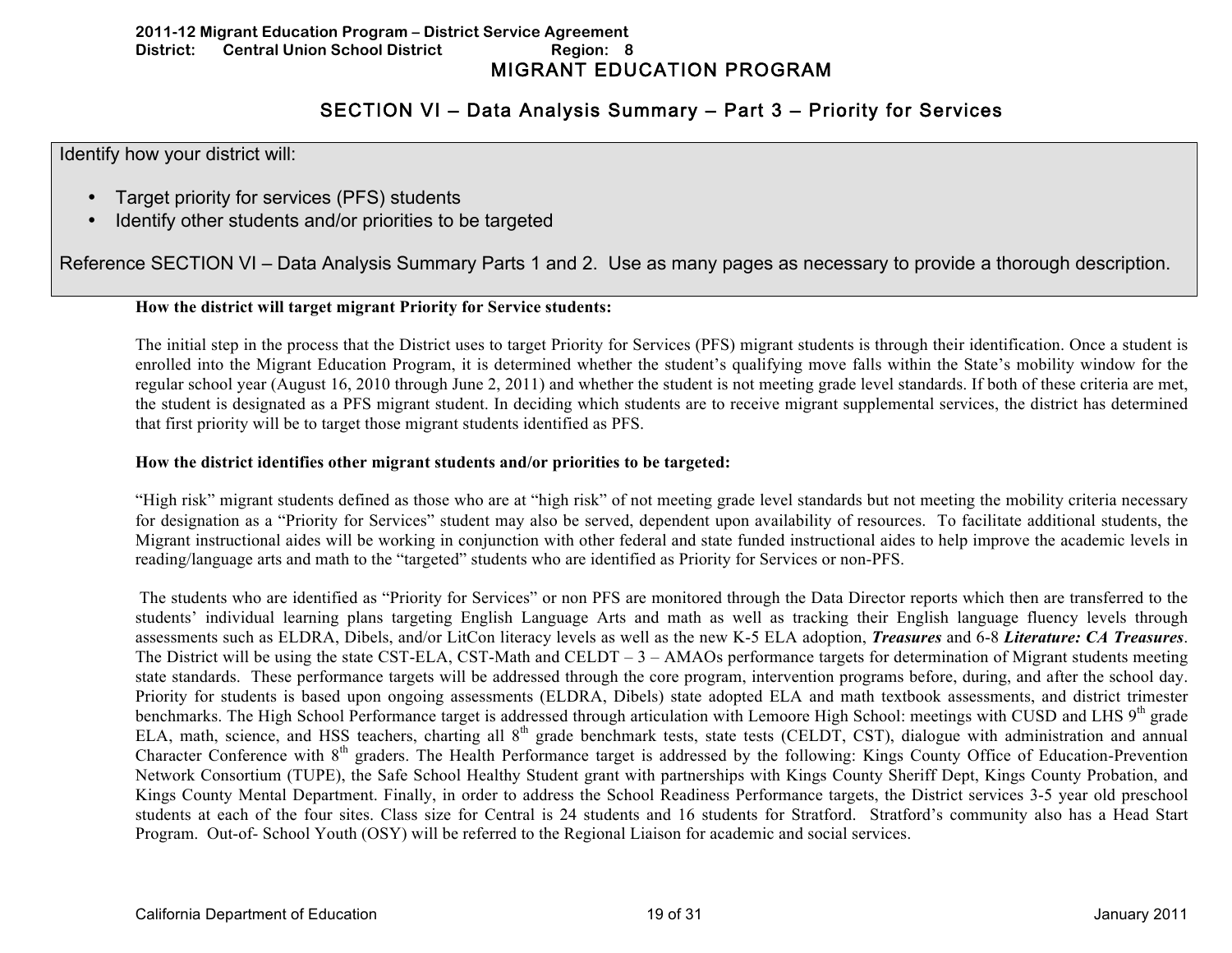## MIGRANT EDUCATION PROGRAM SECTION VII – State Measurable Outcomes

Beginning in 2008, targets will increase yearly until 2014. The 2007 Growth Academic Performance Index (API), 2007 Adequate Yearly Progress (AYP), and the 2009-10 Program Improvement reports are posted on the CDE Accountability Progress Reporting system Web page at http://www.cde.gov/apr/.

| <b>Subject Area</b>                    | Target                                                                                                                                                                                                                                                                                                                                                |
|----------------------------------------|-------------------------------------------------------------------------------------------------------------------------------------------------------------------------------------------------------------------------------------------------------------------------------------------------------------------------------------------------------|
| <b>School Readiness</b>                | The percentage of the eligible migrant preschool children receiving early childhood education will increase<br>annually from a 2008-09 regional baseline, toward a statewide target of 80 percent access by 2014, as<br>evidenced by COEStar** enrollment records.                                                                                    |
|                                        | The percentage of children in MEP funded center or home-based programs who are ready for kindergarten by<br>age five will increase by five percent each year. Beginning in 2009-10, the number of migrant children age-<br>eligible to enter kindergarten the following year designated as ready for kindergarten by a.) identifying 10 or            |
|                                        | more English uppercase letter names or letter sounds, as measured by the Phonological Awareness Literacy<br>Screening (PALS); and b.) by a gain of 4 or more standard scores on the Peabody Picture Vocabulary Test<br>(PPVT-4) measure of English vocabulary or the Test de Vocabulario en Imagenes Peabody (TVIP) measure<br>of Spanish vocabulary. |
|                                        | The percentage of migrant kindergarten students who enroll in kindergarten after the age of 5.9 years will be<br>reduced annually from a 2008-09 regional baseline toward a statewide target of 10 percent by 2014, as<br>measured by MSIN database.                                                                                                  |
|                                        | Using the baseline of 2008 CELDT scores, the percentage of migrant ELs moving from one proficiency level to<br>the next will increase, at a rate or above the target for ELs statewide, as measured by their CELDT scores.                                                                                                                            |
| <b>English Language</b><br><b>Arts</b> | Using the baseline of 2008 CELDT scores, the percentage of migrant ELs who achieve full proficiency on the<br>CELDT and who have no sub-skill assessment below intermediate level, will increase, at a rate at or above<br>the target for the same group of ELs statewide, as measured by their CELDT scores.                                         |
|                                        | Beginning in 2009-10, the percentage of MEP students who score at proficient or above in English-language<br>arts (ELA) will be consistent with the No Child Left Behind target, as measured by CST in ELA.                                                                                                                                           |

\*\*A software program developed by TROMIK Technology Corporation for inputting Certificates of Eligibility and student data information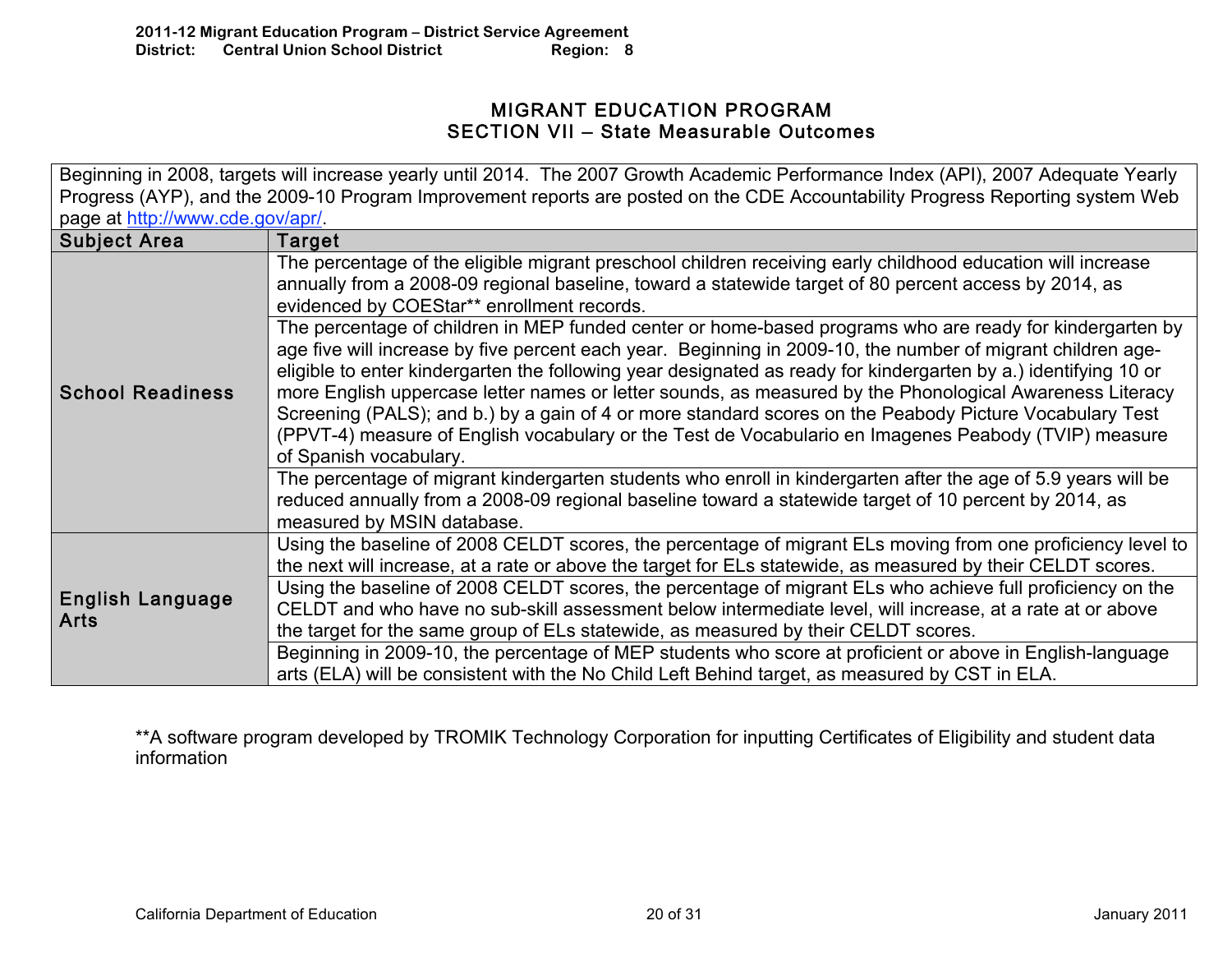## MIGRANT EDUCATION PROGRAM SECTION VII – State Measurable Outcomes

| <b>Subject Area</b>        | Target                                                                                                                                                                                                 |
|----------------------------|--------------------------------------------------------------------------------------------------------------------------------------------------------------------------------------------------------|
| <b>Mathematics</b>         | The number of MEP students who are proficient in mathematics in grades two through seven will be<br>consistent with California's AYP targets, as measured by CST in Mathematics.                       |
|                            | The number of MEP students who score at the proficient or advanced level in grade eight algebra will increase<br>by at least five percentage points annually, as measured by CST in Mathematics.       |
|                            | The percentage of students who pass both the Mathematics and ELA components of the CAHSEE in the tenth<br>grade will increase by at least five percentage points per year, as measured by CAHSEE.      |
| <b>High School</b>         | The percentage of MEP students who meet district course requirements/credit accrual and are on track for                                                                                               |
| <b>Graduation</b>          | high school graduation will increase by at least five percentage points per year, as measured by statewide<br>graduation rates.                                                                        |
|                            | The percentage of MEP students completing "a-g" subjects will increase by at least five percentage points<br>annually, as measured by California Longitudinal Pupil Achievement Data System (CALPADS). |
|                            | At least 75 percent of identified MEP out-of-school youth (OSY) will have an individual Needs Assessment                                                                                               |
|                            | (INA) completed within thirty days of enrollment, as measured by the ration between OSYs and INAs.                                                                                                     |
| <b>Out-of-School Youth</b> | At least 75 percent of OSY will be provided a Migrant Learning Action Plan (MLAP) within 10 days of                                                                                                    |
|                            | completing the INA, as measured by the ration between MLAPs and INAs.                                                                                                                                  |
|                            | All (100 percent) OSYs with a MLAP will be referred to an appropriate educational, transcript, certificate, or                                                                                         |
|                            | vocational program, as measured by the ratio between MLAPs and referrals.                                                                                                                              |
|                            | All (100 percent) migrant students with unmet health needs that interfere with learning will be assessed                                                                                               |
| Health                     | annually for treatment or referral, as measured by the Migrant Student Information database.                                                                                                           |
|                            | The percent of migrant students reporting that they feel connected to school will increase by five percent, per                                                                                        |
|                            | two year cycle, as measured by California Healthy Kids Survey.                                                                                                                                         |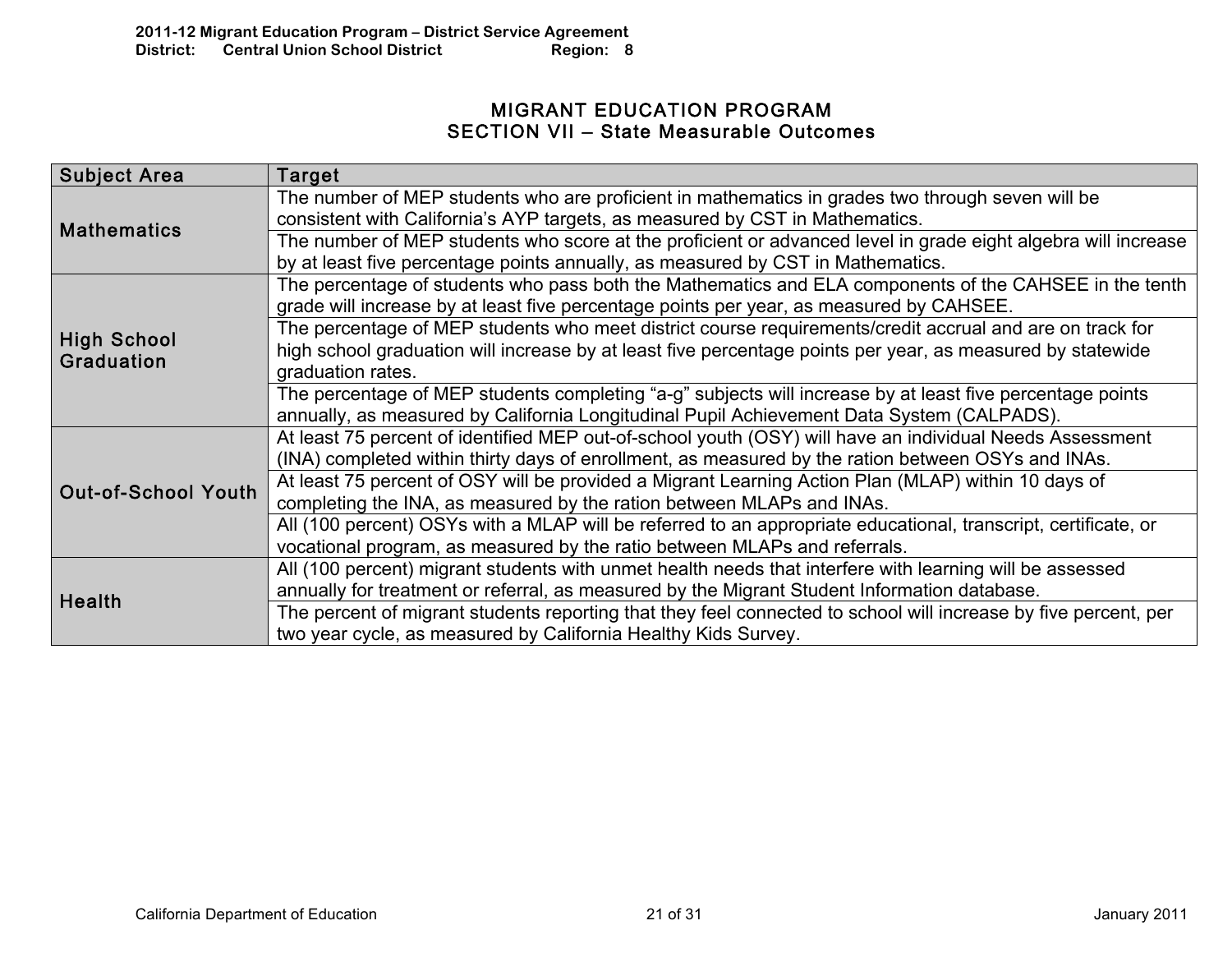## 2011-12 Migrant Education Program - District Service Agreement **District: Central Union School District Region: 8**  MIGRANT EDUCATION PROGRAM SECTION VIII – Instructional Activities – Part 1 – Regular School Year Program

Area of Focus

- For each area of focus selected complete a separate page
- Explain how Section VI-Data Analysis Summary was used to select a state measurable outcome.
- Select a state measurable outcome and place it in the appropriate box.
- List the local measurable objective, including local assessment that supports the state measurable outcome selected.
- Include dates this assessment will be used to measure success.
- List all of the interventions/activities that are aligned with, and support the state measurable outcome and the local measurable objective.
- Start and end dates must be as specific as possible.

| AIGU VI I VOUS          |                              |                    |                                  |                     |
|-------------------------|------------------------------|--------------------|----------------------------------|---------------------|
| <b>School Readiness</b> | <b>English-Language Arts</b> | $\Box$ Mathematics | <b>High School</b><br>Graduation | Out of School Youth |

Explain how Section VII – Data Analysis Summary was used to select the State Measurable Outcome: After reviewing both State and District testing data, the results indicate there is a greater need for emphases to be placed on English language Arts and English Language fluency development.

State Measurable Outcome (SECTION VIII – State Academic Measurable Outcomes): Using the baseline of 2009 CELDT scores, the percentage of migrant ELS moving from one proficiency level to the next will increase, at a rate at or above the target for ELs statewide, measured by their CELDT scores.

**Local Measurable Objective:** By June 2012, All Migrant students will receive supplemental ELA instruction from the classroom teacher supported by the Migrant funded instructional aides as evidence by work logs. By June 2012, Migrant students, who were below proficient on past CSTs in ELA and district trimester tests, will be monitored by District Individual Learning Plans (ILP). Migrant students will grow at least one performance level on CELDT and the percentage of student at and above proficient on the CST-ELA test will increase by 10% in the Spring 2011 as verified by the CST results.

|                                                                                                                                                                                                                                                                                                                                                                                                                                             |                                                      |                                                             | <b>Target Population to Be Served</b> |                                 |                                      |
|---------------------------------------------------------------------------------------------------------------------------------------------------------------------------------------------------------------------------------------------------------------------------------------------------------------------------------------------------------------------------------------------------------------------------------------------|------------------------------------------------------|-------------------------------------------------------------|---------------------------------------|---------------------------------|--------------------------------------|
| <b>Services</b><br>(include frequency)                                                                                                                                                                                                                                                                                                                                                                                                      | <b>Staff Involved in</b><br>providing the<br>service | <b>Priority</b><br>for<br><b>Service</b><br><b>Students</b> | Other<br>Migrant<br><b>Students</b>   | <b>Total</b><br><b>Students</b> | <b>State and End</b><br><b>Dates</b> |
| Three instructional aides working in class under the direction<br>of the classroom teacher will provide supplemental<br>instructional assistance to Priority for Service migrant<br>students in grades K-8 which support ELA curriculum in<br>addition to providing the support, encouragement, motivation,<br>and monitoring necessary for these identified students who<br>attend at least 80% of the time to accomplish the objective of | Three instructional aides                            | 8                                                           | 107                                   | 115                             | August 15, 2011 - May 31,<br>2012    |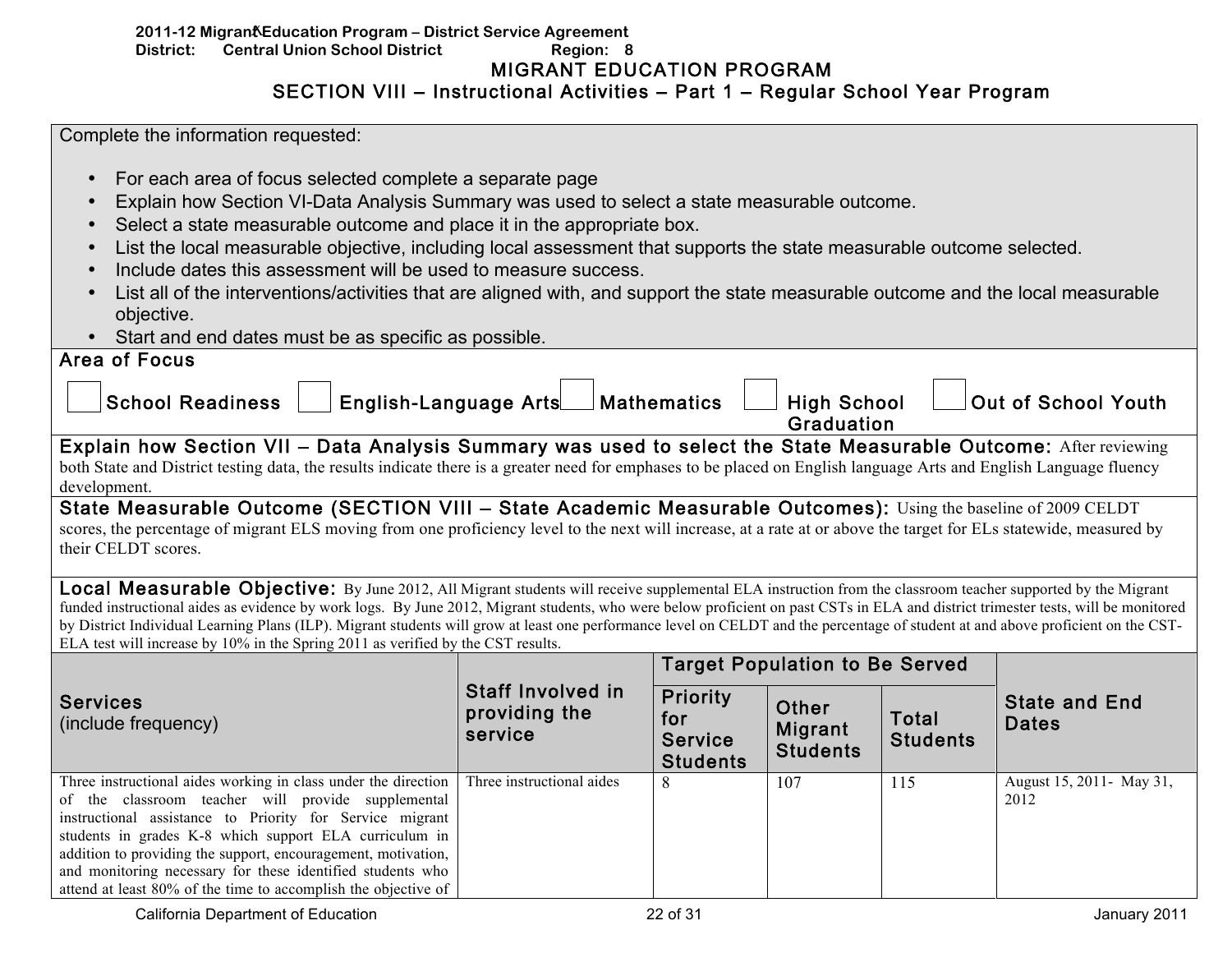| 2011-12 Migrant Education Program - District Service Agreement<br><b>Central Union School District</b><br>District:<br>Region: 8<br>finishing and submitting 85% of their classroom ELA<br>assignments by June 1, 2012 as evidenced by teacher records.<br><b>MIGRANT EDUCATION PROGRAM</b><br>SECTION VIII - Instructional Activities - Part 2 - Summer/Intersession Program |
|-------------------------------------------------------------------------------------------------------------------------------------------------------------------------------------------------------------------------------------------------------------------------------------------------------------------------------------------------------------------------------|
|                                                                                                                                                                                                                                                                                                                                                                               |
|                                                                                                                                                                                                                                                                                                                                                                               |
|                                                                                                                                                                                                                                                                                                                                                                               |
|                                                                                                                                                                                                                                                                                                                                                                               |
|                                                                                                                                                                                                                                                                                                                                                                               |
|                                                                                                                                                                                                                                                                                                                                                                               |
|                                                                                                                                                                                                                                                                                                                                                                               |
| Complete the information requested:                                                                                                                                                                                                                                                                                                                                           |
| For each area of focus selected complete a separate page<br>$\bullet$                                                                                                                                                                                                                                                                                                         |
|                                                                                                                                                                                                                                                                                                                                                                               |
| Explain how Section VI-Data Analysis Summary was used to select a state measurable outcome.<br>$\bullet$                                                                                                                                                                                                                                                                      |
| Select a state measurable outcome and place it in the appropriate box.<br>$\bullet$                                                                                                                                                                                                                                                                                           |
| List the local measurable objective, including local assessment that supports the state measurable outcome selected.<br>$\bullet$                                                                                                                                                                                                                                             |
| Include dates this assessment will be used to measure success.<br>$\bullet$                                                                                                                                                                                                                                                                                                   |
| List all of the interventions/activities that are aligned with, and support the state measurable outcome and the local measurable objective.<br>$\bullet$                                                                                                                                                                                                                     |
| Start and end dates must be as specific as possible.                                                                                                                                                                                                                                                                                                                          |
| <b>Area of Focus</b>                                                                                                                                                                                                                                                                                                                                                          |
|                                                                                                                                                                                                                                                                                                                                                                               |
| English-Language Arts<br><b>School Readiness</b><br>Out of School Youth<br><b>Mathematics</b><br><b>High School</b>                                                                                                                                                                                                                                                           |
|                                                                                                                                                                                                                                                                                                                                                                               |
| <b>Graduation</b>                                                                                                                                                                                                                                                                                                                                                             |
| Note: Budgeting for the 2011 Central Union School District Summer School will depend on the funds provided by the State of California. If that budget is cut substantially and                                                                                                                                                                                                |
| we are unable to offer summer school to all students, we will support the Migrant Summer Program by providing a teacher who will be housed at the FRC building in Stratford and                                                                                                                                                                                               |
| will work with Migrant students independently. Home visits will be provided for those students who are not in walking distance of the FRC building. The Summer Program                                                                                                                                                                                                        |
| budget would be revised.                                                                                                                                                                                                                                                                                                                                                      |
| Explain how Section VII - Data Analysis Summary was used to select the State Measurable Outcome: After reviewing                                                                                                                                                                                                                                                              |
| both State and District testing data, the results indicate that although progress has been made, there is a greater need to continue emphases on English language Arts and English                                                                                                                                                                                            |
| Language fluency development. An ILG for preschool students entering kindergarten was determined to give those Migrant students a four week K academy experience before the<br>first day of school. The other ILG classes will target grades 2-3 and 4-6 Migrant students for ELA standards and ELD development based upon data from past CST and CELDT                       |

results.

State Measurable Outcome (SECTION VIII – State Academic Measurable Outcomes): Using the baseline of 2009 CELDT scores, the percentage of migrant ELS moving from one proficiency level to the next will increase, at a rate at or above the target for ELs statewide, as measured by their CELDT scores. Beginning in 2011-12, the number of migrant children age-eligible to enter kindergarten the following year designated as ready for kindergarten by a.) identifying 10 or more English uppercase letter names or letter sounds, as measured by the Phonological Awareness Literacy Screening (PALS**).**

Local Measurable Objective: By June 2012, at least 56% of the Migrant students, kindergarten through grade 5 will increase at least one proficiency level on the 2011 CELDT as compared with 2010 results. Beginning in 2011-12, the number of migrant children age-eligible to enter kindergarten the following year designated as ready for kindergarten by a.) identifying 10 or more English uppercase letter names or letter sounds, as measured by district kindergarten benchmarks.

|                                        |                                               | <b>Target Population to Be Served</b>                |                                     |                                 |                                      |  |
|----------------------------------------|-----------------------------------------------|------------------------------------------------------|-------------------------------------|---------------------------------|--------------------------------------|--|
| <b>Services</b><br>(include frequency) | Staff Involved in<br>providing the<br>service | Priority<br>for<br><b>Service</b><br><b>Students</b> | Other<br>Migrant<br><b>Students</b> | <b>Total</b><br><b>Students</b> | <b>State and End</b><br><b>Dates</b> |  |
| Summer School June 2012                | $2 - ILG$ teachers (K-2)                      | $\circ$                                              | 107                                 | 115                             | June $1 -$ June 30, 2012             |  |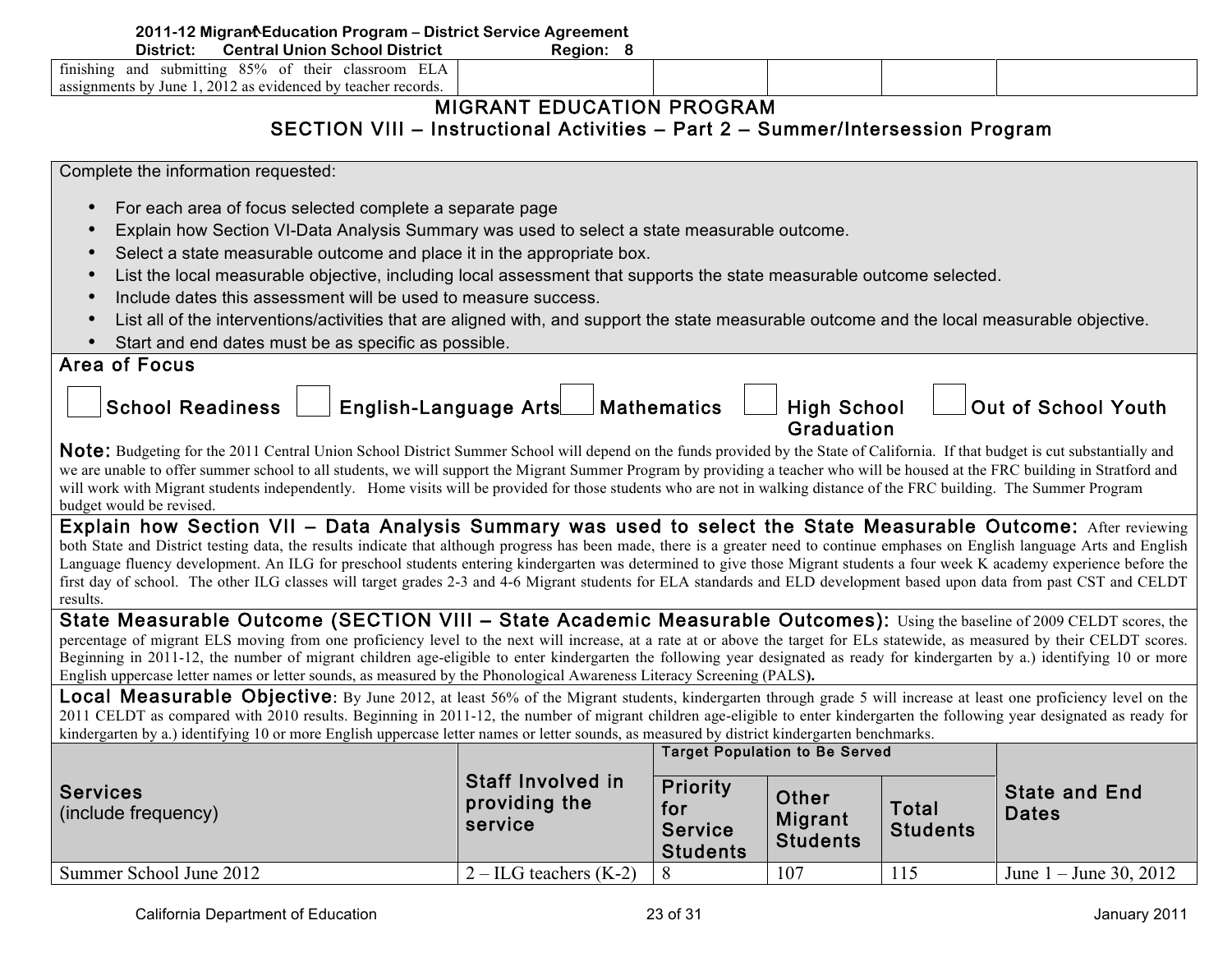# MIGRANT EDUCATION PROGRAM SECTION VIII – Instructional Activities – Part 3

If the district MEP is focusing on one or two of the state measurable outcomes, explain why and how the other outcomes will be addressed through the core program and other categorical funds. Use as many pages as necessary.

## **Why the Focus on the State measurable Outcomes**:

The District's MEP focus will be using the baseline of 2009 CELDT scores, the percentage of migrant ELs moving from one proficiency level to the next will increase at a rate at or above the target for ELs statewide, measured by their CELDT scores. The reason for this focus is based on the following data provided by West Ed in the District Academic Assessment Data (Section V) for the 2010-11 and 2011-12 school year. This data indicates a 7% growth in the percentage of students reaching proficient or above in ELA. However, it is still below the goal of 100% by 2014.

| School<br>Year | Number of<br><b>Students</b><br>Assessed | $ELA \%$ at<br>Standard | Number of<br>Students<br>Assessed | Math % at<br>Standard | Number of<br>Students<br>Assessed | $\%$ at EA or A<br>on CELDT |
|----------------|------------------------------------------|-------------------------|-----------------------------------|-----------------------|-----------------------------------|-----------------------------|
| 2010-11        | 76                                       | 29%                     | 75                                | 43%                   | 68                                | 35%                         |
| $2011 - 12$    | 81                                       | 36%                     | 80                                | 46%                   | 64                                | 48%                         |

The District will continue to focus on the same state measurable outcome as it did in the 2010-11 school year based on the progress made over the past year. With the focus being on ELA, it is evident growth is being made with an increase of students reaching standards on ELA-CST and on the CELDT. However, it is necessary to continue with this goal to reach the desire percentage of migrant ELs moving from one level to the next. The measureable growth will be based upon CST-ELA and CELDT scores.

## **How other Outcomes are addressed:**

Both sites have focused their site professional development in the area of ELA. Using collaboration and adjusted professional development days (2-4 days a year) to address vocabulary, writing and intervention needs. Other allocations are used to supplement the instruction for Migrant students. Multi-funded instructional aides provide additional support to students in small group settings and in interventions in the area of ELA, Math and Writing. Both Federal (Title III and Title I(Stratford only)) and State (EIA- SCE, EIA-LEP) allocations are used to supplement the instruction.

California Department of Education 2001 124 of 31 California Department of Education 2011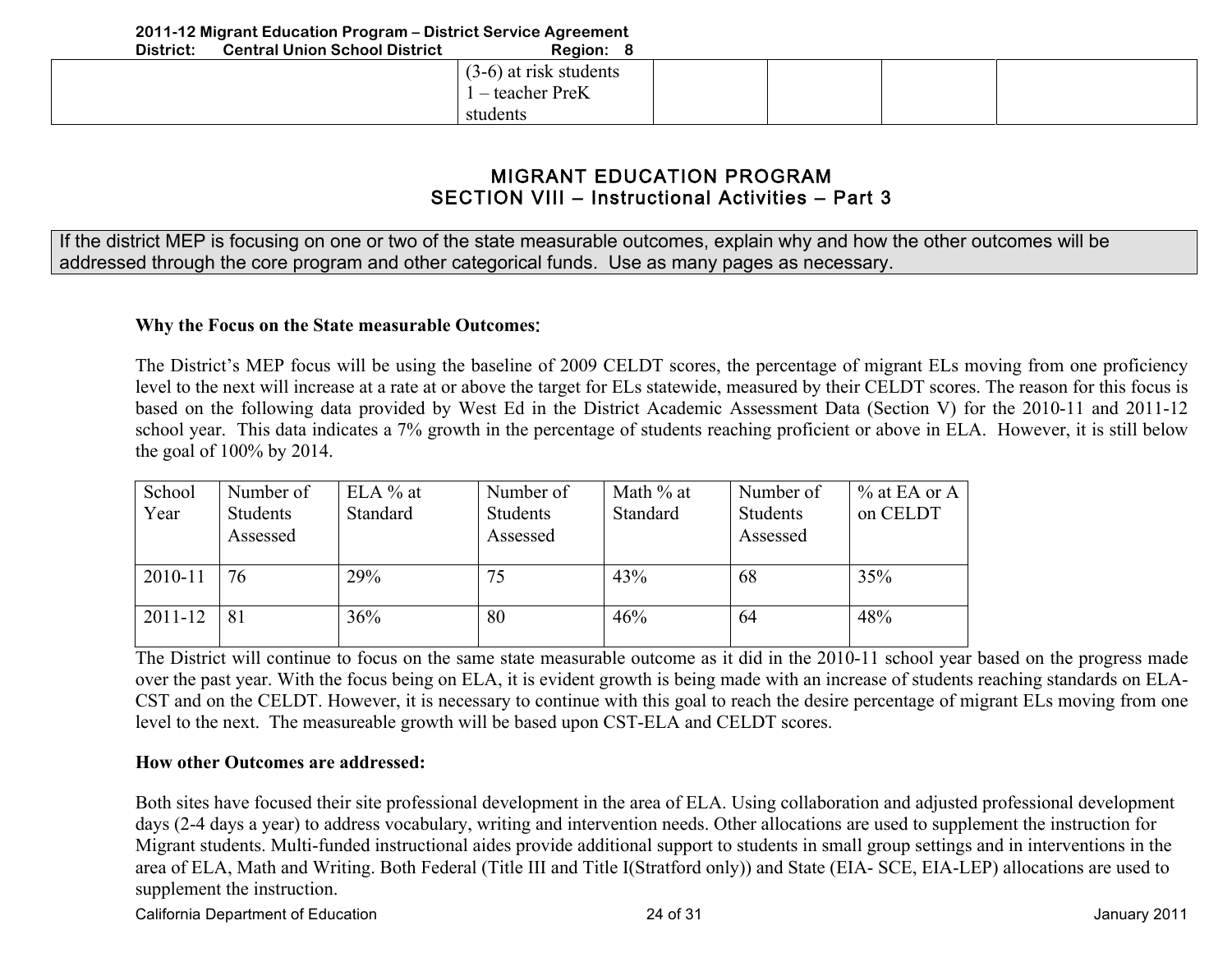# MIGRANT EDUCATION PROGRAM SECTION IX – Funding and Governance

Complete the information requested:

- Identify the monitoring and/or technical assistance activities conducted by the district, to ensure that the district meets program and fiscal requirements including the following:
	- 1. The internal control processes
	- 2. The use of migrant funds as supplemental and not used to supplant
	- 3. Budget amendments and revisions
	- 4. Procurement procedures
	- 5. Allowable expenditures, redistribution of funds process
	- 6. The timely expenditure and reporting of funds
- Include staff involved

# • Start and end dates must be as specific as possible

| <b>Procedures/Activities</b>                                                                                                                                                                                                                                                                                                                                                                  | <b>Staff Involved</b>                              | <b>Start and</b><br><b>End Dates</b> |
|-----------------------------------------------------------------------------------------------------------------------------------------------------------------------------------------------------------------------------------------------------------------------------------------------------------------------------------------------------------------------------------------------|----------------------------------------------------|--------------------------------------|
| 1. The internal control processes: To ensure compliance with program and fiscal requirements, the                                                                                                                                                                                                                                                                                             | Migrant<br>Program                                 | July 1, $2011 -$                     |
| CENTRAL UNION ELEMENTARY SCHOOL DISTRICT has implemented several procedural and                                                                                                                                                                                                                                                                                                               | Administrator:                                     | June 30, 2012                        |
| monitoring activities. In following the process established by the District to be compliant, the Migrant                                                                                                                                                                                                                                                                                      | Rene M. Moncada                                    |                                      |
| Education Program (MEP) budget and corresponding programmatic plan are developed after careful<br>evaluation of the effectiveness of the last year's program based on the evaluation and recommendations<br>of CENTRAL UNION ELEMENTARY SCHOOL DISTRICT Migrant Advisory Council (MPAC) and<br>Administration. In addition, district stakeholders use information gathered in the analysis of | Superintendent: Ron<br>Seaver                      |                                      |
| disaggregated student data to formulate program priorities and establish areas of focus for its 2011-2012                                                                                                                                                                                                                                                                                     | Migrant Fiscal Analyst:                            |                                      |
| District MEP Service Agreement.                                                                                                                                                                                                                                                                                                                                                               | Magdalena M. Márquez                               |                                      |
| 2. The use of migrant funds as supplemental and not used to supplant: District funding levels<br>including the migrant sub granting allocation are considered in allocating resources to most effectively<br>address the goals and priorities of the district and the Region in serving the needs of migrant students.                                                                        | Migrant Resource<br>Coordinator: Marcelo<br>Huizar |                                      |
| During coordination and collaboration meetings, other federal, state, and community resources are taken<br>into account in order to avoid replication or supplanting and to maximize services to MEP students.                                                                                                                                                                                | <b>District Business</b><br>Manager: Jack Boogaard |                                      |
| 3. Budget amendments and revisions: Upon monthly review of the budget,* the CENTRAL UNION<br>ELEMENTARY SCHOOL DISTRICT Director of Curriculum and Instruction the District Fiscal<br>Manager and the Migrant Program Resource Coordinator collaborate to ensure that the program budget                                                                                                      | PAC Member: Elivira<br>Lopez                       |                                      |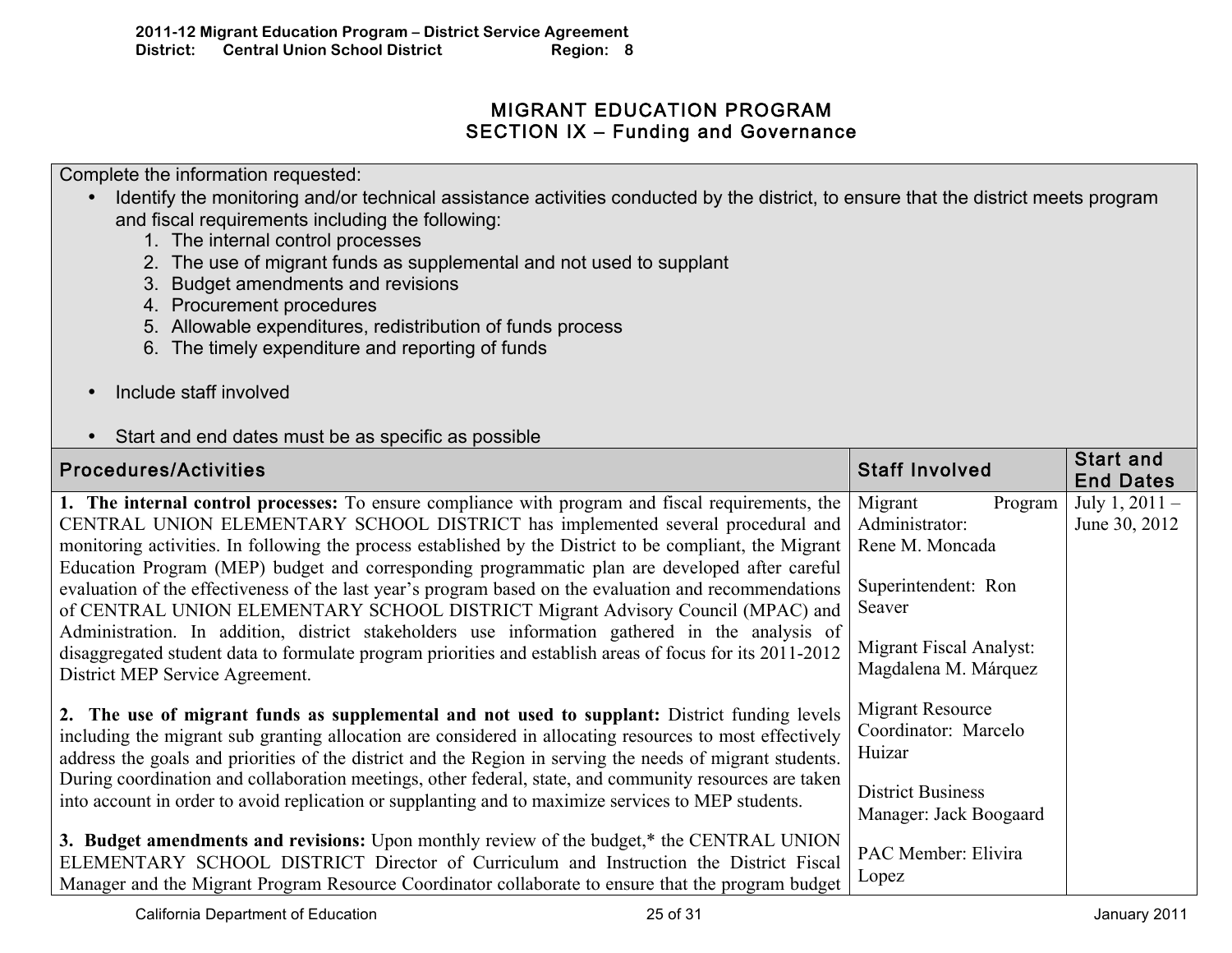| DIƏLI IVL.<br><b>Central Officit Scribbi District</b><br>ngyivii. v                                                                                                                                                                                                                                                                                                                                                                                                                                                                                                                                                          |  |
|------------------------------------------------------------------------------------------------------------------------------------------------------------------------------------------------------------------------------------------------------------------------------------------------------------------------------------------------------------------------------------------------------------------------------------------------------------------------------------------------------------------------------------------------------------------------------------------------------------------------------|--|
| matches and supports the program objectives. If necessary, a budget revision is drafted by the Director<br>of Curriculum and Instruction and the Fiscal Manager with input from the CENTRAL UNION<br>ELEMENTARY SCHOOL DISTRICT Migrant Parent Advisory Council. It is then reviewed by the<br>Resource Coordinator and submitted to the district Superintendent for approval. The CENTRAL<br>UNION ELEMENTARY SCHOOL DISTRICT Migrant Parent Advisory Council is involved in all<br>budget amendments and revisions. Once approved by district stakeholders, the revised budget is<br>submitted to the region for approval. |  |
| 4. Procurement procedures: The migrant service coordinator identifies the number of students<br>eligible to receive migrant services annually. Based on this number, we receive funds to serve the<br>identified students as per our district Migrant Service Agreement plan and services. Additionally, we<br>may receive an augmentation based on a formula from the Region to provide additional services.                                                                                                                                                                                                                |  |
| 5. Allowable expenditures, redistribution of funds process: The expenditures purchased through<br>Migrant funds must meet the criteria as outlined in the District Migrant Service Agreement. These<br>expenditures are determined in the spring of each year in order to be prepared for the new school year<br>with the appropriate services and supplemental materials purchased. These expenditures are periodically<br>reviewed by the region coordinator to further ensure compliance.                                                                                                                                 |  |
| 6. The timely expenditure and reporting of funds: (a) Expenditures and encumbrances are to be<br>monitored using monthly budget reports at the end of each month. (b) The Resource Coordinator meets<br>and communicates with the district Fiscal Manager to review and check budget expenditures for<br>accuracy, timely expenditure and reporting of funds. In addition to the monthly monitoring, the District<br>also participates in a tri-annual programmatic and fiscal review conducted by an outside agency (M.<br>Green and Company).                                                                              |  |
|                                                                                                                                                                                                                                                                                                                                                                                                                                                                                                                                                                                                                              |  |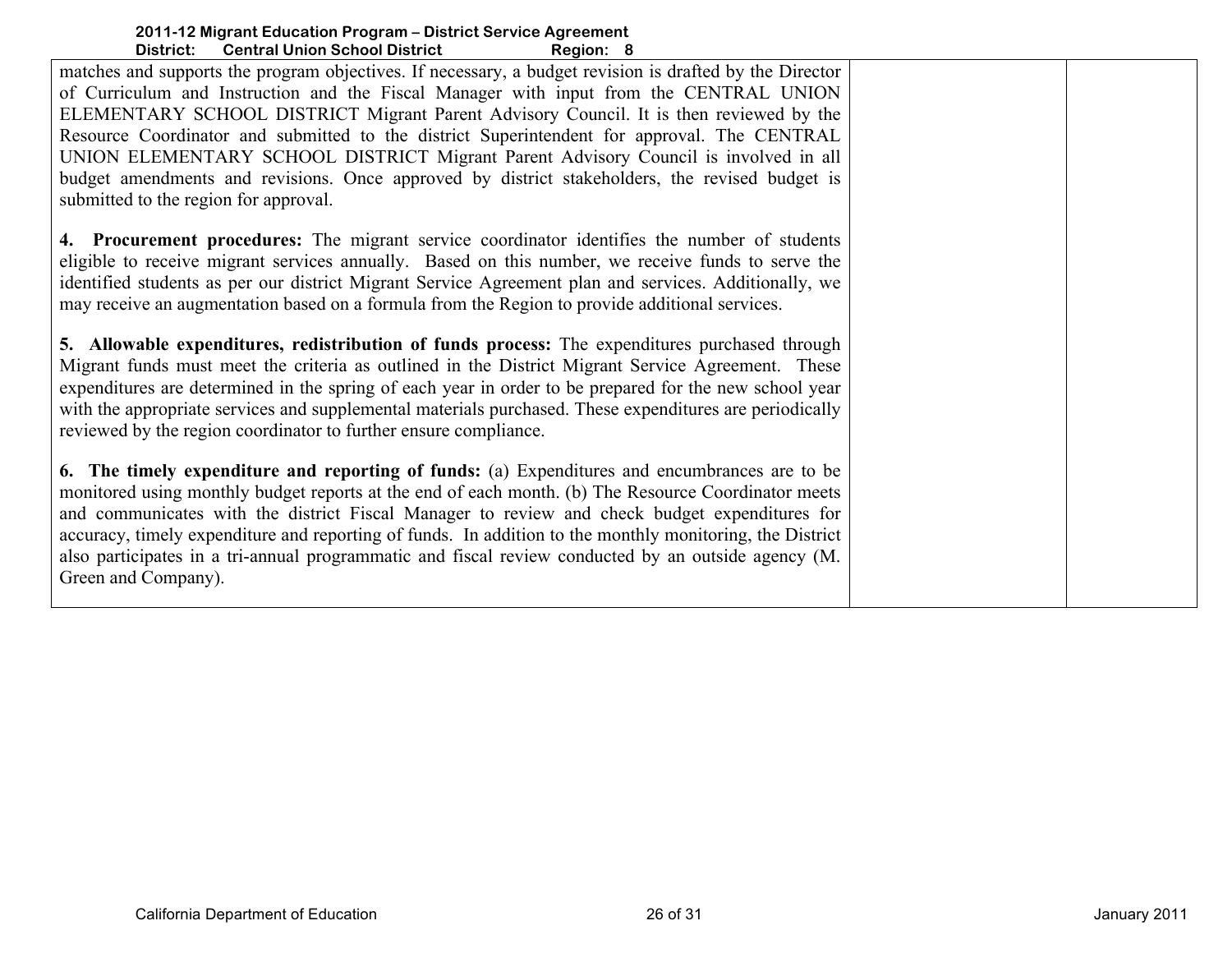# MIGRANT EDUCATION PROGRAM SECTION X – Coordination and Collaboration – Part I

The district/local educational agency (LEA) must take into account the availability of other funds that a local operating agency may leverage to provide services to migrant children. The LEA may examine the funding levels of programs that the local operating agency conducts and that are available to migrant children or evaluate the availability of other Federal, State, or local funds by collecting data on per-pupil expenditures. Alternatively, a LEA may consider this factor by collecting data on the programs and/or services that are available and offered to migrant children in a local operating agency. Use this information and thoroughly answer the following:

- 1. Describe how the district collaborates and coordinates with educational, health and support service agencies to maximize and not replicate or supplant available services to migrant children and families.
- 2. Describe how MEP staff articulates with the regular instructional program to ensure the MEP supplemental services complement and support the districts core curriculum.
- 3. Describe the coordination and joint planning between MEP and district staff to ensure alignment between the DSA and LEA Plan.

## **1. Describe how the district collaborates and coordinates with educational, health, and support service agencies to maximize and not replicate or supplant available services to migrant children and families:**

Central Union School District utilizes and expends all categorical funding to provide services for all students, including Migrant students, before Migrant funds are used in order to avoid the issue of supplementing instead of supplanting. Such funding sources as: Title I, Title II Part A & D; Title III – Limited English Proficient; EIA-SCE, EIA-LEP, ELAP, Gifted and Talented Education, School Safety & Violence Prevention Act. When Migrant funds are finally used, first priority goes to provide services for Migrant students who have moved within the last year and are failing or are in danger of failing to meet state standards (PFS). The District is also a recipient of a Safe School Healthy Student Grant that provides curriculum – Second Step (K-5) and Project Alert (6-8) and partnerships with the Kings County Sheriff, Probation and Mental Health Services Departments. This grant provides services to all students and their families through the Stratford FRC.

#### **2. Describe how MEP staff articulates with the regular instructional program to ensure the MEP supplemental services complement and support the district's core curriculum:**

The Central Union School District takes certain steps to ensure that the planned migrant services are supplemental to the district's core curriculum. All district decisions related to curriculum and support services are informed by disaggregating STAR CST, CELDT, and district trimester tests through Data Director. At the beginning of the school year, and on an on-going basis, the Migrant Education Resource Coordinator and the District Administrator, communicates with teachers and administrators regarding the required Migrant Student Needs Assessment (done 30 after enrollment). This assessment will be a part of the student's individual learning plan (ILP) which monitors the district benchmark and ongoing ELA, Math and writing assessments. The district coordinates with MEP Resource Coordinator and Program Manager to plan more extensive and focused migrant funded services, beyond the available district resources, to help migrant students succeed in the core curriculum. These migrant services, which include the PFS identified students, are intentional, research-based, and consistent with the district's goal to focus on the state performance targets in ELA and math. The District Contact Administrator, principals, and MEP Resource Coordinator hold meetings to review migrant program objectives, activities, timelines, targeted students, and staff's roles in working with migrant students. Classroom teachers and instructional aides receive updated migrant student lists which include the definition of priority for services (PFS) students and DSA objectives related to the

California Department of Education 2001 127 of 31 California Department of Education 2001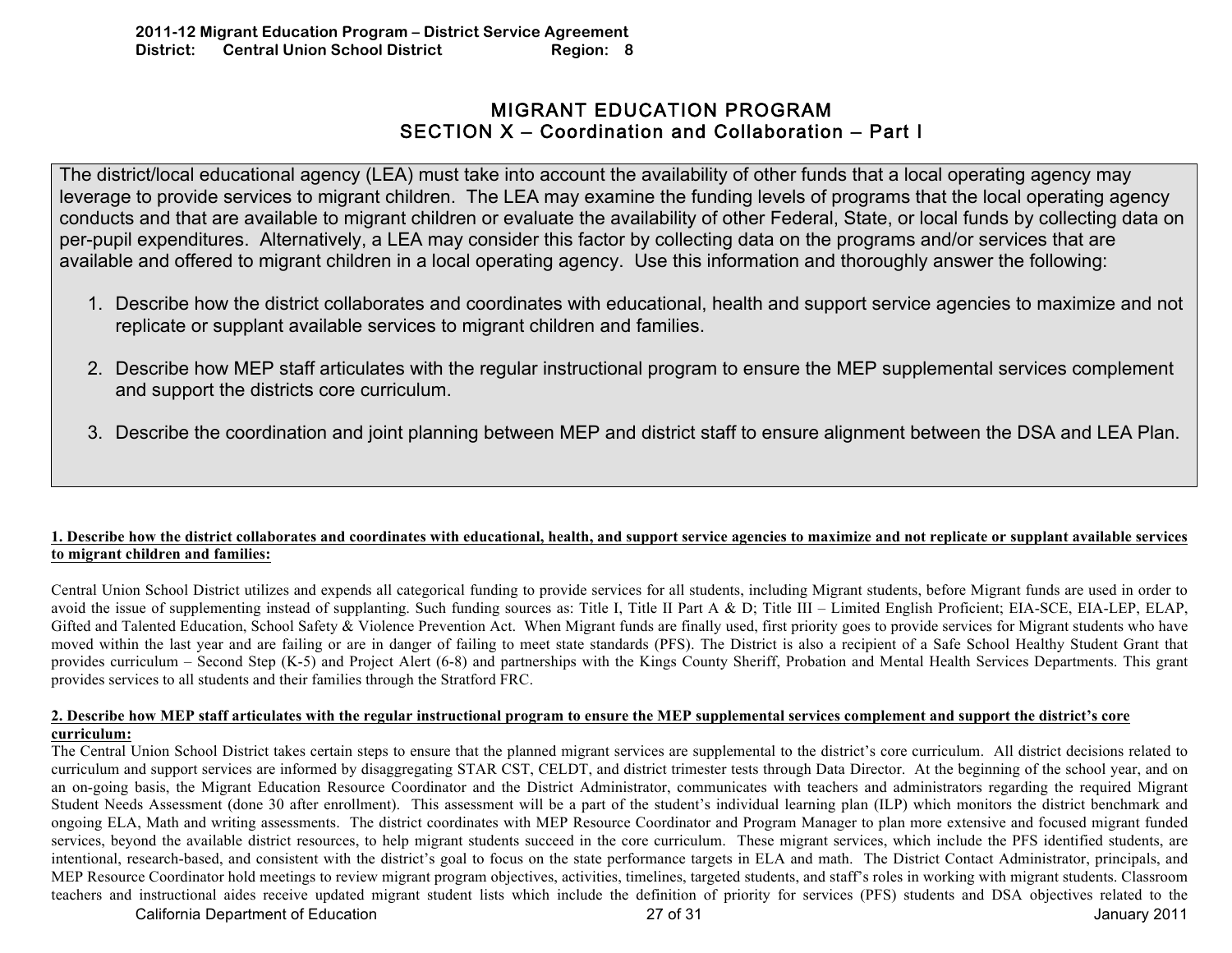instructional aides work. The District Contact Administrator and Resource Coordinator will meet monthly with program staff to provide current migrant student lists, review progress of objectives, and to monitor the work logs for documenting the supplemental services provided.

#### **3. Describe the coordination and joint planning between MEP and district staff to ensure alignment between the DSA and LEA Plan:**

The Central Union School District coordinates and jointly plans with MEP staff to ensure alignment between the DSA and the Local Education Agency (LEA) Plan in order to maximize the impact on student achievement. Student assessment data and the district LEAP serve as the primary guidance in planning the DSA migrant services for regular school year and summer programs. The migrant student data is analyzed by trimesters to identify the achievement levels in ELA and math to monitor growth. As the LEAP is revised and revisited each year, the MEP Resource Coordinator will be provide input regarding the unique needs of migrant students and program strategies, including parent involvement activities which support their child's academic needs and gaps. This information is used to address the section of the LEAP that describes the district's performance targets and specific actions to improve academic practice in ELA and mathematics for migrant students.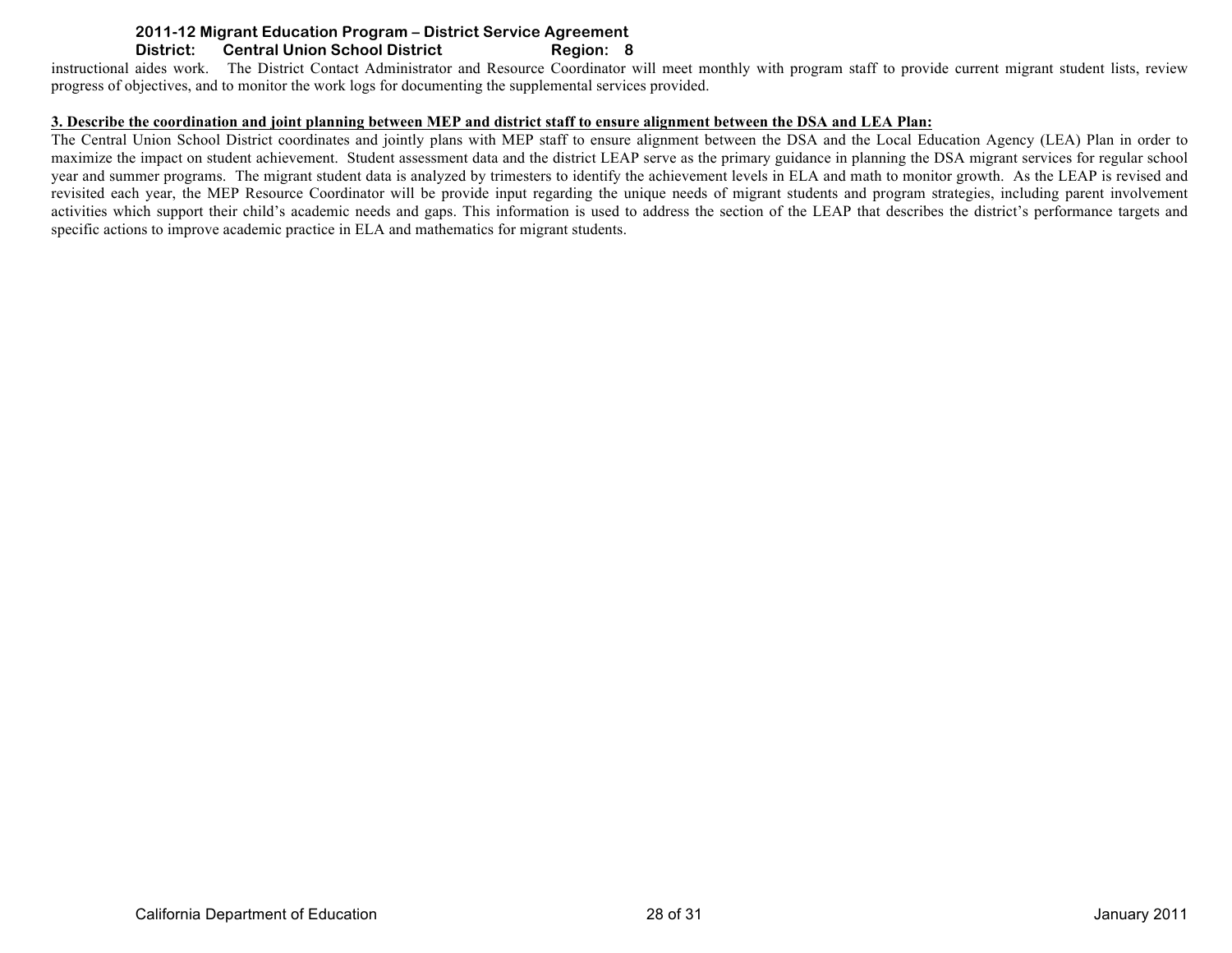## MIGRANT EDUCATION PROGRAM SECTION X – Coordination and Collaboration – Part 2

Describe the current and/or proposed inter, intra and/or bi-national strategies and activities conducted by the District to ensure the continuity of services for children who migrate from one state or school district to another and from one country to another. The description should address the following:

- 1. Information on the numbers of students who migrate and their destination
- 2. Records exchange
- 3. Strategies and activities to increase articulation between sending and receiving schools

1. Information on the numbers of students who migrant and their destination: Based upon the most current WestEd information on the number of students who migrated and their destination, the total of Migrant students who moved into Central Union School District was 35. Further analysis of the mobility data taken into account which of these were bi-national, interstate and intrastate moves who show a pattern of greater movement within the state of California than from the other states or Mexico with the number of each type of student move being 12 or 6 respectively. WestEd data for students moving to other locations in California from Lemoore (CUSD) for the same period of time shows that 17 moved from elsewhere in California.

2. Records exchange: The transfer of school records information via the student's cum folder which also contains a copy of the student's individual learning plan (ILP) as well as CELDT, CA STAR testing and CUSD trimester benchmark results. If the student moves within the state of California and has previously been enrolled in the Migrant Education Program, both sending and receiving school districts are able to access some student history through Migrant Student Information Network (MSIN) Intranet.

3. Strategies and activities to increase articulation between sending and receiving schools: Current strategies and activities conducted by CUSD to ensure the continuity of services for children who migrate from its district to another California school district or to another state is primarily through the transfer records located in the student's cum. In addition, once fully operational, another interstate data source where pertinent information can be obtained will be through the California Longitudinal Pupil Achievement Data System (CALPADS). With respect to student migration from one country to another, the District is aware of the agreement between the United States and Mexico which utilizes a Bi-national Transfer Document that is available for those of its students in grades K-6 and 7-9 who migrate to Mexico, and it encourages families to obtain this document to facilitate transferring their children's school records. Similarly, the District has endeavored to educate its families about the importance of doing their part to make sure that their children's educational records are transferred from the sending school district to the receiving school district.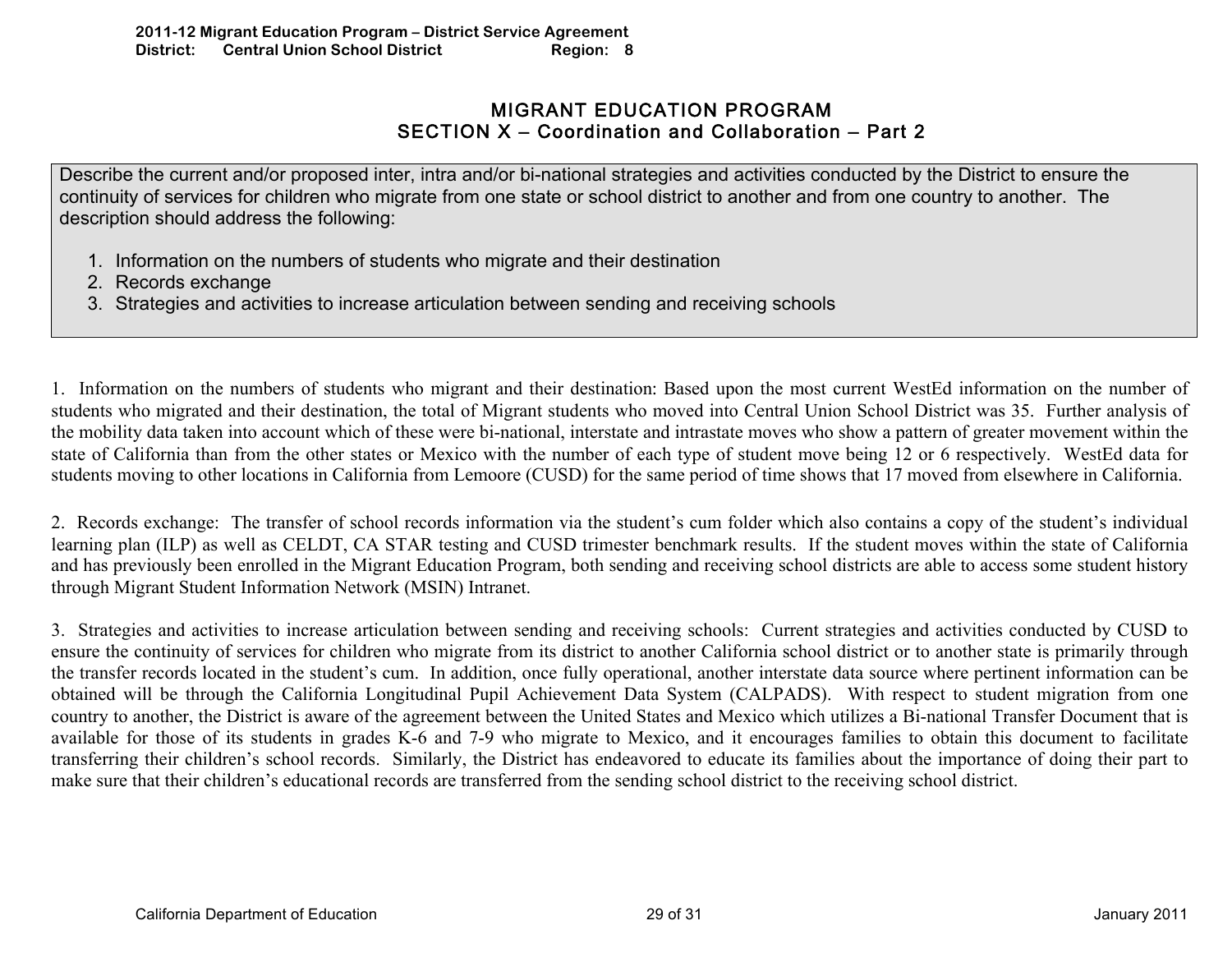# MIGRANT EDUCATION PROGRAM SECTION XI – Parent Involvement – Part I – Governance

Describe how the district will comply with statutory requirements of the parent advisory committee (PAC) involvement including:

- 1. The process established to ensure the PAC collaborates with the district to establish goals, objectives, and priorities
	- a. Include sign in sheets and agendas
	- b. Include a list of names of participating migrant parent advisory council representatives
- 2. The process established to ensure the PAC review of the annual needs and year-end assessment, as well as program activities, for each school, and a review of Individualized educational plans.
- 3. The process established to ensure that the PAC advice on selection, development, and reassignment of MEP staff. The members may participate in activities such as the development of job descriptions, interview protocols, and interview questions. The members may also sit on interview panels. In no case may the recommendations of a migrant parent advisory council conflict with the personnel policies adopted by the governing board of a school district, operating agency, or the state educational agency (SEA).
- 4. The process established to ensure the PAC has active involvement in the planning and negotiation of program applications and district service agreements.

The CUSD will comply with statutory requirements of Parent Advisory Council (PAC) involvement through its development of a strategic plan which includes nurturing meaningful parent involvement on the advisory council, developing parent leadership and providing comprehensive training for the PAC that addresses the above four processes. At the first PAC meeting of the year, the District Contact Administrator will collaborate with the Migrant Parent Advisory Council (PAC) and the Migrant Education Resource Coordinator in scheduling a minimum of six meetings for the purpose of comprehensively training PAC members to be successfully fulfill their four legal responsibilities in : a) establishing migrant education goals, objectives, and priorities, b) reviewing annual needs assessments and program activities, c) advising on the selection, development and reassignment of migrant education program staff, and d) being actively involved in the planning and negotiating of program applications and service agreements. The newly elected members will be asked for input on the dates and times of the PAC and general parent meetings to help ensure that parent needs are accommodated. Also, tentative training topics will be addressed as well as those that are mandated by program guidelines.

Meetings are conducted in the language that is understandable to the parents that a present. All information given to parents are written in both Spanish and English. Besides receiving written notification of finalized meeting dates, times and locations, prior to every meeting PAC members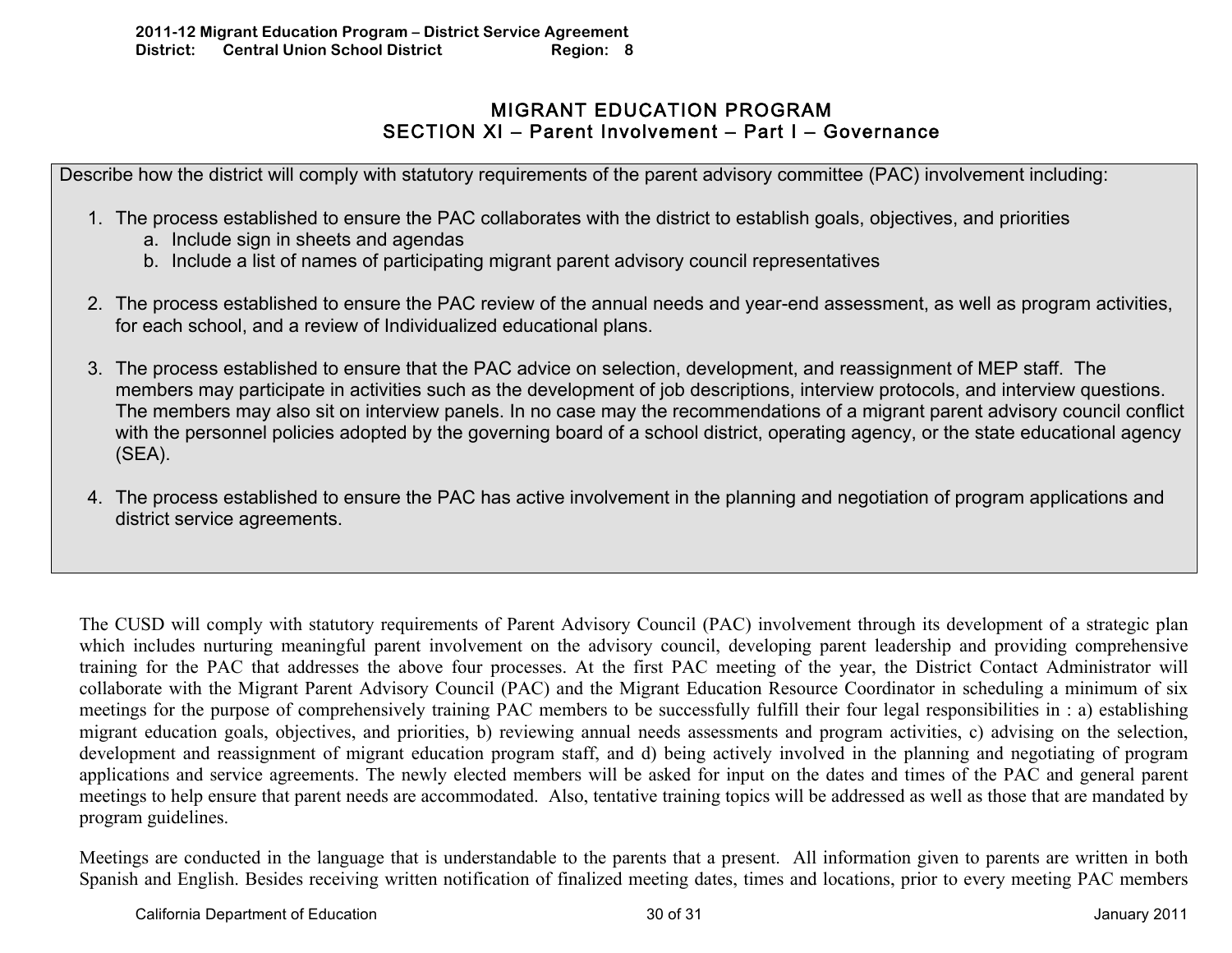will receive a personal phone call inviting them to the meeting. Furthermore, the District also recognizes the importance that the role of the Community Contact assigned to the District has in helping families feel connected to the school and being involved. Meeting agendas will give further recognition to the important role that the PAC members have in the program by including list of the names of the officers and the offices they hold. Time will be set aside in the first advisory council meeting to point out the inclusion of their responsibilities. They will receive a binder with their name and office including the Migrant logo. In addition, they will receive recognition before their peers at the general parent meetings when they are introduced to the migrant parent population at large. Support in developing their roles as leaders through additional training beyond the required topics will including studying the characteristics of leadership and levels of parent involvement. They will become familiar with Roberts Rules of Order and PAC by-laws so the officers can take charge of running the meeting.

For all four of the legally required areas, the basic process established by the District to ensure PAC involvement will include developing council members' awareness of their responsibilities in each of the areas. The second step will be to provide meaningful training in a format and language understandable to them, which will enable them to carry out their advisory role effectively.

**1. District process to establish PAC collaborates with the district to establish goals, objectives, and priorities**: As part of the strategic plan developed for the PAC, training will be provided which utilizes materials developed to familiarize PAC members with what goals, objectives, and priorities are so that they will be able to have an effective role in working together with the District to create program goals, objectives, and priorities. Using the current year district service agreement plans and budget information, PAC members will also learn how to interpret data in order to prioritize the needs of the migrant students in the district and give input on where they feel services will be most beneficial.

**2. District process to establish PAC review of the annual needs and year end assessment, as well as program activities, for each school, and a review of individualized educational plans:** As part of the strategic plan developed by the PAC, training will be provided in which PAC members will learn how to interpret data related to an annual needs assessment and program activities information found in the District Migrant Service Agreement. In addition, PAC members will be trained to understand the information provided in the ILP (Individual Learning Plan).

**3. District process to ensure PAC give advice on the selection, development, and reassignment of MEP staff:** As part of the strategic plan developed for the PAC, training will be provided in which PAC members will learn about the district hiring process of all instructional aides in the district. Migrant instructional aides are selected from the "pool" of hired instructional aides. All instructional aides assigned, as Migrant aides are bilingual and are sensitive to the needs of Migrant students and their families.

**4. District process to ensure PAC has active involvement in the planning and negotiation of program applications and district service agreement.** As part of the strategic plan developed for the PAC, training will be provided in which PAC members will learn how to interpret data related/necessary for the creation of the Migrant Education District Service Agreement. In addition, PAC members will learn how to give input and recommendation on the DSA budgets and plans and any revisions and/or augmentations to those agreements. Through the Consolidated Application Part I and II, the parents will be informed regarding how the students are serviced through multiple Federal and State funding resources as it takes multiple sources of funding to support the educational needs of Migrant students and their families. Additionally, PAC members will also understand that the district service agreement PAC signature signifies that parents have been given opportunities to be actively involved in it development.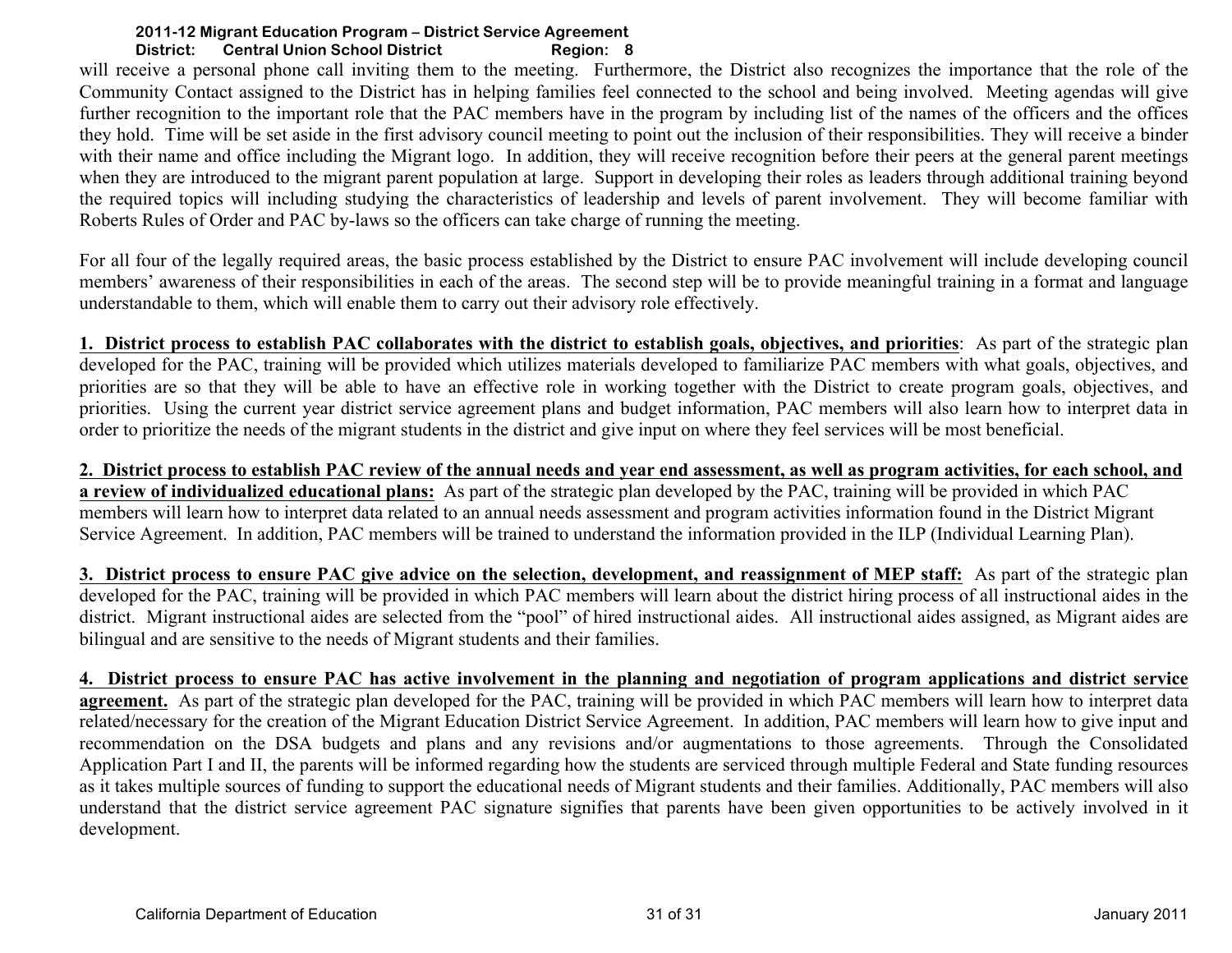## **2011-12 Migrant Education Program – District Service Agreement District: Central Union School District Region: 8**  MIGRANT EDUCATION PROGRAM SECTION XI – Parent Involvement – Part 2 – Parent Training

Complete the information required:

- Describe how the training needs for parents were identified
- List the local measurable objective
- List the services that are aligned with the local measurable objective
- The services should be aligned with the training needs identified
- List the staff involved in providing services
- List the number of parents of migrant students targeted for service
- Start and end dates must be specific

# \*State Measurable Outcome:

**How were training needs identified by parents:** At the March 16, 2011 Migrant parent meeting, the adults in attendance reviewed the previous years goals and objectives and then listed their input for the new DSA for the 2011-12 school year. The following is the input for those parents and community members:

1. Guest speakers: drug prevention and family education; character conference – expectations for high school; careers; gang task force for 4-8 student and parent presentations; former Migrant students speak as role models; class to talk about peer pressure, SMART camp; CARES topics

2. Tools for students: homework boxes, books for primary and chapter books for intermediate with storage boxes, educational activities.

3. 2012 Summer School: ILG for preschool "K" transitional academy; 2 ILG for Migrant identified 2-6 grade students

4. Migrant Family Night: Math

## Local Measurable Objective:

By June 2012, all Migrant parents will be trained to volunteer in their child's school, receive information regarding their child's academic progress, attend workshops designed for understanding of their child socially and emotionally needs as verified by agendas and sign in sheets.

| <b>Services</b><br>(include frequency)                                          | <b>Staff Involved in</b><br>providing the<br>services | # Parents of<br>Migrant<br><b>Students</b> | <b>Start and End Dates</b>       |
|---------------------------------------------------------------------------------|-------------------------------------------------------|--------------------------------------------|----------------------------------|
| The Migrant Regional Office and the CUSD FRC will be contacted and              | Migrant Regional Office                               | We will target all                         | July 1, $2011 -$ June 30, $2012$ |
| coordinated to offer requested parent workshops and presentations. The          | Resource Coordinator,                                 | Migrant parents $-60$                      |                                  |
| FRC is open during the school year (August through June) and addresses          | District/Site                                         | families                                   |                                  |
| the social, emotional, and economic needs of the community. The Director        | Administrators, Director                              |                                            |                                  |
| and District administration will be in close contact to schedule the trainings. | of FRC, local community                               |                                            |                                  |
|                                                                                 | and state colleges                                    |                                            |                                  |
|                                                                                 |                                                       |                                            |                                  |

\*State Measurable Outcome is pending and will be required when the Parent Component of the State Plan is developed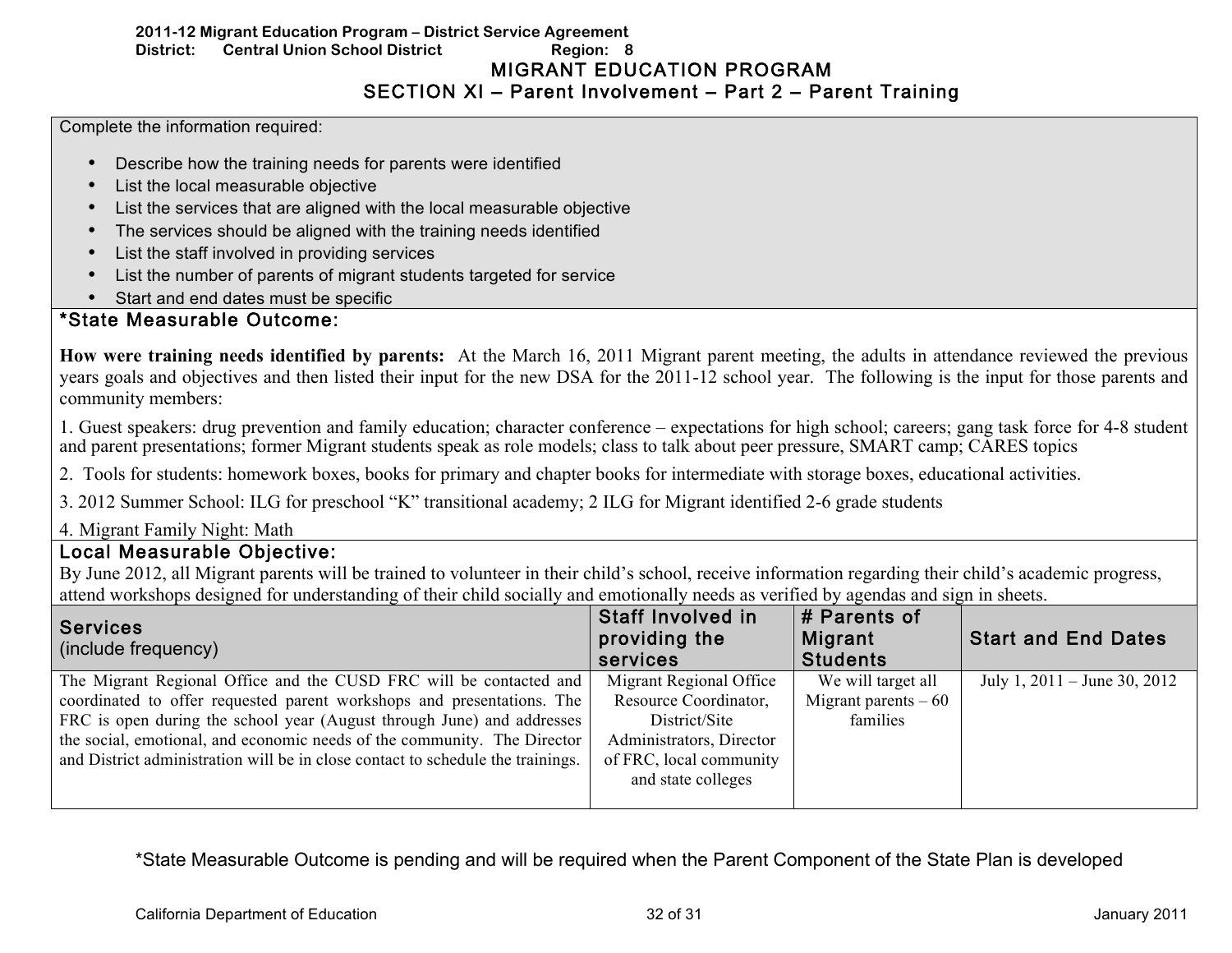# MIGRANT EDUCATION PROGRAM SECTION XII – Health Services

Complete the information requested:

- Select a state measurable outcome and place it in the appropriate box.
- List the local measurable objective, including local assessment that supports the state measurable outcome selected.
- Include dates this assessment will be used to measure success.
- List all of the interventions/activities that are aligned with, and support the state measurable outcome and the local measurable objective

State Measurable Outcome (Section VIII – State Academic Measurable Outcomes): **(Section VIII—State Academic Measurable Outcomes):** All (100 percent) migrant students with un met health needs that interfere with learning will be assessed annually for treatment or referral, as measured by the Migrant Student Information database.

Local Measurable Objective: By June 30, 2012, all migrant students whose annual "Student Needs Assessment" indicates a health need will be processed for treatment or referral to district health services.

|                                                                                                                                                                                                                                                                                                       |                                                                                  |                                                             | <b>Target Population to Be Served</b> |                          |                                         |
|-------------------------------------------------------------------------------------------------------------------------------------------------------------------------------------------------------------------------------------------------------------------------------------------------------|----------------------------------------------------------------------------------|-------------------------------------------------------------|---------------------------------------|--------------------------|-----------------------------------------|
| <b>Services</b><br>(Include frequency)                                                                                                                                                                                                                                                                | Staff Involved in<br>providing the<br>services                                   | <b>Priority</b><br>for<br><b>Service</b><br><b>Students</b> | Other<br>Migrant<br><b>Students</b>   | Total<br><b>Students</b> | <b>Start and</b><br><b>End Dates</b>    |
| In support of the district's Local Measurable Objective,<br>on a monthly basis, all Student Needs Assessments<br>indicating a migrant student health needs will be<br>reviewed by regional resource coordinator and<br>processed for treatment and referral, as measured by<br>Migrant services logs. | <b>Regional Resource</b><br><b>Coordinator, Regional</b><br><b>Migrant Nurse</b> | 8                                                           | 107                                   | 115                      | <b>August 2011-</b><br><b>June 2012</b> |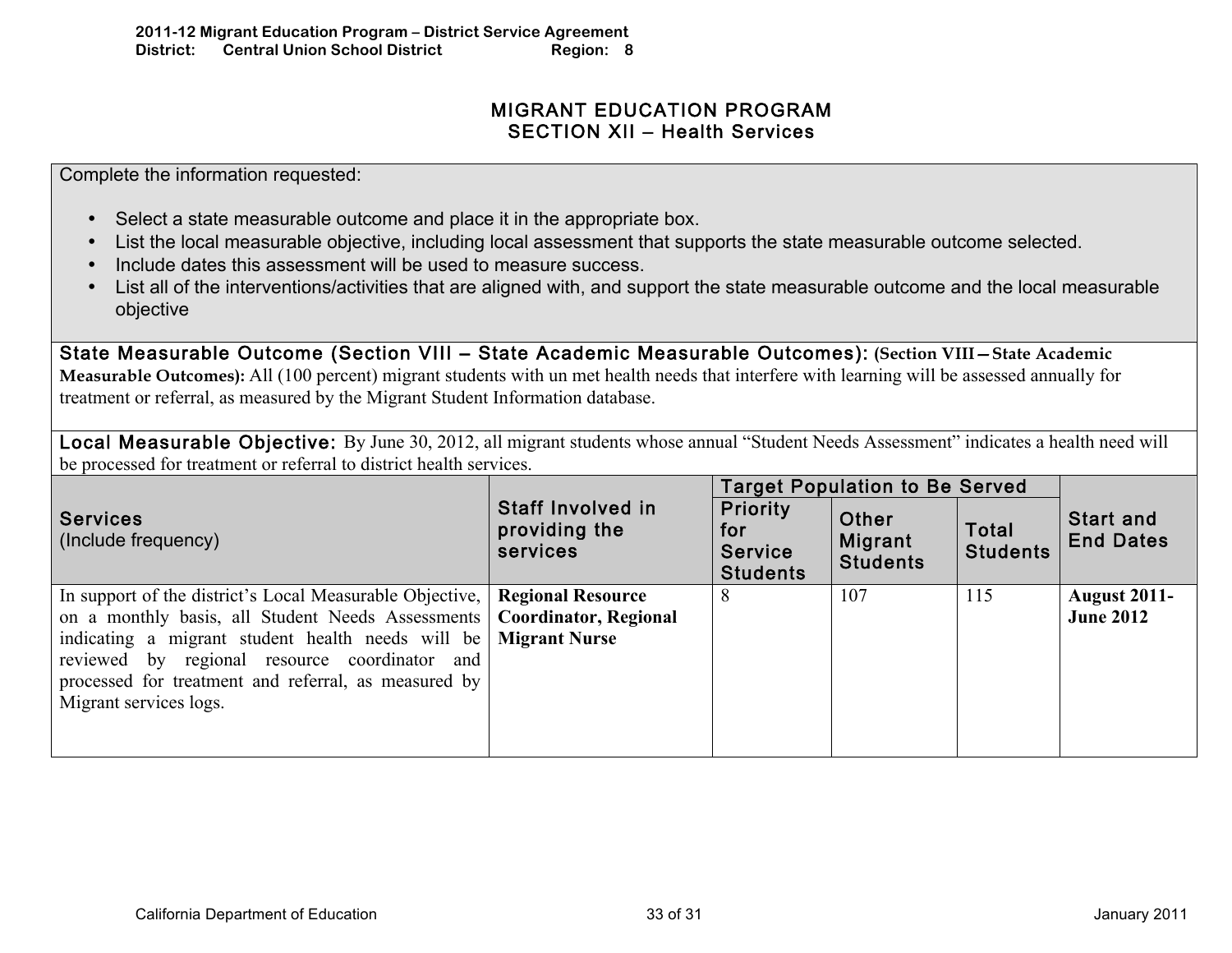# MIGRANT EDUCATION PROGRAM SECTION XIII – Staff Development

Describe the following:

- How are staff development needs identified?
- How do migrant funds supplement the districts staff development plan?

**How are staff development needs identified:** Central Union School District automatically schedules any state mandated training. The staffs participate in student data analysis, which directs the specific staff development needed to improve student achievement. After each workshop, an evaluation form is used to solicit information regarding the training and topics for future trainings. With new District adopted programs, staff training is provided. All Migrant staff members are required to attend a cultural sensitivity training.

**How do migrant funds supplement the districts staff development plan?** No migrant funds are used to supplement the District's staff development plan. The District's staff development plan includes training for all instructional aides. For Migrant instructional aides, an emphasis is placed on reading and math strategies and activities.

| <b>Services</b>                                                                                         | <b>Staff Involved in</b>                                           | <b>Target Population to be Served</b> |                     | <b>Start and</b>                                             |  |
|---------------------------------------------------------------------------------------------------------|--------------------------------------------------------------------|---------------------------------------|---------------------|--------------------------------------------------------------|--|
| (Include frequency)                                                                                     | providing the<br>services                                          | <b>Number</b>                         | <b>Job Title</b>    |                                                              |  |
| 1. Migrant funded instructional aides inclusion in District-<br>sponsored trainings                     | Non-MEP Staff                                                      | Three                                 | Instructional aides | Sept. 1. 2011<br>through June 1,<br>2012                     |  |
| 2. Cultural sensitivity training is provided for all migrant funded<br>summer staff as required by law. | Regional staff providing<br>region-wide summer<br>program training | Three                                 | Teachers (ILG)      | In June 2012 prior<br>to the start of the<br>summer program. |  |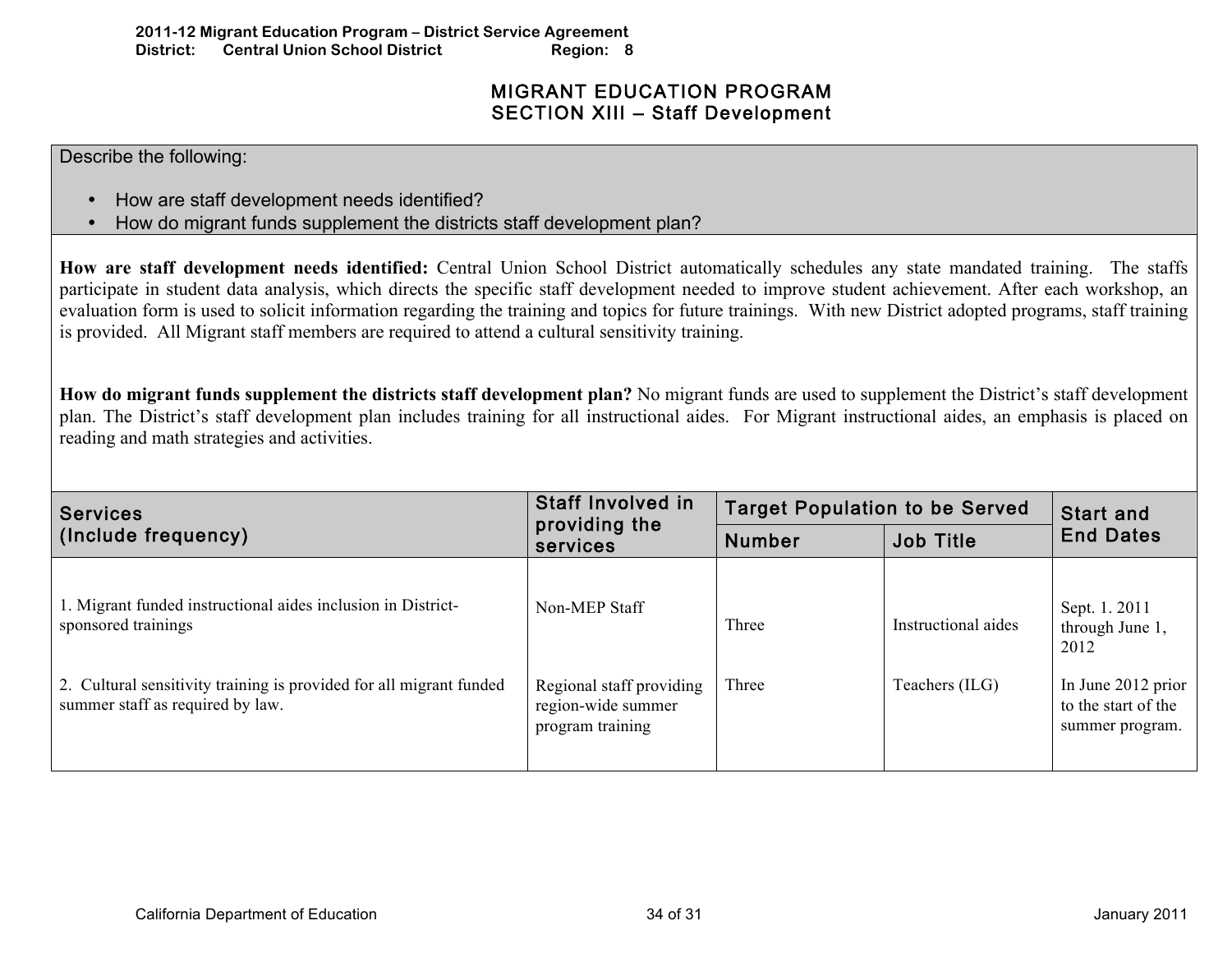# MIGRANT EDUCATION PROGRAM SECTION XIV – Identification and Recruitment – Part I

Complete the information requested for each column. If the district does not conduct any activities to meet this performance target, write "not applicable" (n/a) in the column:

- Include all activities for each of the program components that support the district's effort to meet this performance target
- List all staff involved
- Start and end dates must be as specific as possible
- List Evidence of Completion and/or Documentation used to measure success
- •

| Program<br>Component                                                                                                                                                                                                                                                                                                                                                                                                                        | Activity                                                                                                                                                                                                                                                                                                                                                                                  | <b>Staff</b><br>Involved                     | <b>Start and</b><br><b>End Dates</b> | <b>Evidence of Completion/</b><br><b>Documentation</b> |
|---------------------------------------------------------------------------------------------------------------------------------------------------------------------------------------------------------------------------------------------------------------------------------------------------------------------------------------------------------------------------------------------------------------------------------------------|-------------------------------------------------------------------------------------------------------------------------------------------------------------------------------------------------------------------------------------------------------------------------------------------------------------------------------------------------------------------------------------------|----------------------------------------------|--------------------------------------|--------------------------------------------------------|
| $\mathbf 1$ .<br>Community-<br><b>Based</b><br>Recruitment<br>By June 30, 2012, with<br>support and knowledge of<br>supervisor, the Regional<br><b>Student Recruiter-Migrant</b><br>will schedule one day a<br>month of recruitment<br>activities in the community<br>as evidenced by schedules<br>and field reports.                                                                                                                       | 1. Regional Student Recruiter-Migrant shall conduct<br>canvassing in the community once a month.<br>2. Regional Student Recruiter-Migrant shall have ongoing<br>communication with community agencies to find out if new<br>families have arrived in the community.                                                                                                                       | Regional<br>Student<br>Recruiter-<br>Migrant | August 2011-<br>June 2012            | Schedules and Field Reports                            |
| 2.<br>School-<br><b>Based</b><br>Recruitment<br>By June 30, 2012, with<br>support and knowledge of<br>supervisor, the Regional<br><b>Student Recruiter-Migrant</b><br>shall monitor the District's<br>enrollment records and<br>communicate with the<br>school's secretary every two<br>weeks to access new students<br>who enroll in the district as<br>evidenced by the Regional<br>Student Recruiter-Migrant's<br>copies of lists of new | 1. Regional Student Recruiter-Migrant shall monitor the<br>school's enrollment data in order to identify new potential<br>migrant students and recruit them as soon as they are<br>enrolled in the district.<br>2. Regional Student Recruiter-Migrant shall communicate<br>with the schools' secretaries to ensure they are identifying<br>and recruiting every eligible migrant student. | Regional<br>Student<br>Recruiter-<br>Migrant | August 2011-<br>June 2012            | Schedule and Field Reports                             |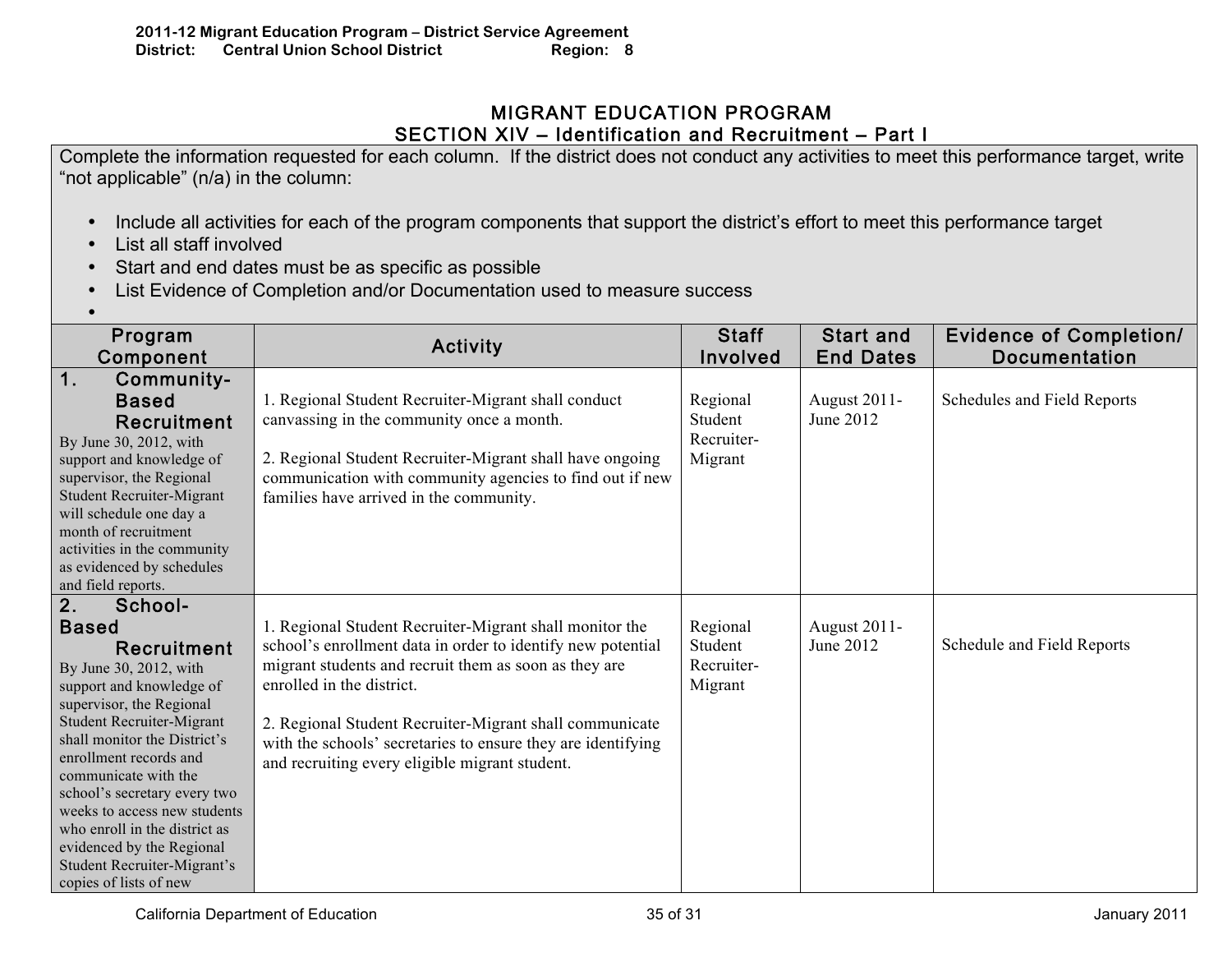| <b>PIOLITOL.</b>          | <u>ochuar omon ochocr biou iot</u> | . |  |  |
|---------------------------|------------------------------------|---|--|--|
| enrollees and Schedule of |                                    |   |  |  |
| school visits.            |                                    |   |  |  |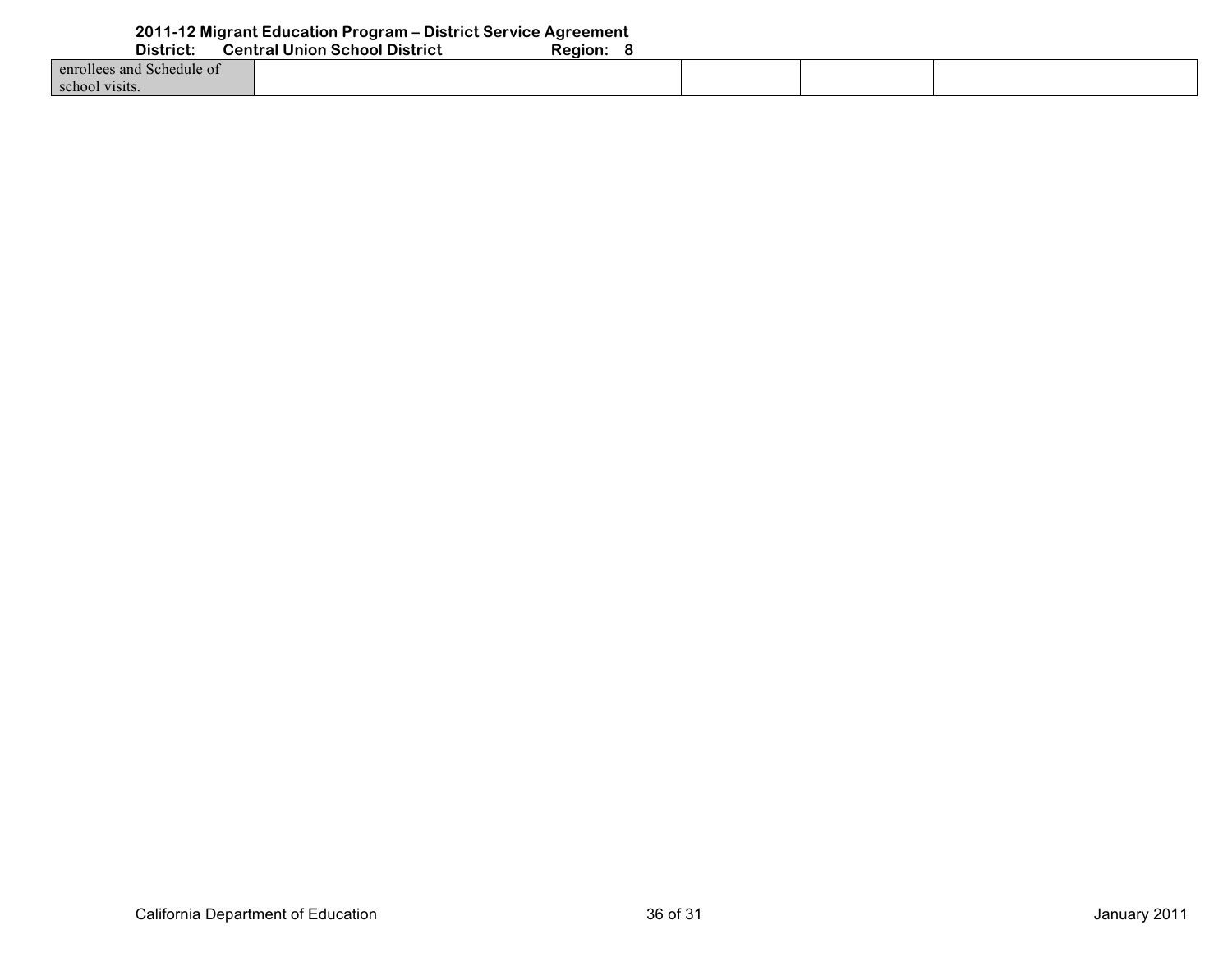# SECTION XIV – Identification and Recruitment – Park 2 – Quality Control

State Academic Performance Target: All students enrolled in the MEP will be qualified migrant students.

Complete the information requested for each column. If the district does not conduct any activities to meet this performance target, write "n/a" in the column.

- Include all activities for each of the program components that support the district's effort to meet this performance target
- List all staff involved
- Start and end dates must be specific not general
- List Evidence and Completion and/or Documentation used to measure success

| Program<br>Activity<br>Component                                                                                                                                                                                                                                                                                                                                                                                                     |                                                                                                                                                                                                                                                                                                                                                         | <b>Staff</b><br>Involved              | <b>Start and</b><br><b>End Dates</b> | <b>Evidence of</b><br>Completion/<br><b>Documentation</b>                 |
|--------------------------------------------------------------------------------------------------------------------------------------------------------------------------------------------------------------------------------------------------------------------------------------------------------------------------------------------------------------------------------------------------------------------------------------|---------------------------------------------------------------------------------------------------------------------------------------------------------------------------------------------------------------------------------------------------------------------------------------------------------------------------------------------------------|---------------------------------------|--------------------------------------|---------------------------------------------------------------------------|
| 1 <sub>1</sub><br>Orientation &<br>Training<br>By June 30, 2012, the<br>Regional Student Recruiter-<br>Migrant with knowledge and<br>support of supervisor shall<br>participate in four trainings<br>provided by the Region and<br>one to one trainings with<br>Regional Identification and<br>Recruitment (I&R) Quality<br>Control Specialist as<br>evidenced by sign-in sheets<br>and I&R Quality Control<br>Specialist's reports. | 1. Regional Student Recruiter-Migrant shall attend Regional in-<br>services to strengthen knowledge of identification policies and<br>regulations, skills in interviewing, eligibility determinations, and<br>record keeping<br>2. Regional Student Recruiter-Migrant shall participate in one-to<br>one trainings with I&R Quality Control Specialist. | Regional Student<br>Recruiter-Migrant | August 2011-June<br>2012             | Schedule and Field Reports                                                |
| 2.<br><b>Annual Staff</b><br><b>Evaluation</b><br>By June 30, 2012, the<br>Regional Student Recruiter-<br>Migrant with knowledge and<br>support of supervisor shall<br>work closely with the<br>Regional I&R Quality<br>Control Specialist in order to<br>reduce any student eligibility<br>errors as evidenced by I&R<br>Quality Control Specialist's<br>reports and District Quality                                               | 1. Regional Student Recruiter-Migrant shall continue to<br>complete a field report of all home visits and record the results<br>of the home visits for review by district contact Administrator,<br>Migrant Resource Coordinator, and Region I&R Quality<br>Control Specialist.                                                                         | Regional Student<br>Recruiter-Migrant | August 2011-June<br>2012             | Schedule, Field Reports, & I&R<br><b>District Quality Control Profile</b> |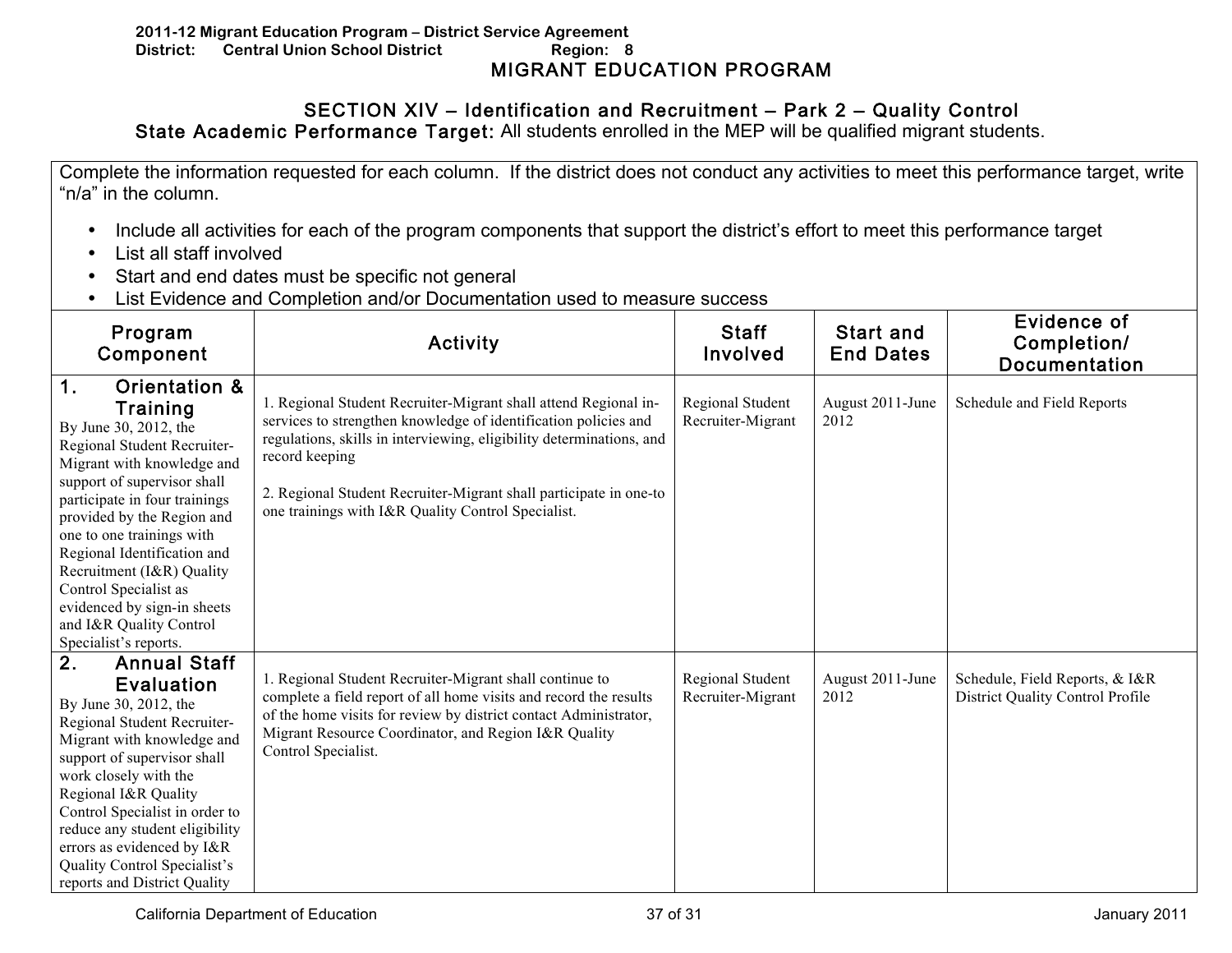|                  | District:                                                                                                                                                                                                                                                                                         | <b>Central Union School District</b><br>Region: 8                                                                     |                                       |                          |                                                                    |
|------------------|---------------------------------------------------------------------------------------------------------------------------------------------------------------------------------------------------------------------------------------------------------------------------------------------------|-----------------------------------------------------------------------------------------------------------------------|---------------------------------------|--------------------------|--------------------------------------------------------------------|
| Control Profile. |                                                                                                                                                                                                                                                                                                   |                                                                                                                       |                                       |                          |                                                                    |
| 3.               | Resolving<br><b>Eligibility</b><br>Questions                                                                                                                                                                                                                                                      | 1. Regional Student Recruiter-Migrant shall fill out Basic<br>Interview Pattern and COE of eligible migrant students. | Regional Student<br>Recruiter-Migrant | August 2011-June<br>2012 | Schedule, Field Reports, & I&R<br>District Quality Control Profile |
| Control Profile. | By June 30, 2012, the<br>Regional Student Recruiter-<br>Migrant with knowledge and<br>support of supervisor shall<br>carefully and to the best of<br>their ability complete and<br>review Certificates of<br>Eligibility (COE) before<br>submitting to Region as<br>evidenced by District Quality | 2. Regional Student Recruiter-Migrant shall review all COEs<br>before they are submitted to the Region.               |                                       |                          |                                                                    |
| 4.               | Verifying                                                                                                                                                                                                                                                                                         |                                                                                                                       |                                       |                          |                                                                    |
|                  | <b>Certificates</b>                                                                                                                                                                                                                                                                               | 1. Regional Student Recruiter-Migrant shall fill out Basic                                                            | Regional Student                      | August 2011-June         | District Quality Control Profile                                   |
| 0f               | <b>Eligibility</b>                                                                                                                                                                                                                                                                                | Interview Pattern and COE of eligible migrant students.                                                               | Recruiter-Migrant                     | 2012                     |                                                                    |
| Control Profile. | By June 30, 2012, the<br>Regional Student Recruiter-<br>Migrant with knowledge and<br>support of supervisor shall<br>carefully and to the best of<br>their ability complete and<br>review Certificates of<br>Eligibility (COE) before<br>submitting to Region as<br>evidenced by District Quality | 2. Regional Student Recruiter-Migrant shall review all COEs<br>before they are submitted to the Region.               |                                       |                          |                                                                    |

## **2011-12 Migrant Education Program – District Service Agreement**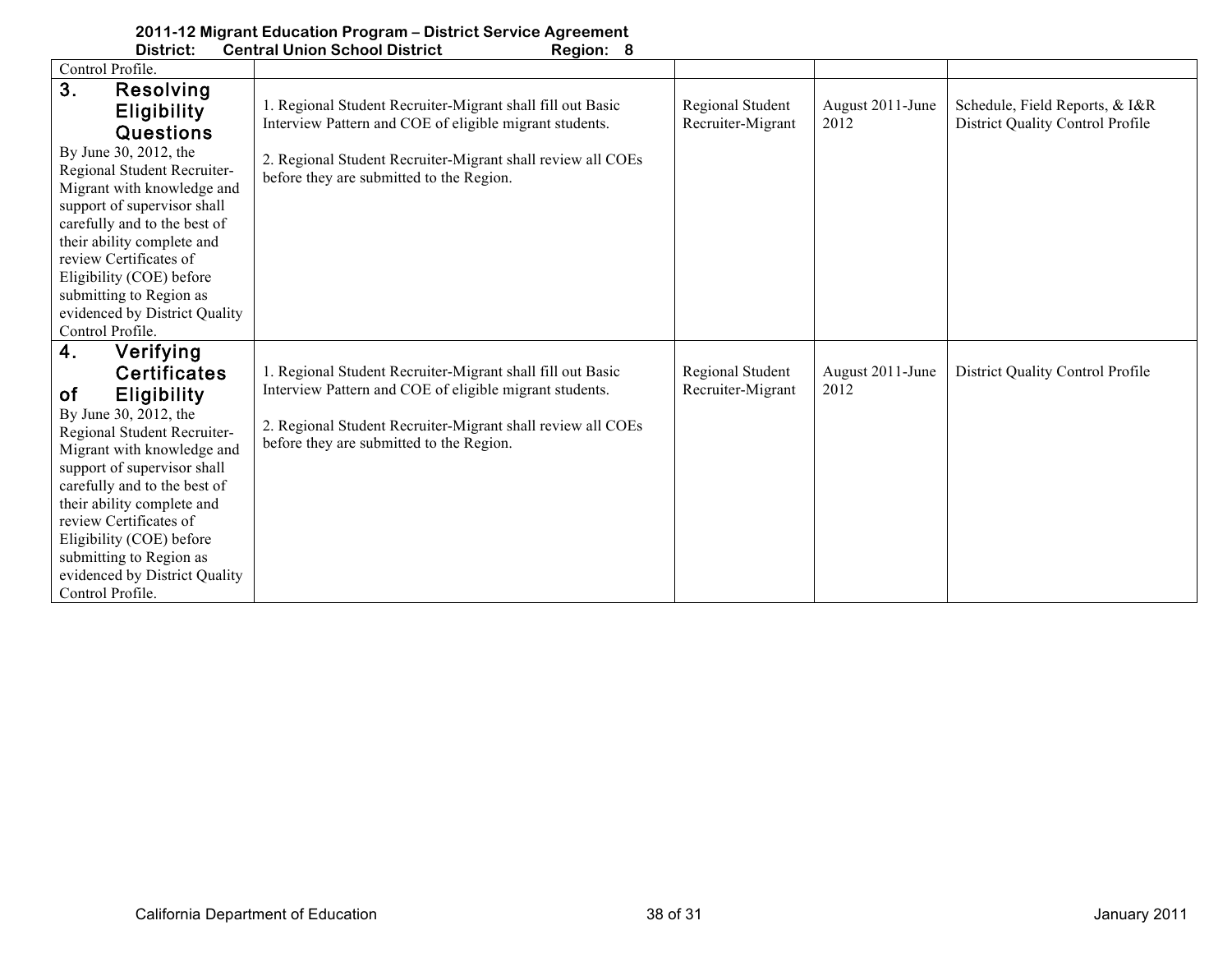## MIGRANT EDUCATION PROGRAM SECTION XIV – Identification and Recruitment – Park 2 – Quality Control continued

State Academic Performance Target: All students enrolled in the MEP will be qualified migrant students.

Complete the information requested for each column. If the district does not conduct any activities to meet this performance target, write "n/a" in the column.

- Include all activities for each of the program components that support the district's effort to meet this performance target
- List all staff involved
- Start and end dates must be specific not general
- List Evidence and Completion and/or Documentation used to measure success

| Program<br>Component                                                                                                                                                                                                                                                                                                                                                                                                  | Activity                                                                                                                                                                        | <b>Staff</b><br><b>Involved</b>       | <b>Start and</b><br><b>End Dates</b> | Evidence of<br>Completion/<br><b>Documentation</b>            |
|-----------------------------------------------------------------------------------------------------------------------------------------------------------------------------------------------------------------------------------------------------------------------------------------------------------------------------------------------------------------------------------------------------------------------|---------------------------------------------------------------------------------------------------------------------------------------------------------------------------------|---------------------------------------|--------------------------------------|---------------------------------------------------------------|
| 5.Re-Interview<br><b>Process</b><br>By June 30, 2012, the<br>Regional Student Recruiter-<br>Migrant with knowledge and<br>support of supervisor shall<br>communicate to parents that<br>Region VIII has a quality<br>control process whereby<br>COEs are randomly selected<br>and family selected will be<br>re-interviewed. Knowledge<br>of quality control process<br>will be confirmed during the<br>re-interview. | 1. Regional Student Recruiter-Migrant informs families during<br>interview that the Region has a quality control process where<br>COE's are randomly selected for re-interviews | Regional Student<br>Recruiter-Migrant | August 2011-June<br>2012             | Schedule and Field Reports                                    |
| 6.Annual<br><b>Verification</b><br>By January 2012, all migrant<br>families enrolled in the<br>district during the $2011-2010$<br>school year will be visited by<br>the Regional Student<br>Recruiter-Migrant to learn if                                                                                                                                                                                             | 1. Region will provide Qualifying Arrival Date (QAD) Report<br>2. Regional Student Recruiter-Migrant shall document on QAD<br>list the date family was visited and initial.     | Regional Student<br>Recruiter-Migrant | August 2011-June<br>2012             | 1. Completion of QAD Report.<br>2. Parent signatures on COEs. |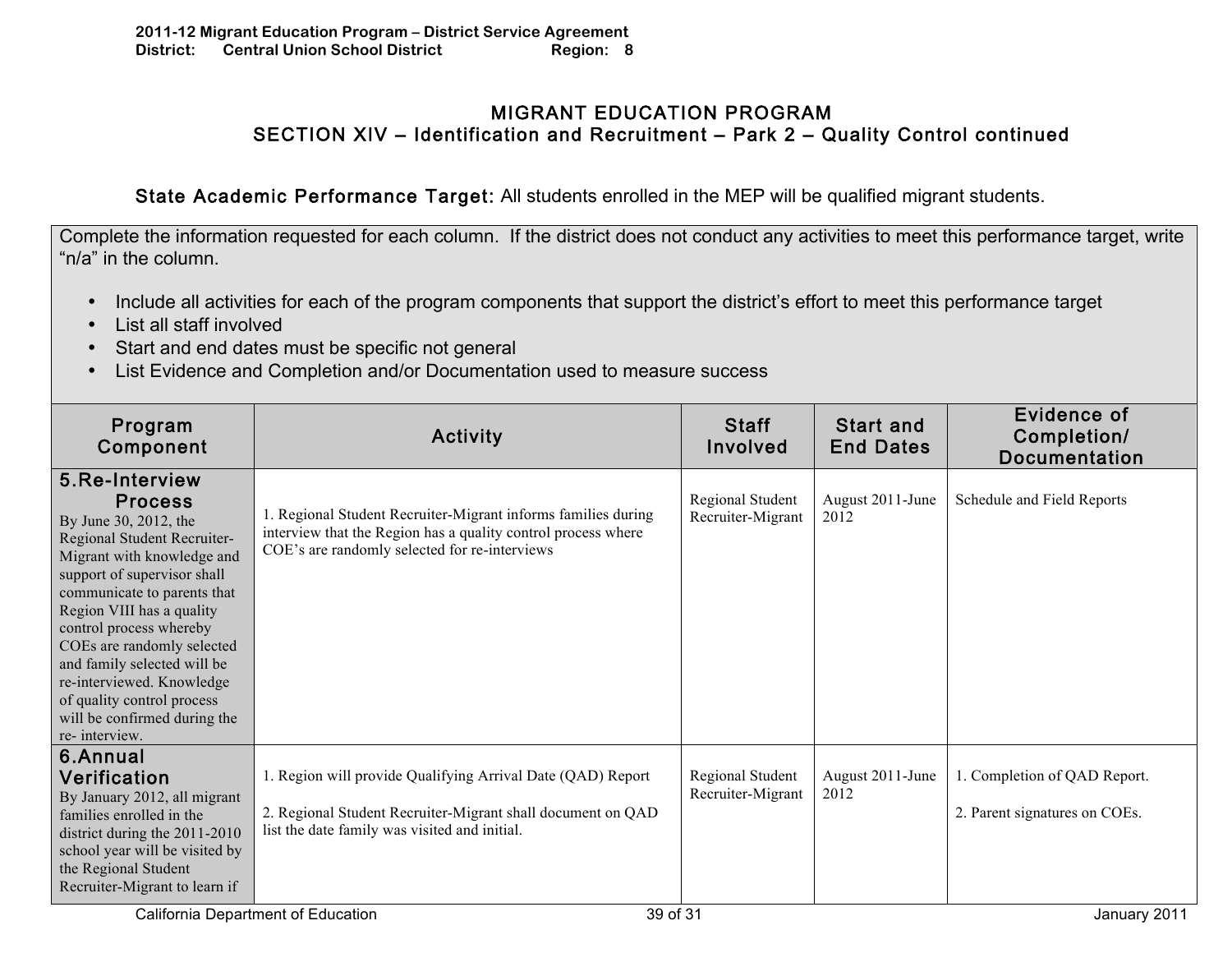| District:                                                                                                                                                                                                                                                                                                                                                                                                                                                                                                                                                     | <b>Central Union School District</b><br>Region: 8                                                                                                                                                                                                                                                                                                                                                                                                                                                                                                                                                                                                                                                                                                                                                                                                                                                                                                                                                                                                                                                                                                                |                                                                                                                                                        |                          |                                                                                                                                                |
|---------------------------------------------------------------------------------------------------------------------------------------------------------------------------------------------------------------------------------------------------------------------------------------------------------------------------------------------------------------------------------------------------------------------------------------------------------------------------------------------------------------------------------------------------------------|------------------------------------------------------------------------------------------------------------------------------------------------------------------------------------------------------------------------------------------------------------------------------------------------------------------------------------------------------------------------------------------------------------------------------------------------------------------------------------------------------------------------------------------------------------------------------------------------------------------------------------------------------------------------------------------------------------------------------------------------------------------------------------------------------------------------------------------------------------------------------------------------------------------------------------------------------------------------------------------------------------------------------------------------------------------------------------------------------------------------------------------------------------------|--------------------------------------------------------------------------------------------------------------------------------------------------------|--------------------------|------------------------------------------------------------------------------------------------------------------------------------------------|
| they are still in the area, have                                                                                                                                                                                                                                                                                                                                                                                                                                                                                                                              |                                                                                                                                                                                                                                                                                                                                                                                                                                                                                                                                                                                                                                                                                                                                                                                                                                                                                                                                                                                                                                                                                                                                                                  |                                                                                                                                                        |                          |                                                                                                                                                |
| made another qualifying                                                                                                                                                                                                                                                                                                                                                                                                                                                                                                                                       |                                                                                                                                                                                                                                                                                                                                                                                                                                                                                                                                                                                                                                                                                                                                                                                                                                                                                                                                                                                                                                                                                                                                                                  |                                                                                                                                                        |                          |                                                                                                                                                |
|                                                                                                                                                                                                                                                                                                                                                                                                                                                                                                                                                               |                                                                                                                                                                                                                                                                                                                                                                                                                                                                                                                                                                                                                                                                                                                                                                                                                                                                                                                                                                                                                                                                                                                                                                  |                                                                                                                                                        |                          |                                                                                                                                                |
|                                                                                                                                                                                                                                                                                                                                                                                                                                                                                                                                                               |                                                                                                                                                                                                                                                                                                                                                                                                                                                                                                                                                                                                                                                                                                                                                                                                                                                                                                                                                                                                                                                                                                                                                                  |                                                                                                                                                        |                          |                                                                                                                                                |
|                                                                                                                                                                                                                                                                                                                                                                                                                                                                                                                                                               |                                                                                                                                                                                                                                                                                                                                                                                                                                                                                                                                                                                                                                                                                                                                                                                                                                                                                                                                                                                                                                                                                                                                                                  |                                                                                                                                                        |                          |                                                                                                                                                |
| move, or are in need of<br>program services.<br>7.<br>Data Entry<br><b>Process</b><br>In the event there is a need<br>for a Corrective Action<br>Process, the Regional Student<br>Recruiter-Migrant with close<br>involvement and monitoring<br>from the supervisor will<br>participate in the Corrective<br>Activities. This Corrective<br>process will end before June<br>30, 2012 as evidenced by<br><b>District Quality Control</b><br>Profile, Observation<br>Checklists, Re-interview<br>Summary Report, and BIPs<br>attached to copies of the<br>COEs. | If various errors begin to surface when reviewing COEs and/or<br>observing interviews when shadowing the Regional Student<br>Recruiter-Migrant, the Region will meet with the Program<br>Manager, Program Coordinator and District Supervisor to<br>implement the following process:<br>1. Home visits will be made by the I&R Specialist to verify<br>information from a random sample of COEs. The BIP and a copy<br>of the COE will be used to conduct the interviews. The results<br>will be shared with appropriate staff.<br>2. Re-train the Regional Student Recruiter-Migrant by shadowing<br>twice a week for one month.<br>Review Policies and Regulations<br>Role playing<br>Observe the I&R Specialist using correct interview techniques<br>I&R Specialist observes the Community Contact interviewing<br>families<br>3. The results of the training will be recorded on the Regional<br>Observational Checklist.<br>4. At the end of the month the Region will meet with all<br>appropriate personnel and a summary of the results will be<br>shared. Options will be discussed.<br>5. If there are no possible options the recommendation will be | <b>Regional Student</b><br>Recruiter-<br>Migrant,<br>Supervisor,<br><b>Migrant Resource</b><br>Coordinator,<br>Migrant Manager,<br>&<br>I&R Specialist | August 2011-June<br>2012 | Meeting agendas, District Quality<br>Control, Observation Checklists, Re-<br>Interview Summary Report, and<br>BIPs attached to copies of COEs. |
|                                                                                                                                                                                                                                                                                                                                                                                                                                                                                                                                                               | that the Regional Student Recruiter-Migrant is not qualified to<br>identify migrant families and should be replaced.                                                                                                                                                                                                                                                                                                                                                                                                                                                                                                                                                                                                                                                                                                                                                                                                                                                                                                                                                                                                                                             |                                                                                                                                                        |                          |                                                                                                                                                |
|                                                                                                                                                                                                                                                                                                                                                                                                                                                                                                                                                               | 6. Forms used to arrive at the decision will be filed in the<br>Regional central files under heading Re-Training on Eligibility.<br>(District Quality Control Profile, Observation Checklists, Re-<br>Interview Summary Report, and BIPs attached to copies of the<br>COEs.)                                                                                                                                                                                                                                                                                                                                                                                                                                                                                                                                                                                                                                                                                                                                                                                                                                                                                     |                                                                                                                                                        |                          |                                                                                                                                                |
|                                                                                                                                                                                                                                                                                                                                                                                                                                                                                                                                                               |                                                                                                                                                                                                                                                                                                                                                                                                                                                                                                                                                                                                                                                                                                                                                                                                                                                                                                                                                                                                                                                                                                                                                                  |                                                                                                                                                        |                          |                                                                                                                                                |

# **2011-12 Migrant Education Program – District Service Agreement**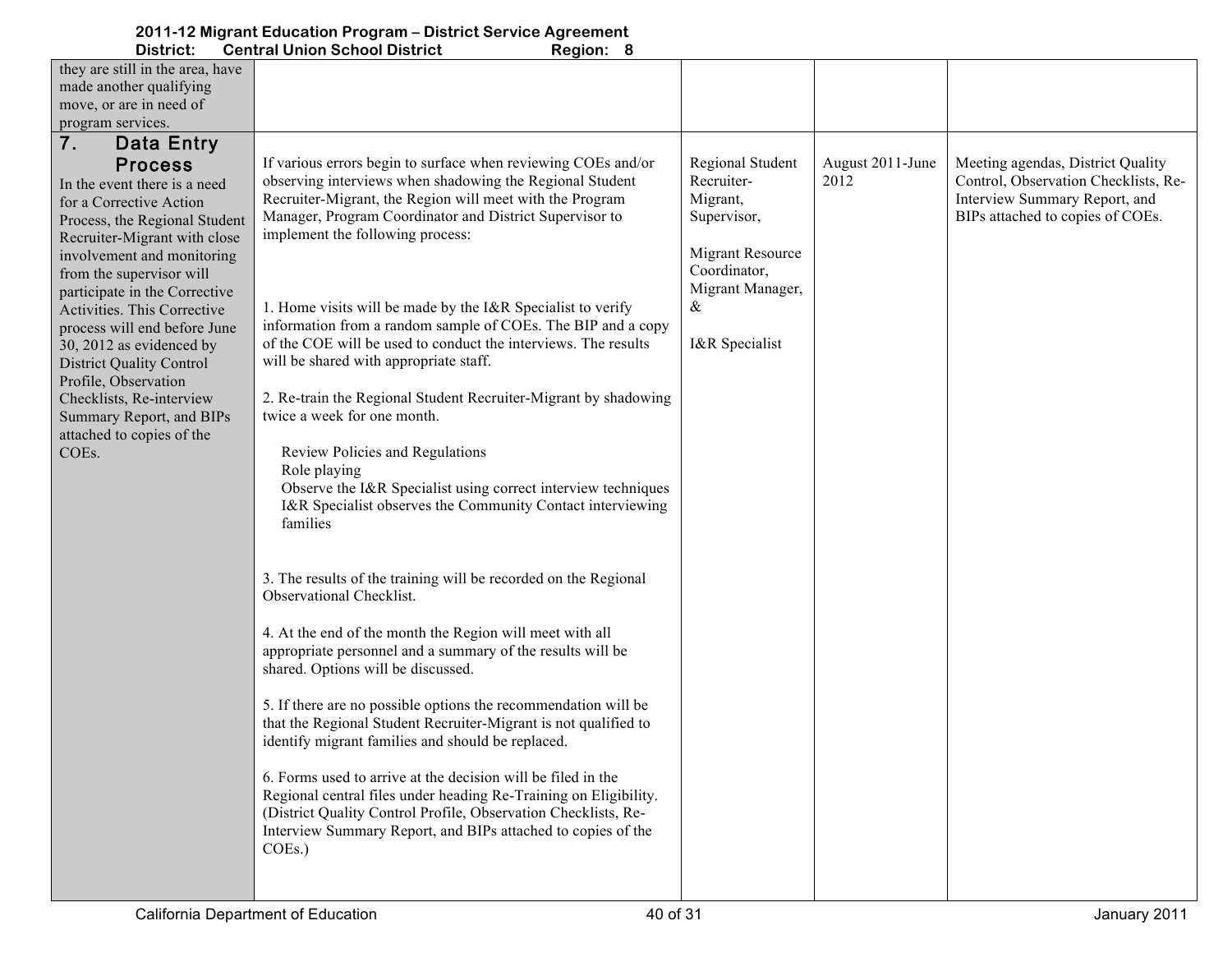# MIGRANT EDUCATION PROGRAM

# SECTION XV – Evaluation and Program Revision

A program evaluation is due for grant year 2011-2012. If the district is being evaluated by the Region then the district is not required to complete this form. Title I, Part C Education for Migratory Children, Draft Non-Regulatory Guidance, 2003, states, in Chapter VII, question C3, that, "…local operating agencies must conduct a local project evaluation that measures both the implementation of the project and student performance against the project's measurable outcomes, the State measurable outcomes, and the State's performance targets."

Provide a thorough description of the program evaluation process. The evaluation plan must address:

- 1. Number of students served and type of service received
- 2. What are program benchmarks and how are they used to modify the program prior to the end of the grant year
- 3. Comparison of proposed program services with the actual program services implemented
- 4. Compare the results of the program against the local measurable objective and the State's measurable objectives
- 5. How the evaluation results are used to plan for subsequent year activities

Completed evaluations are due to Region 60 days after the end of the grant year.

**Description of the CUSD Migrant Education Program Evaluation Plan:** The district has established a process and criteria to determine the effectiveness of the services that are provided to Migrant students. This process is found is our English Learner Master Plan. The goal is to develop English and literacy in each student as equal opportunity for academic achievement through SDAIE and Structured English Immersion. The goal also is to promote a positive self-concept and cross-cultural understanding among all students. Disaggregated data will be collected to determine progress toward attaining program goals.

**1. Number of students served and type of service received:** CUSD has 115 Migrant students 8 of which are priority for services students. The students receive core instruction through teachers who hold BCLAD, CLAD, or SDAIE certificates. Along with the core instruction, the students are provided with intervention and small group instruction. Staff development for teachers have included: ELD strategies for instruction, Step Up to Writing, Thinking Maps, and differentiated lesson planning.

**2. Program benchmarks and use of data to modify program:** All students take three trimester benchmarks that are aligned to the CA state standards: K-8 take English Language Arts, math and writing; 6-8 students also take science and history social studies. Each student who follows below the 70% proficient rate is placed on an Individual Learning Plan (ILP) that monitors the child's district benchmarks, CELDT and STAR current and prior tests results. Those results are use to place students in small groups for instruction at their instructional level.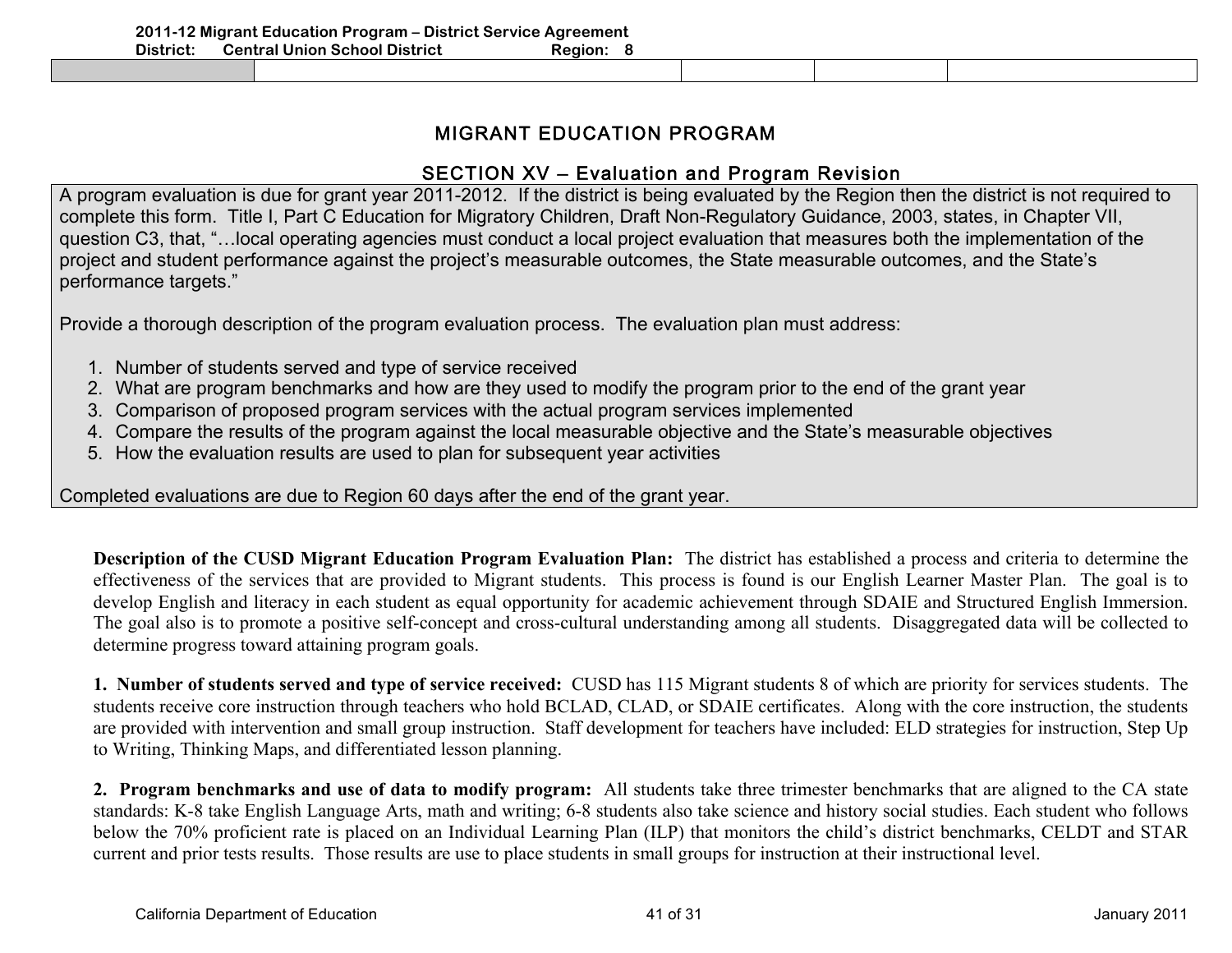**3. Comparison of proposed program services with the actual program services implemented**: Students' benchmark, CELDT, and STAR results, previous and current, are stored in a disaggregated system – Data Director. Student results are charted by current and previous years. For both district benchmarks and STAR results, standards are identified as meeting standards or below standards. Those identified standards where the student is below standard are placed on the ILP. From that data, teachers and instructional aides (under the direction of the teacher) will provide instruction based upon the students' academic need.

**4. Compare the results of the program against local measurable objective and State's measurable objectives**: Through the disaggregated data on each child, district benchmark and STAR results, identification of student growth will be charted. Currently, the state measures if the students are meeting standards by their results on CST-ELA and CST-Math. For the 2011 spring testing, the goal is 67.6% students are to be proficient ELA and 68.5% proficient in math. The goal for students who have not meet the percent proficient is to increase their score by 10% on the CST -ELA. For CELDT results, the goal is for the student to advance one performance level.

## **5. How the evaluation results are used to plan for subsequent years' activities**:

## *Description of the District Migrant Education Program Evaluation Plan\**

Central Union School District has devised a systematic series of steps or stages within its Migrant Education Program Evaluation Plan in order to develop a process for evaluating its program as described in the following outline:

## *Pre-implementation Stage:* (March and April 2011)

- 1) During the district service agreement development process, individuals involved in its creation will take into account the correlation that needs to occur with regard to the State evaluation tool and the district service agreement for purposes of the program's evaluation.
- 2) Program benchmarks for monitoring the program will be established.
- 3) A procedure for gathering data throughout the project will be developed.
- 4) Individuals (ie. Parent Advisory Council members, administration, staff) who will participate in the program evaluation will be identified and informed of their roles and responsibilities within that process.

*Implementation Stage:* (July 1, 2011-June 30, 2012)

- 1) The District will implement the activities and services found in its district service agreement.
- 2) The program will be monitored using the identified benchmarks and other data and, if needed, it will be modified to provide maximum effectiveness and efficiency.
- 3) Data will be gathered throughout the project that will be used during the program evaluation stage to determine the program's success.
- 4)

*Evaluation Stage:* (July and August 2012)

1) At the end of the grant year, the District will conduct a formal program evaluation using the State evaluation instrument as outlined in Section XV—Evaluation and Program Revision of the 2011-2012 District Service Agreement and as found in the official State evaluation tool so as to ensure a complete and thorough program evaluation.

California Department of Education and American control of the 42 of 31 California Department of Education and American control of the 42 of 31 January 2011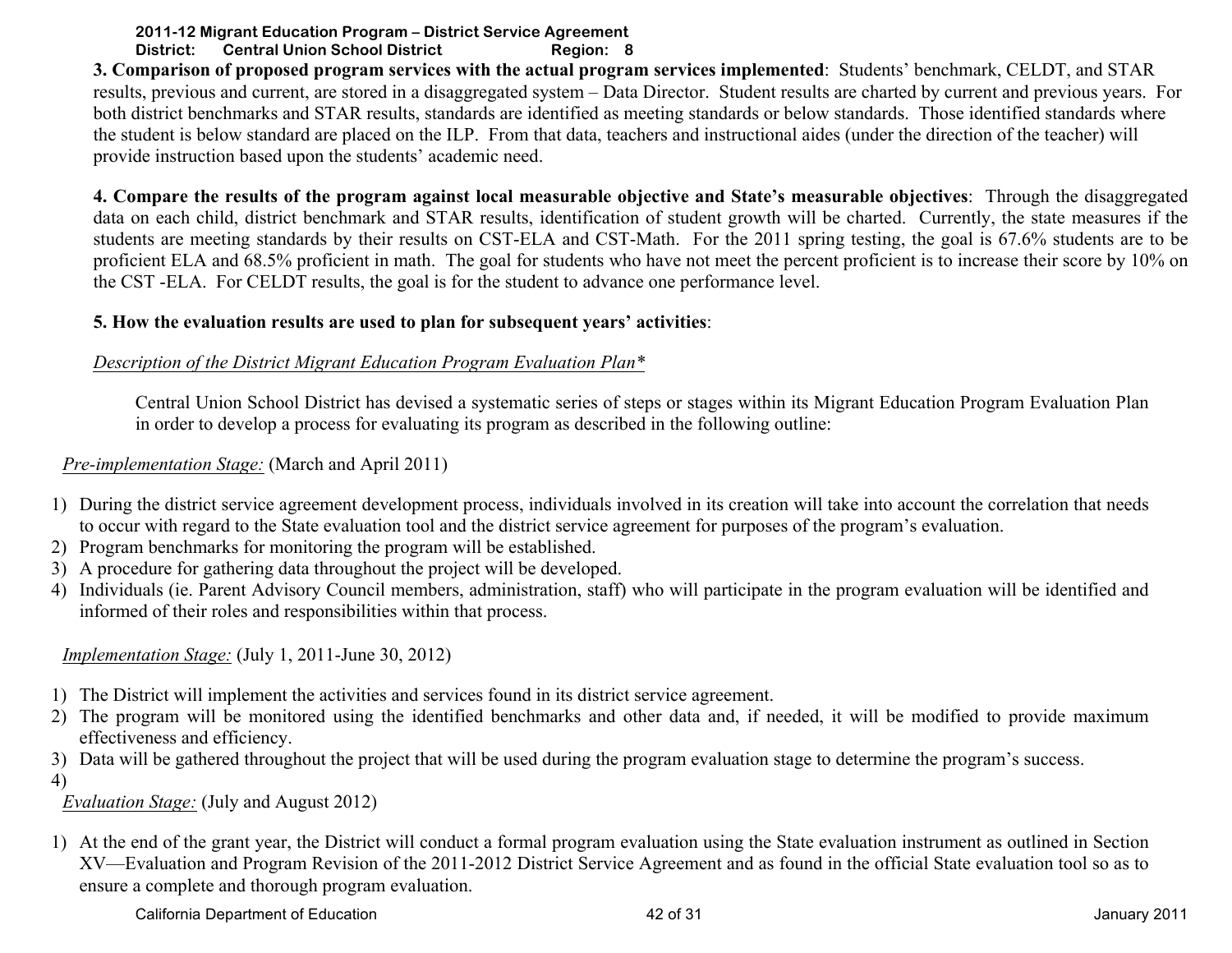2) The District will submit its evaluation results to the Region and/or State within the 60 day time frame set by the State.

\*Please Note: Items 1-5 above are addressed in the State evaluation instrument which the District will be using as part of its evaluation plan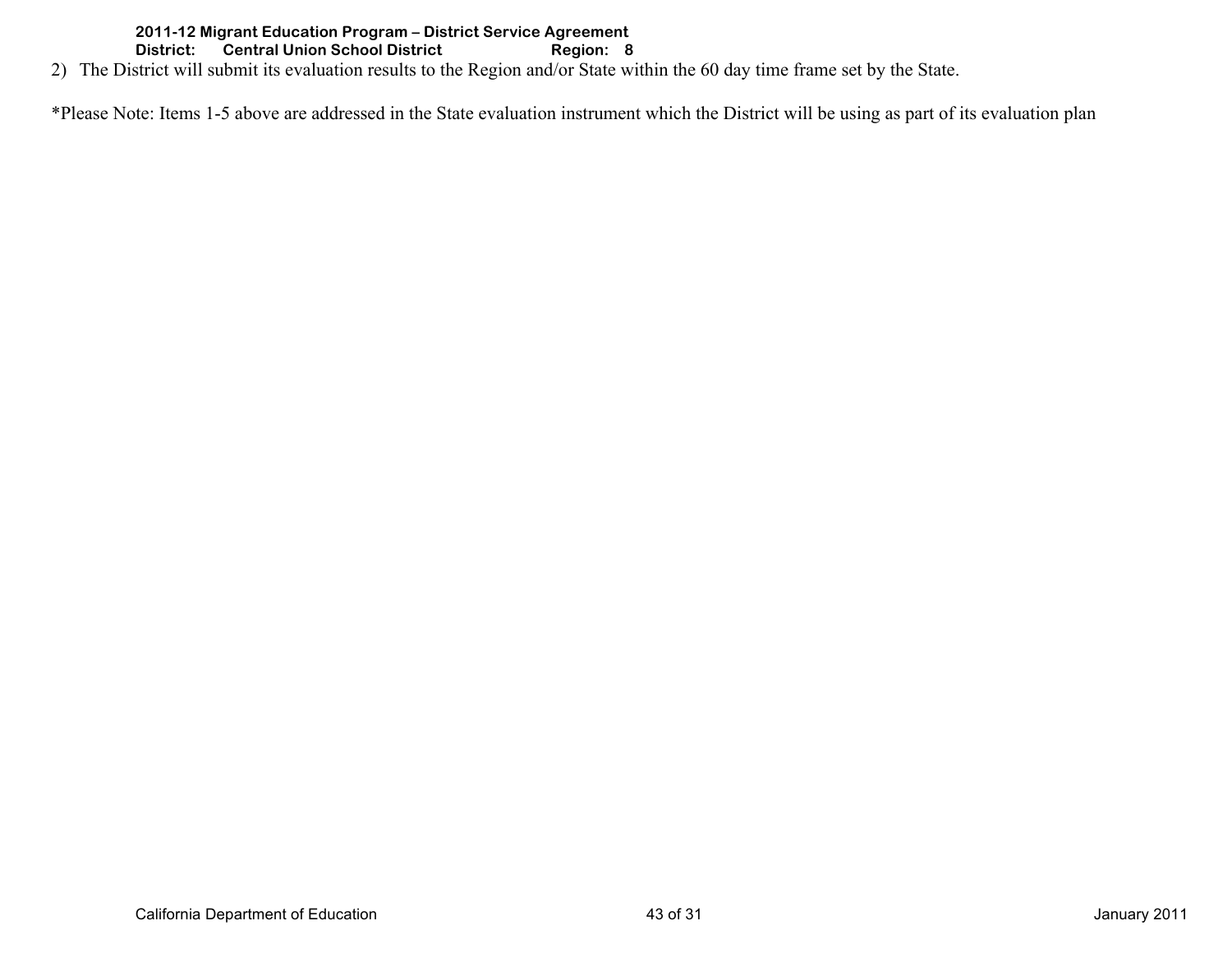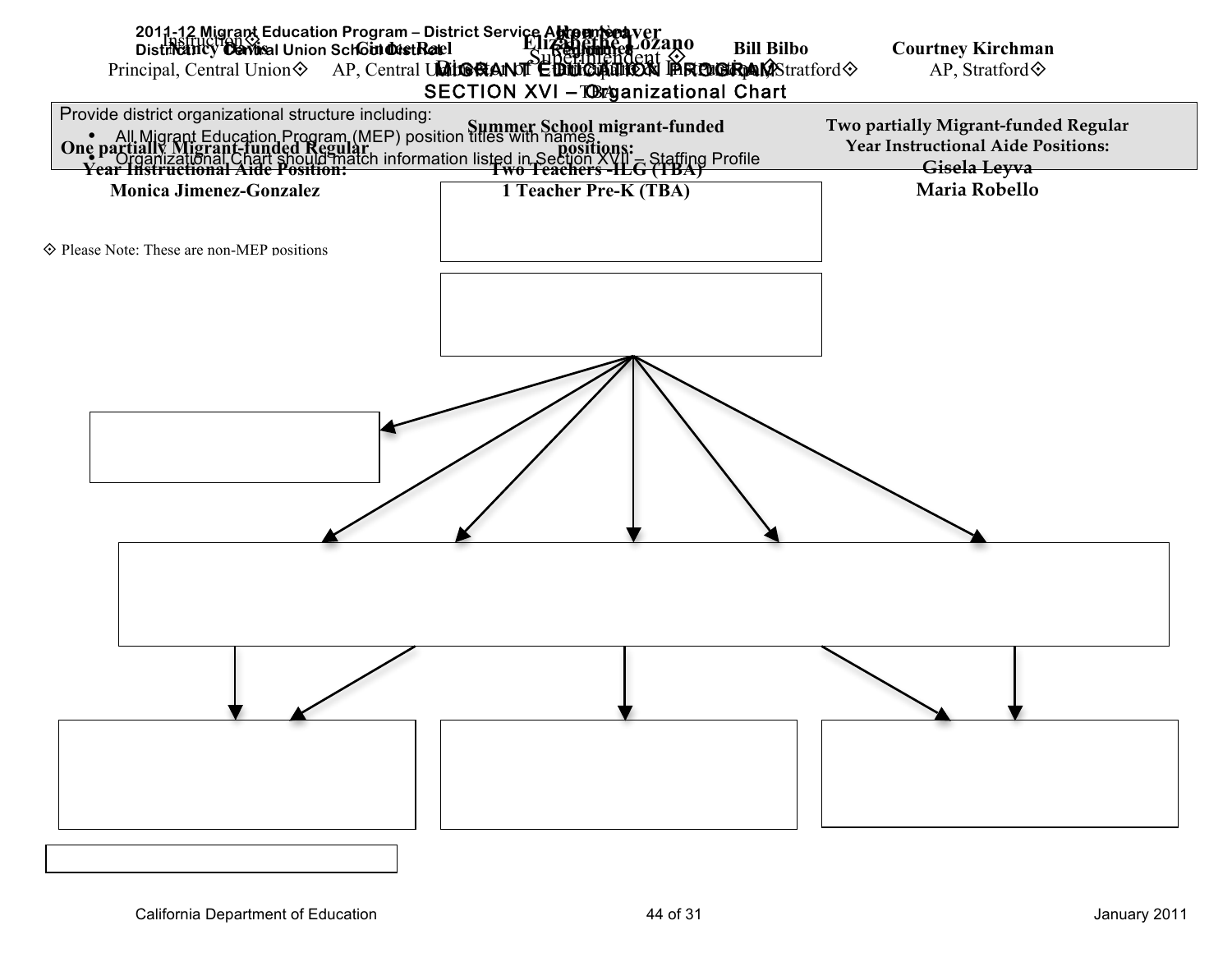# MIGRANT EDUCATION PROGRAM SECTION XVII – Staffing Profile

Complete the information requested for all staff working for the MEP.

- Check the appropriate box for Regular and Summer/Intersession Term. If the position is year-round, check both columns.
- In the Job Classification column, list the job classification.
- In the Count column, identify the total number of full-time (FT) and part-time (PT) persons working in each job classification. The total number of positions per classification should match the budget.
- Identify the percent funded by DSA and Other Program(s).
- If Other Program Funds are used, identify the funding source (i.e. Title I-Part A).
- For multi-funded positions, identify your recordkeeping documentation. Include a sample of this recordkeeping documentation. Include a copy of the job description for each job classification listed.

|                        | Term                         | <b>Job Classification</b>                                  |                | Count |       | Percent                 | Percent                                 | Other                                      | <b>Multi-Funded</b>                                                 |
|------------------------|------------------------------|------------------------------------------------------------|----------------|-------|-------|-------------------------|-----------------------------------------|--------------------------------------------|---------------------------------------------------------------------|
| Regula<br>$\mathsf{r}$ | Summer/<br>Intersessio<br>n. | (Title listed here must match<br>those in the budget form) | <b>FT</b>      | P     | Total | <b>Funded</b><br>by DSA | <b>Funded by</b><br>Other<br>Program(s) | Program<br><b>Funding</b><br><b>Source</b> | Recordkeeping<br>Documentation (i.e.<br>work logs, timesheet, etc.) |
| $\overline{X}$         |                              | <b>Instructional Aide</b>                                  | $\overline{0}$ |       |       | 43%                     | 57%                                     | General<br>Title I                         | Daily Work Schedule<br><b>Tutoring Logs</b>                         |
| $\mathsf{X}$           |                              | <b>Instructional Aide</b>                                  | $\overline{0}$ |       |       | 86%                     | 14%                                     | General<br>Title I                         | Daily Work Schedule<br><b>Tutoring Logs</b>                         |
| $\overline{X}$         |                              | <b>Instructional Aide</b>                                  | $\overline{0}$ |       |       | 43%                     | 57%                                     | General<br>EIA-LEP                         | Daily Work Schedule<br><b>Tutoring Logs</b>                         |
|                        | X                            | Teacher (ILG)                                              | $\overline{0}$ | 2     | 2     | 100%                    |                                         |                                            | <b>Time Sheets</b>                                                  |
|                        | X                            | Teacher (Pre-K)                                            | $\mathbf 0$    |       |       | 100%                    |                                         |                                            | <b>Time Sheets</b>                                                  |
|                        |                              |                                                            |                |       |       |                         |                                         |                                            |                                                                     |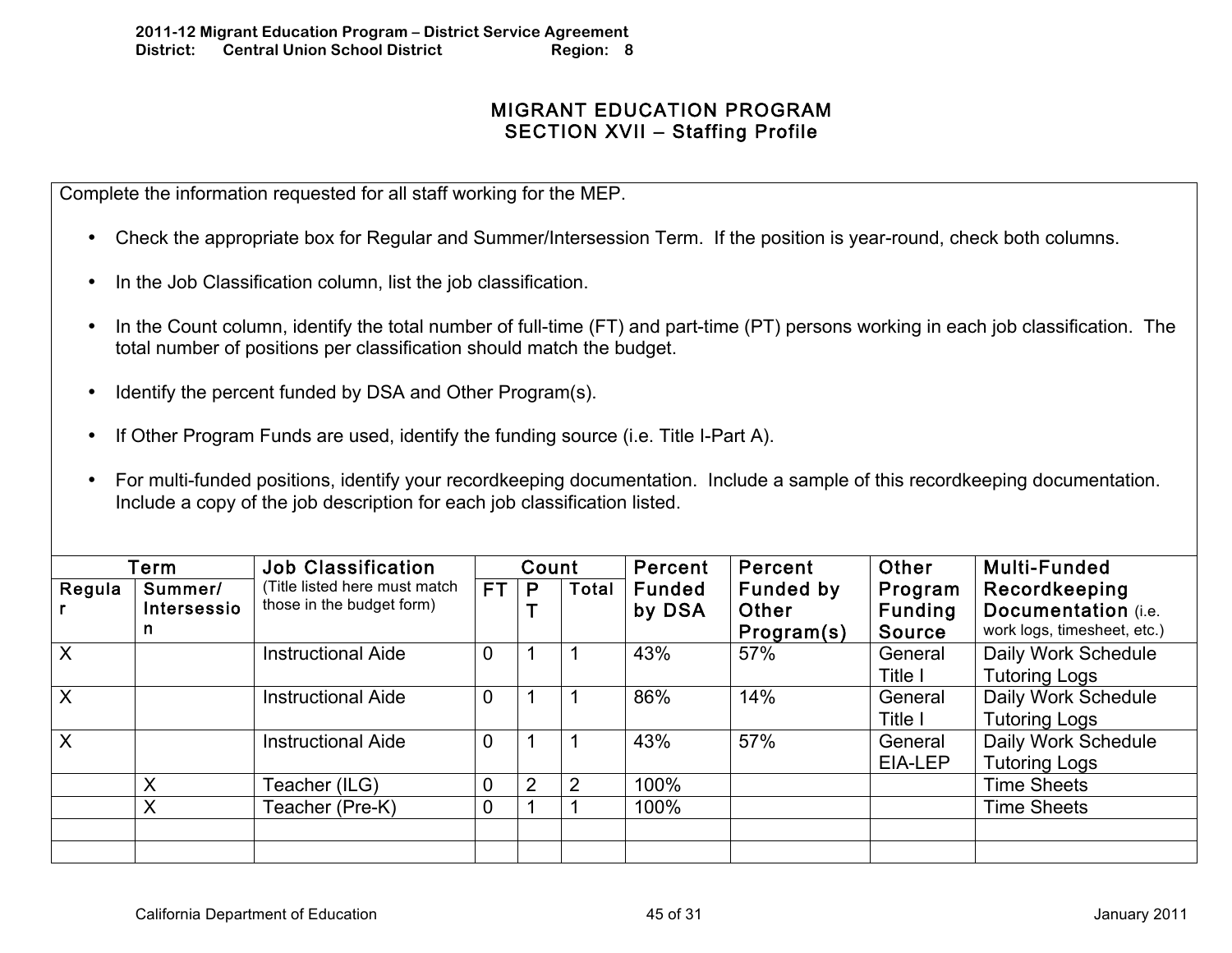# MIGRANT EDUCATION PROGRAM SECTION XVIII – Detailed Budget

Complete budget forms:

- The budget must support the program described in the application
- The budget must be detailed by object code